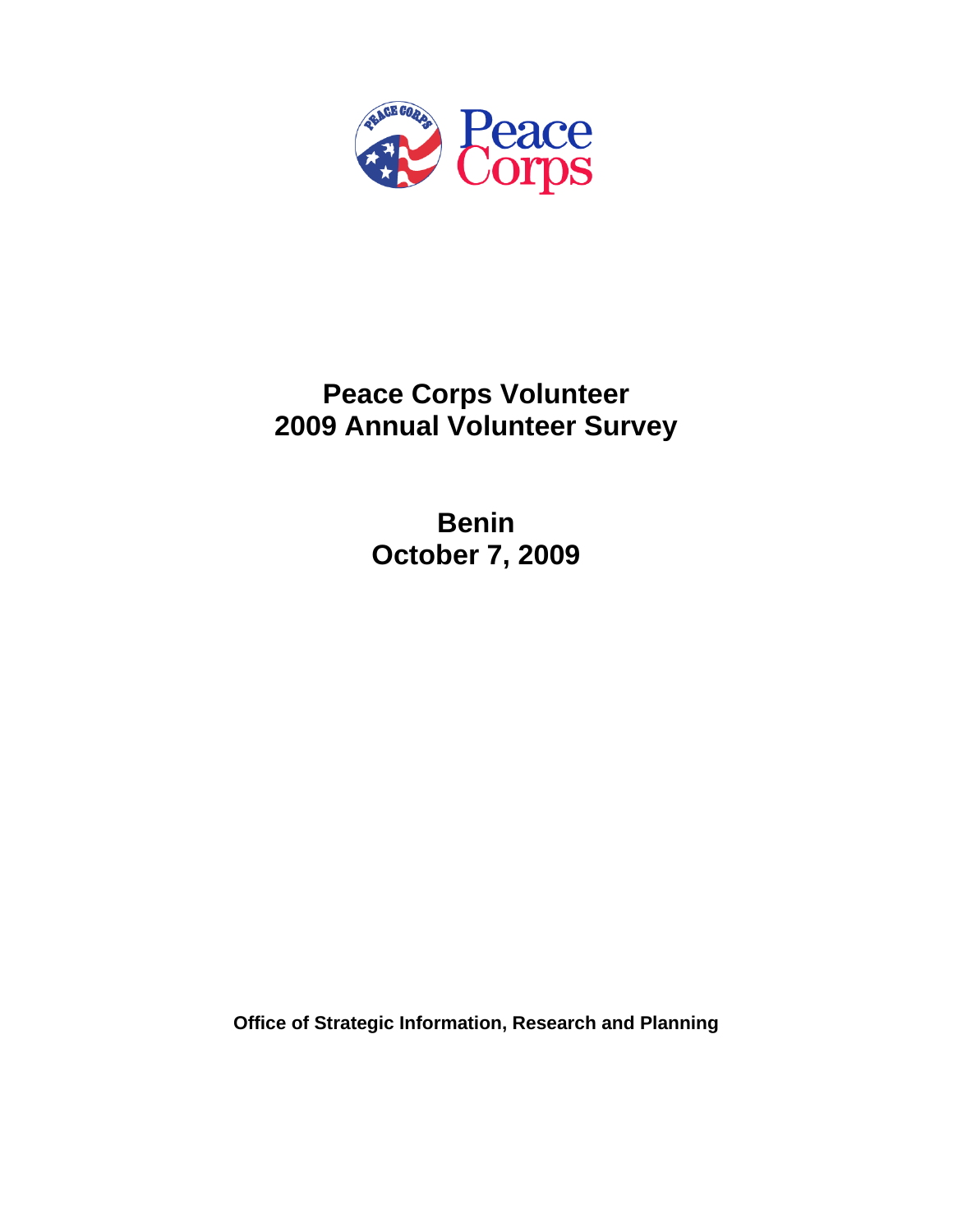# **Table of Contents**

| Introduction to the 2009 Annual Volunteer Survey Report 3 |     |
|-----------------------------------------------------------|-----|
| Overview of the Post's 2009 Volunteer Survey Respondents4 |     |
|                                                           |     |
|                                                           |     |
|                                                           | 11  |
|                                                           |     |
|                                                           |     |
|                                                           | 27  |
|                                                           | .33 |
|                                                           | 42  |
| I. Your Life in the Peace Corps.                          | .43 |
| J. Overall Assessment of Peace Corps Service47            |     |
| K. Activities After Peace Corps Service                   | .56 |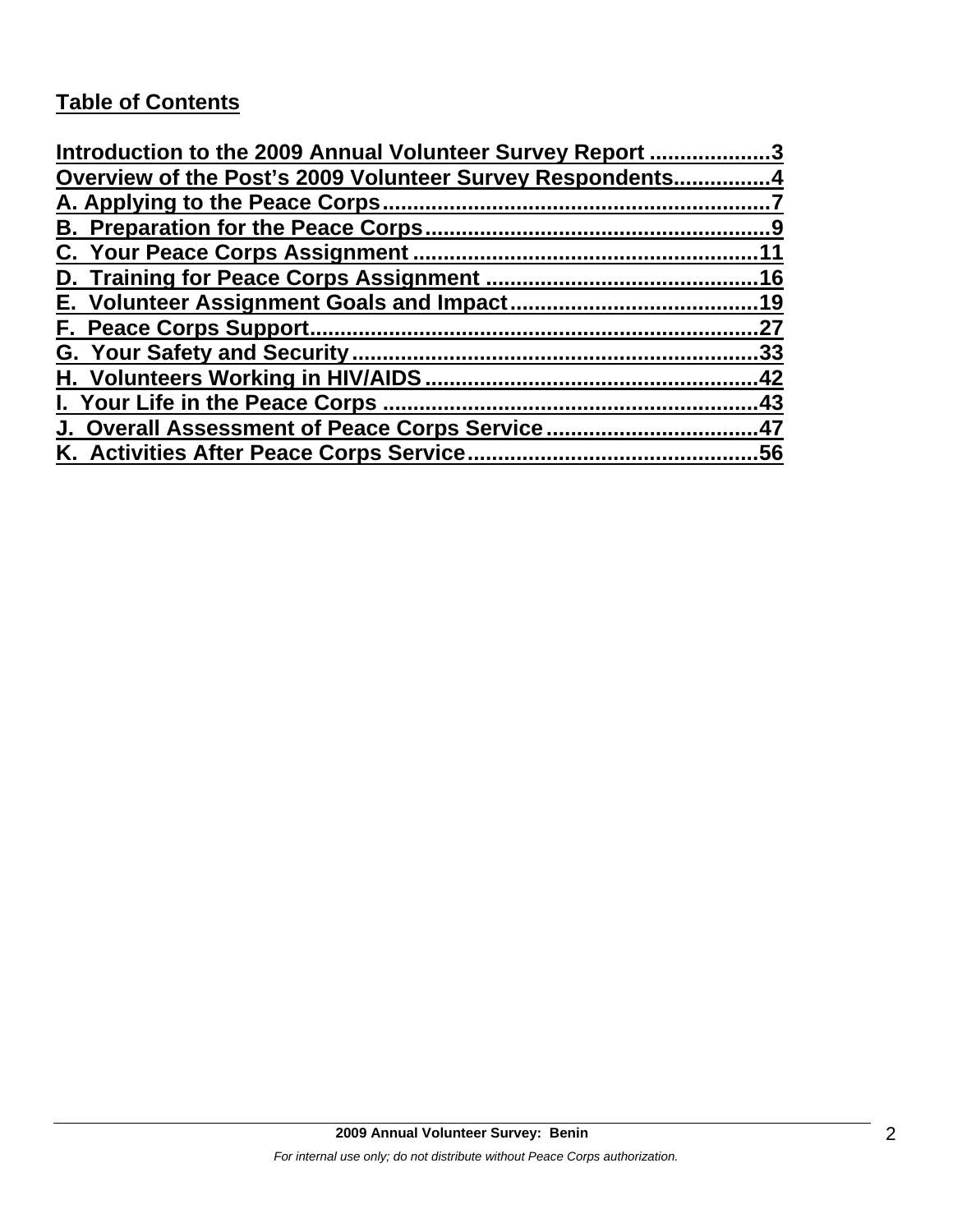# **Introduction to the 2009 Annual Volunteer Survey Report**

This country report contains the tables and charts from the Volunteers in your country who completed the 2009 Annual Volunteer Survey (AVS). The results provide a picture of the activities, experiences and views of Peace Corps Volunteers in 2009. The results show areas where Volunteers' needs are met and identify areas where improvements may be needed. The survey was fielded from May through August 2009.

A core set of questions was asked of all Volunteers. For the first time, Volunteers were also asked a series of questions relevant to their time in country:

- Volunteers in country 8 or less months were asked about applying to and preparing for the Peace Corps.
- Volunteers in country 18 or less months were asked about the effectiveness of their preservice training (PST).
- Volunteers in country 19 or more months were asked about their post-service plans, as well as the Peace Corps' resources for their post-service transition.

Tables and graphs are labeled by survey section and the survey question. The tables show the percent of post respondents that selected each choice and the total number of post respondents that answered the question. The number of responses for each question will vary, depending on:

- whether the question was asked of all Volunteers or only the Volunteers in-country a certain number of months and
- how many of the Volunteers who were "eligible" to answer the question did respond.

Most survey questions asked respondents to select only one from a set of choices. The percentages for the "select one" responses add up to 100 percent. Other questions asked Volunteers to "mark all that apply" in situations, for example, where it is likely that respondents are involved in more than one secondary activity. The percentages of the "mark all that apply" responses will total more than 100 percent; each percentage equals the number of respondents selecting that choice divided by the number of respondents who answered the question.

Posts are encouraged to compare these 2009 results with the 2006 and 2008 survey results to note trends and changes over time. Because questions are revised from one survey to the next, a crosswalk between the 2008 and 2009 questions is posted on the OSIRP intranet page under 2009 AVS Reports "Reference Documents." The earlier 2008 survey global, regional and post reports are also posted on the OSIRP Intranet page.

Volunteers' extensive narrative responses to the 29 open-ended questions on the survey are in the post's 2009 Annual Volunteer Survey Open Ended Reponses report. All Volunteers' narrative responses to key questions will be analyzed for global themes and presented in a later report.

The number of surveys for each post includes surveys submitted online by Volunteers and completed paper surveys sent to the Peace Corps headquarters for hand-entry into the online survey system. The final count may include mostly completed partial surveys added to the final dataset after the survey closed.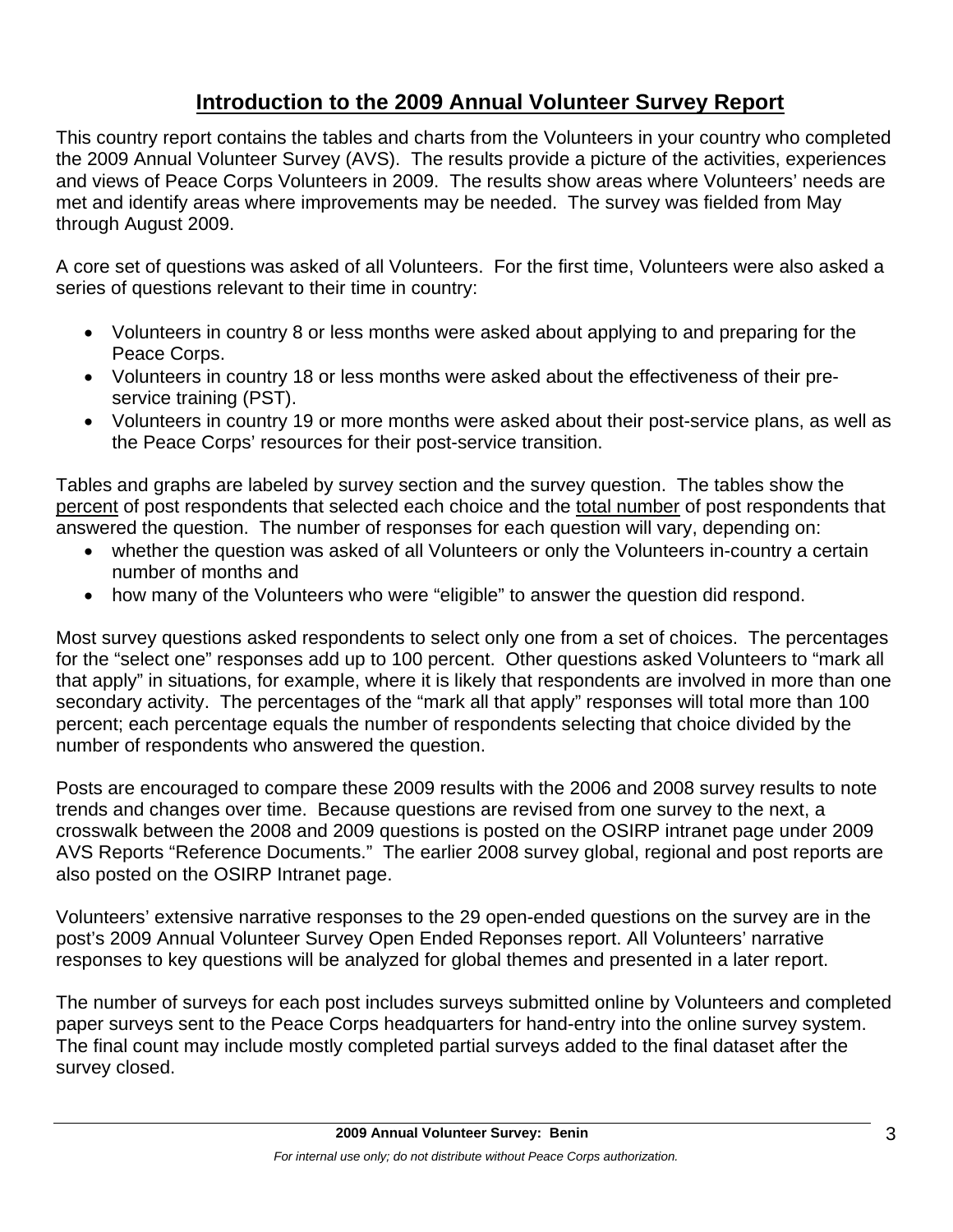# **Overview of the Post's 2009 Volunteer Survey Respondents**

This overview presents basic information about the characteristics of Volunteers who completed the 2009 Annual Volunteer Survey at post.

|            | 8 months or less |         | 9 to 18 months |         | 19 months or more |         | Total  |         |
|------------|------------------|---------|----------------|---------|-------------------|---------|--------|---------|
|            | Number           | Percent | Number         | Percent | Number            | Percent | Number | Percent |
| Months3grp |                  | $1\%$   | 41             | 55%     | 33 <sub>l</sub>   | 44%     | 75     | 100%    |

#### **Completed Surveys by Months in Country**

#### **L1: What is your age?**

|         | 20-29 | 30-49 | $50+$ | $\tau$ otal |
|---------|-------|-------|-------|-------------|
| AGE3grp | 96%   | 3%    | 1%    |             |

#### **L2: What is your gender?**

|                | Female | Male | Total |  |
|----------------|--------|------|-------|--|
| <b>IGENDER</b> | 69%    | 31%  |       |  |

#### **Completed surveys by project.**

|                               | Count | Column N % |
|-------------------------------|-------|------------|
| <b>Environmental Action</b>   | 14    | 19%        |
| Secondary Education           | 29    | 39%        |
| <b>Rural Community Health</b> | 17    | 23%        |
| Small Enterprise              |       |            |
| Development/Information and   | 13    | 17%        |
| Communication                 |       |            |
| Other. Please specify         | 2     | 3%         |
| Total                         | 75    | 100%       |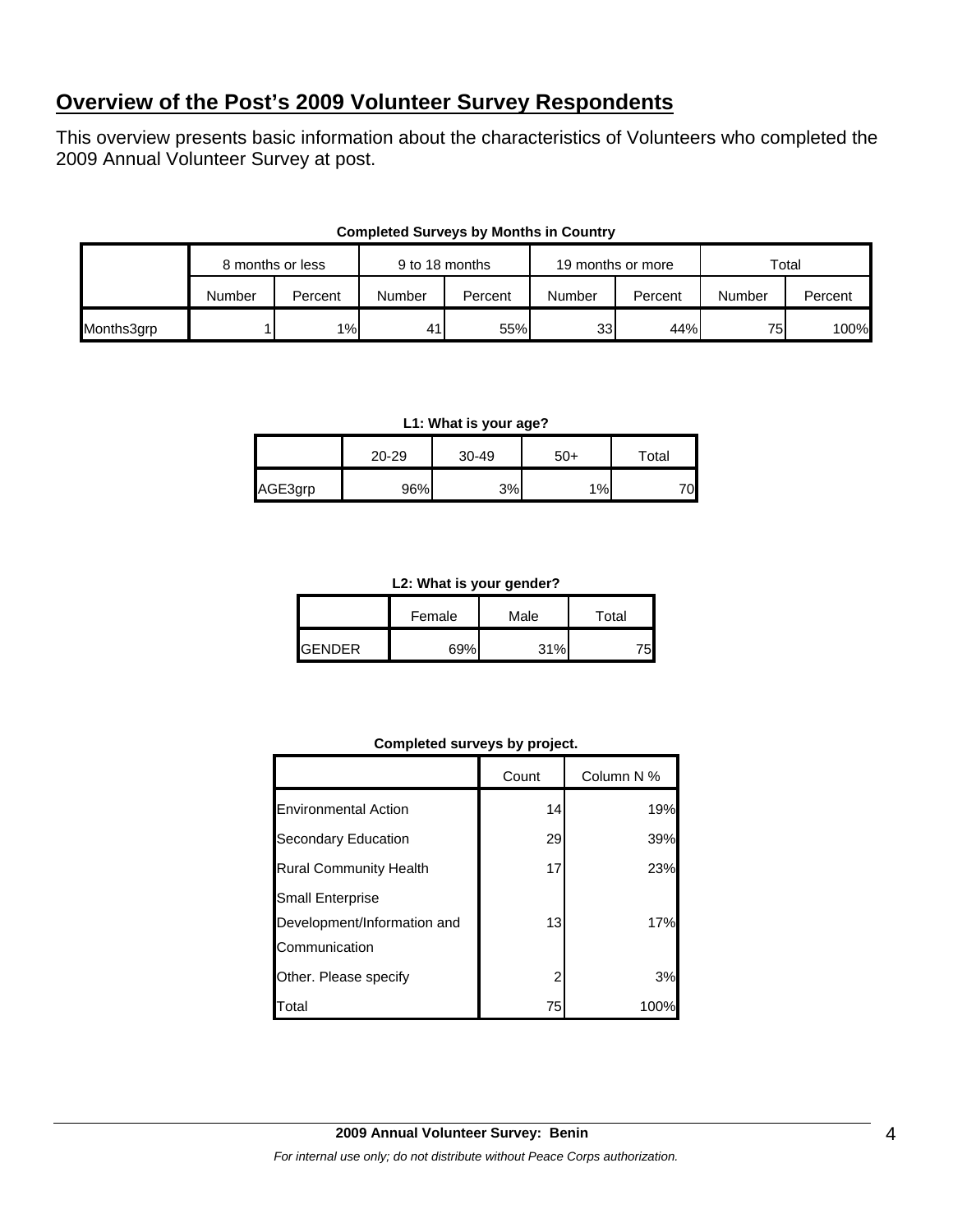|                |                                                 | Percent | Number                  |
|----------------|-------------------------------------------------|---------|-------------------------|
| C <sub>2</sub> | English teaching                                | 37%     | 28                      |
|                | Business education/advising                     | 11%     | 8                       |
|                | Health extension                                | 11%     | 8                       |
|                | Environmental education                         | 9%      | 7                       |
|                | Other: Please specify                           | 8%      | 6                       |
|                | Forestry/parks                                  | 4%      | 3                       |
|                | NGO development                                 | 4%      | 3                       |
|                | Youth development                               | $3%$    | $\overline{\mathbf{c}}$ |
|                | <b>HIV/AIDS</b>                                 | $3%$    | $\overline{c}$          |
|                | Information & communications technology (ICT)   | 3%      | $\overline{c}$          |
|                | Community development                           | 3%      | $\overline{\mathbf{c}}$ |
|                | Agriculture/fish/livestock                      | $3%$    | $\overline{a}$          |
|                | Water sanitation                                | 1%      | 1                       |
|                | Other education                                 | 1%      |                         |
|                | Urban & regional planning/municipal development |         |                         |
|                | Teacher training                                |         |                         |
|                | Math/science teaching                           |         |                         |
|                | Agroforestry                                    |         |                         |
|                | Total                                           | 100%    | 75                      |

# **C2: Which best describes the focus of your primary assignment/work?**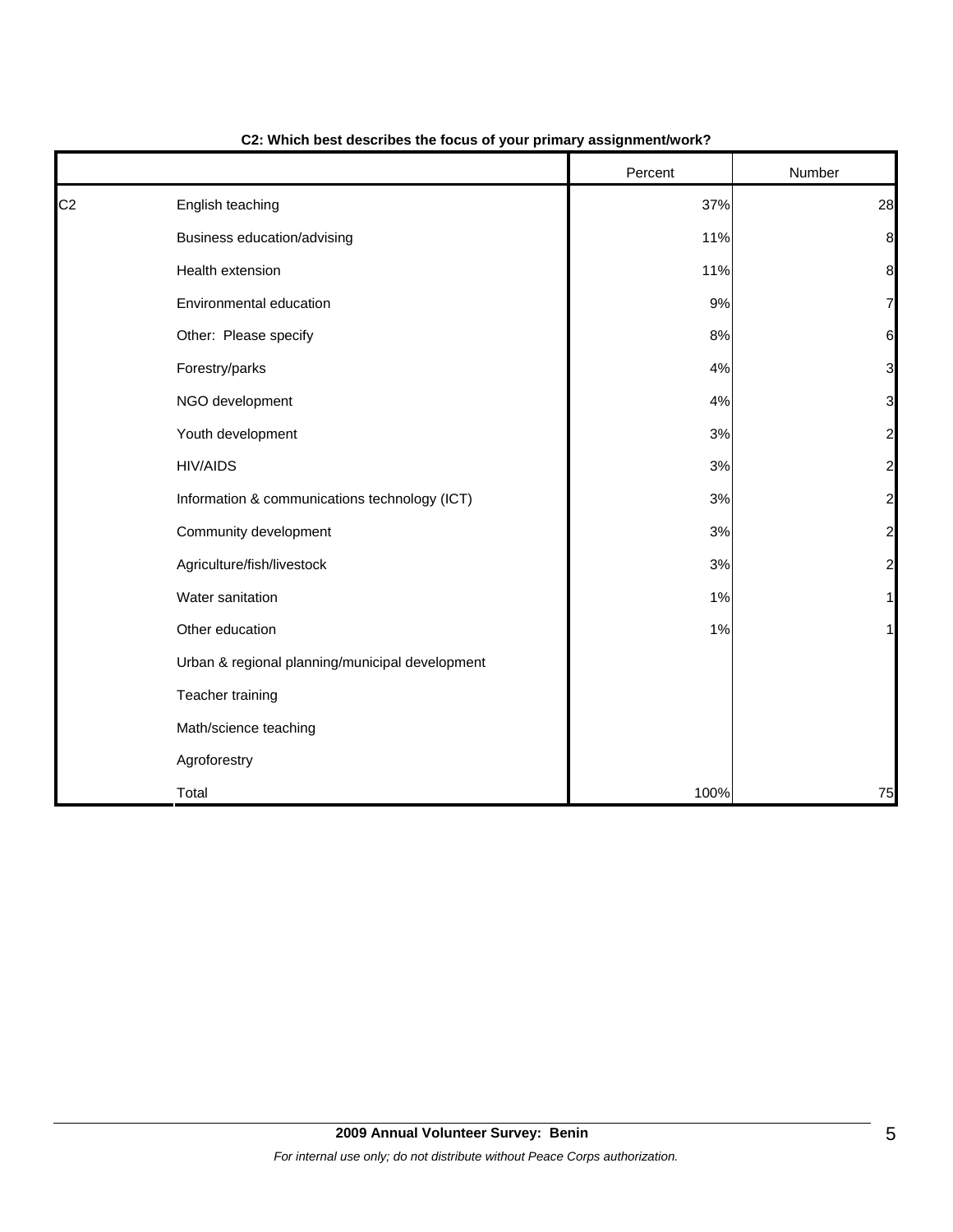|                      |                                                | . .     | .,            |
|----------------------|------------------------------------------------|---------|---------------|
|                      |                                                | PERCENT | <b>NUMBER</b> |
| C <sub>2</sub> .TEXT | Open-ended results. Not responsive to request. |         |               |
|                      | Total                                          | 100%    | 75            |

## **C2.TEXT: Which of the following initiatives does your primary work include? Other (specify)**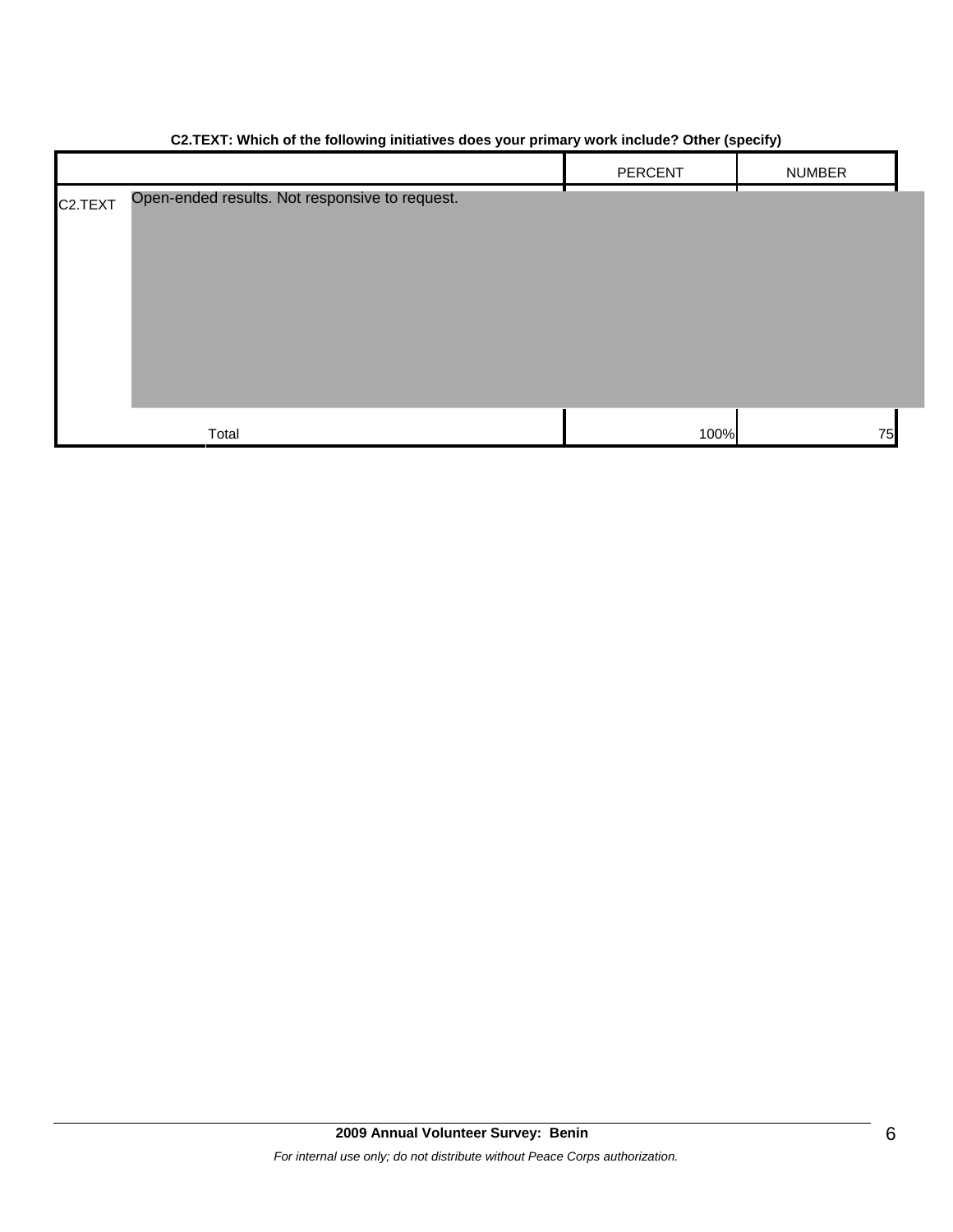# **A. Applying to the Peace Corps**

*This section reports Volunteers' motivations in applying and accepting a Peace Corps assignment.* 

|                             | Not Important | Somewhat<br>important | Important | <b>NA</b> | Total |
|-----------------------------|---------------|-----------------------|-----------|-----------|-------|
| Different culture           |               |                       | 100%      |           |       |
| Work experience             |               |                       | 100%      |           |       |
| <b>Help others</b>          |               |                       | 100%      |           |       |
| International experience    |               |                       | 100%      |           |       |
| Language                    |               | 100%                  |           |           |       |
| Personal growth             |               |                       | 100%      |           |       |
| U. S. job market            |               | 100%                  |           |           | 1     |
| Serve my country            |               | 100%                  |           |           | 1     |
| Travel/adventure            |               | 100%                  |           |           |       |
| Other: Please specify below |               |                       | 100%      |           |       |

| A1: How important were the following factors in accepting a PC assignment? |  |  |  |
|----------------------------------------------------------------------------|--|--|--|
|----------------------------------------------------------------------------|--|--|--|

## **A1\_OTHER: How important were the following factors in accepting a PC assignment? Other**

| (specify)                                                 |                |               |  |  |
|-----------------------------------------------------------|----------------|---------------|--|--|
|                                                           | <b>PERCENT</b> | <b>NUMBER</b> |  |  |
| Open-ended results. Not responsive to request.<br>A1_OTHE |                |               |  |  |
| Total                                                     | 100%           | 75            |  |  |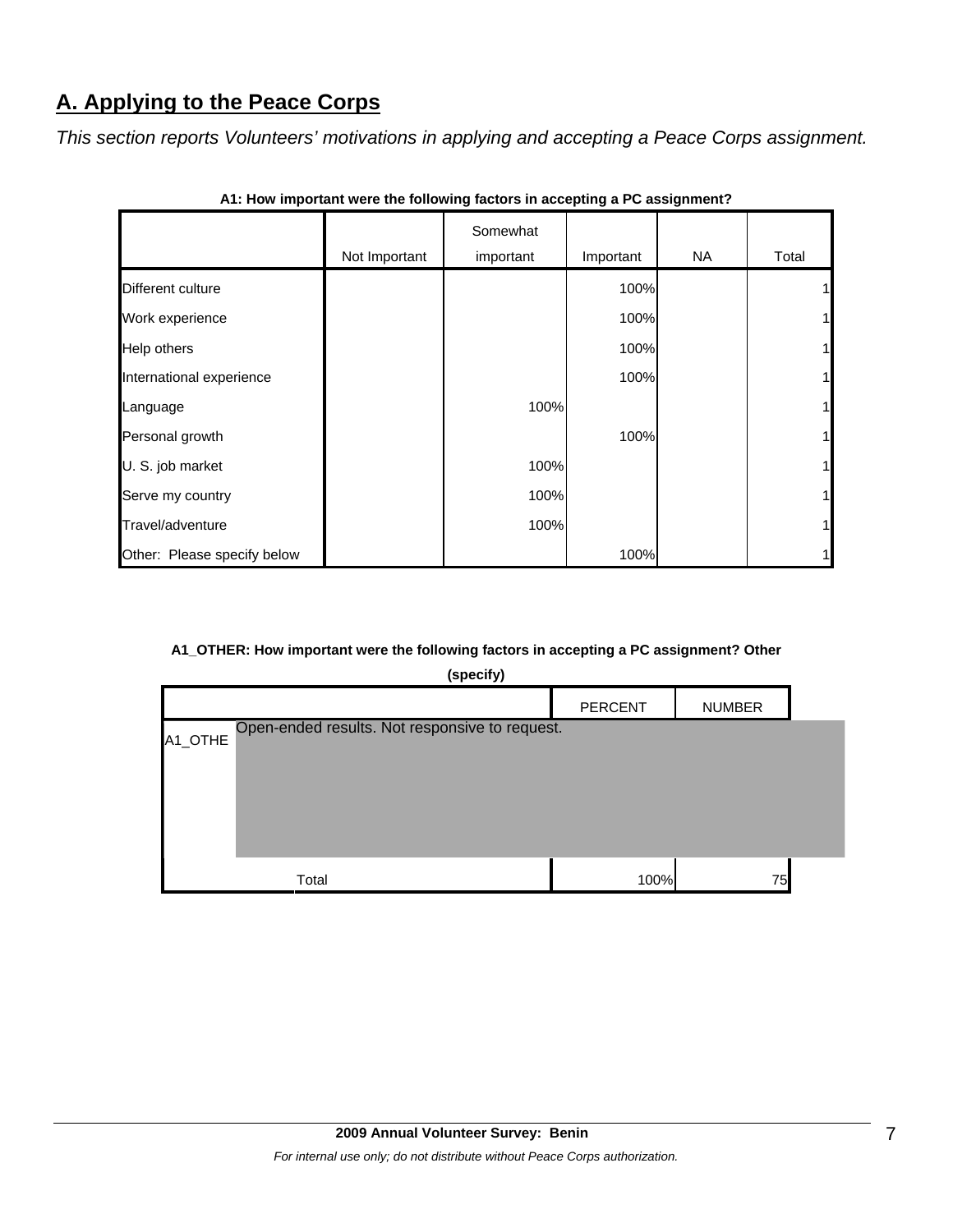|                                     |                                                                                                        | PCV Responses | % Involved in<br>Initiative | <b>Total PCVs</b><br>Responding |
|-------------------------------------|--------------------------------------------------------------------------------------------------------|---------------|-----------------------------|---------------------------------|
| What prompted you to apply to<br>PC | Personal interest in the Peace<br>Corps                                                                | 1             | 100%                        |                                 |
|                                     | <b>Returned Peace Corps</b><br>Volunteer (e.g., someone you<br>met or know personally                  |               |                             |                                 |
|                                     | <b>Returned Peace Corps</b><br>Volunteer who spoke to your<br>school or group about the<br>Peace Corps |               |                             |                                 |
|                                     | Peace Corps recruiter<br>Peace Corps campus or<br>community information session                        |               |                             |                                 |
|                                     | Article or book about the Peace<br>Corps                                                               |               |                             |                                 |
|                                     | Radio, TV, or print<br>advertisement                                                                   |               |                             |                                 |
|                                     | Peace Corps material in the<br>mail                                                                    |               |                             |                                 |
|                                     | Peace Corps website<br>Other: Please specify                                                           |               |                             |                                 |
|                                     | Total                                                                                                  |               |                             | 1                               |

#### **A2. What prompted you to apply to the PC? Mark all that apply.**

Percents may total to more than 100% since Volunteers were asked to "Mark all that apply."

#### **A2.OTHER.TEXT: What prompted you to apply to the PC?**

**Other (specify)**

|               |       | <b>PERCENT</b> | <b>NUMBER</b> |
|---------------|-------|----------------|---------------|
| A2.OTHER.TEXT |       | 100%           | 75I           |
|               | Total | 100%           | 75.           |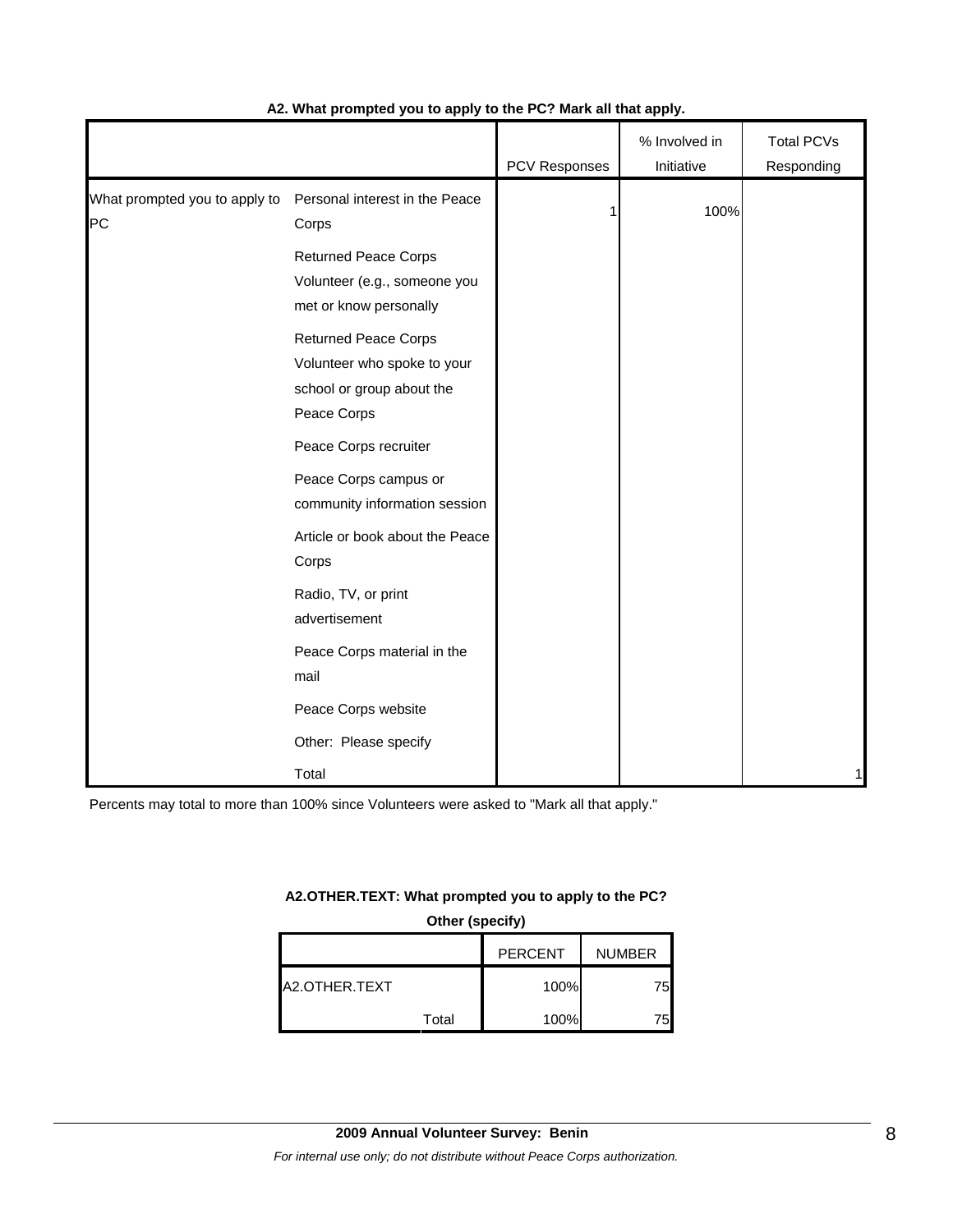# **B. Preparation for the Peace Corps**

*This section reports on Volunteers' assessment of the materials and information available before their service.* 

## **B1: How useful was the information on the PC website in preparing you for the realities of living and working as a Volunteer?**

|                |              |   |   |      |             | Don't know (did) |       |
|----------------|--------------|---|---|------|-------------|------------------|-------|
|                |              |   |   |      |             | not access       |       |
|                | Not at all 1 | ົ | 3 | 4    | Extremely 5 | information)     | Total |
| B <sub>1</sub> |              |   |   | 100% |             |                  |       |

## **B2: How useful were the PC materials about your country in helping you prepare for your**

|                | service?     |   |   |      |             |                 |       |  |
|----------------|--------------|---|---|------|-------------|-----------------|-------|--|
|                |              |   |   |      |             | Don't know (did |       |  |
|                |              |   |   |      |             | not access      |       |  |
|                | Not at all 1 | 2 | 3 | 4    | Extremely 5 | information)    | Total |  |
| B <sub>2</sub> |              |   |   | 100% |             |                 |       |  |

# **B3: How useful were the materials you received from the PC about your primary assignment in helping you prepare for your service?**

|                |              |   |   |      |             | Don't know (did |       |
|----------------|--------------|---|---|------|-------------|-----------------|-------|
|                |              |   |   |      |             | not access      |       |
|                | Not at all 1 | າ | 3 | 4    | Extremely 5 | information)    | Total |
| B <sub>3</sub> |              |   |   | 100% |             |                 | 4     |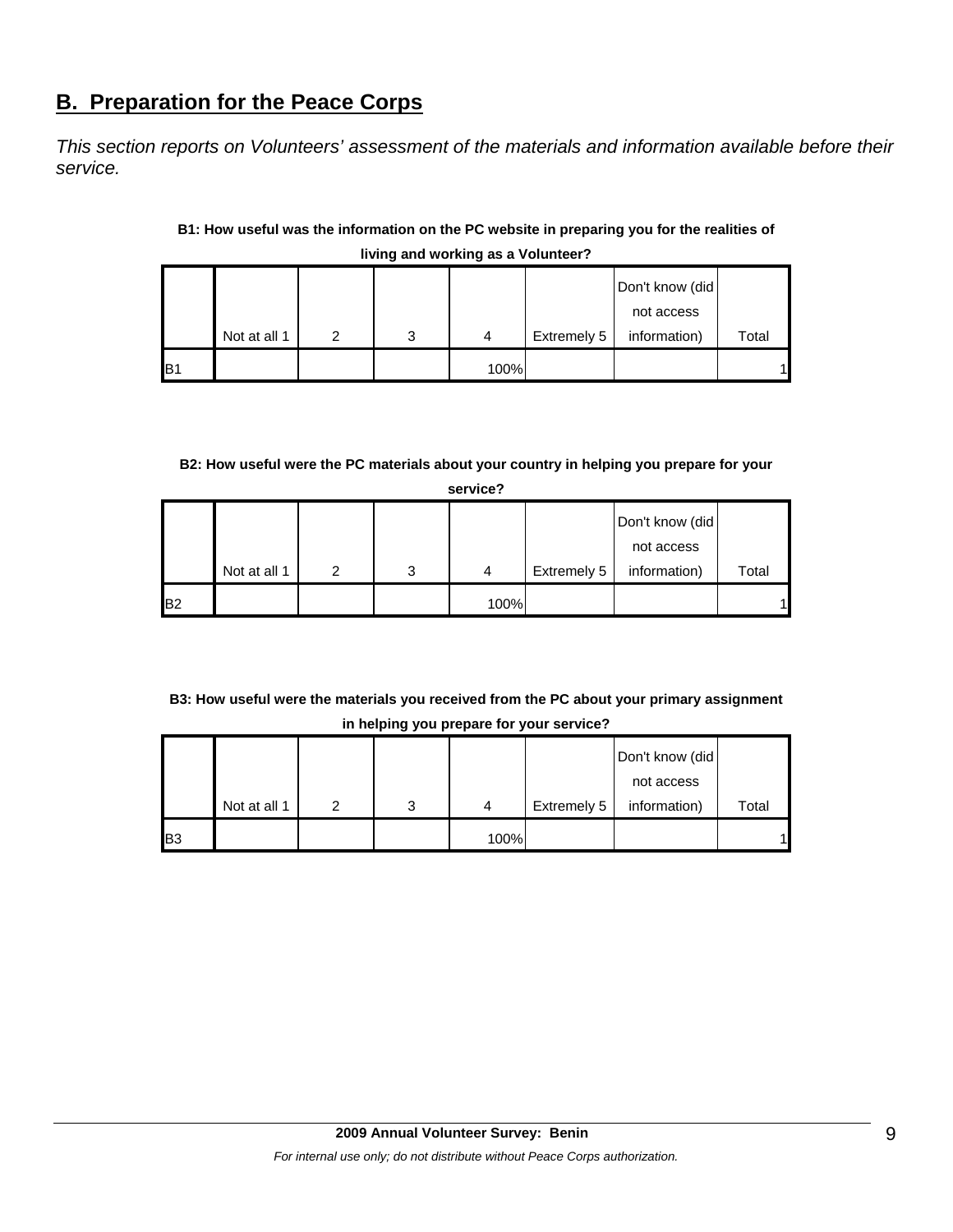# **B4: How useful were the materials you received from the PC regarding the need for flexibility in adapting to your work?**

|                 |              |   |      |             | Don't know (did |       |
|-----------------|--------------|---|------|-------------|-----------------|-------|
|                 |              |   |      |             | not access      |       |
|                 | Not at all 1 | 3 | 4    | Extremely 5 | information)    | Total |
| IB <sub>4</sub> |              |   | 100% |             |                 |       |

**B7: How prepared do you feel to meet the challenges of PC service?**

|     | Not at all 1 |  | Exceptionally 5 | $\mathsf{^{t}$ otal |
|-----|--------------|--|-----------------|---------------------|
| IB. |              |  | 100%            |                     |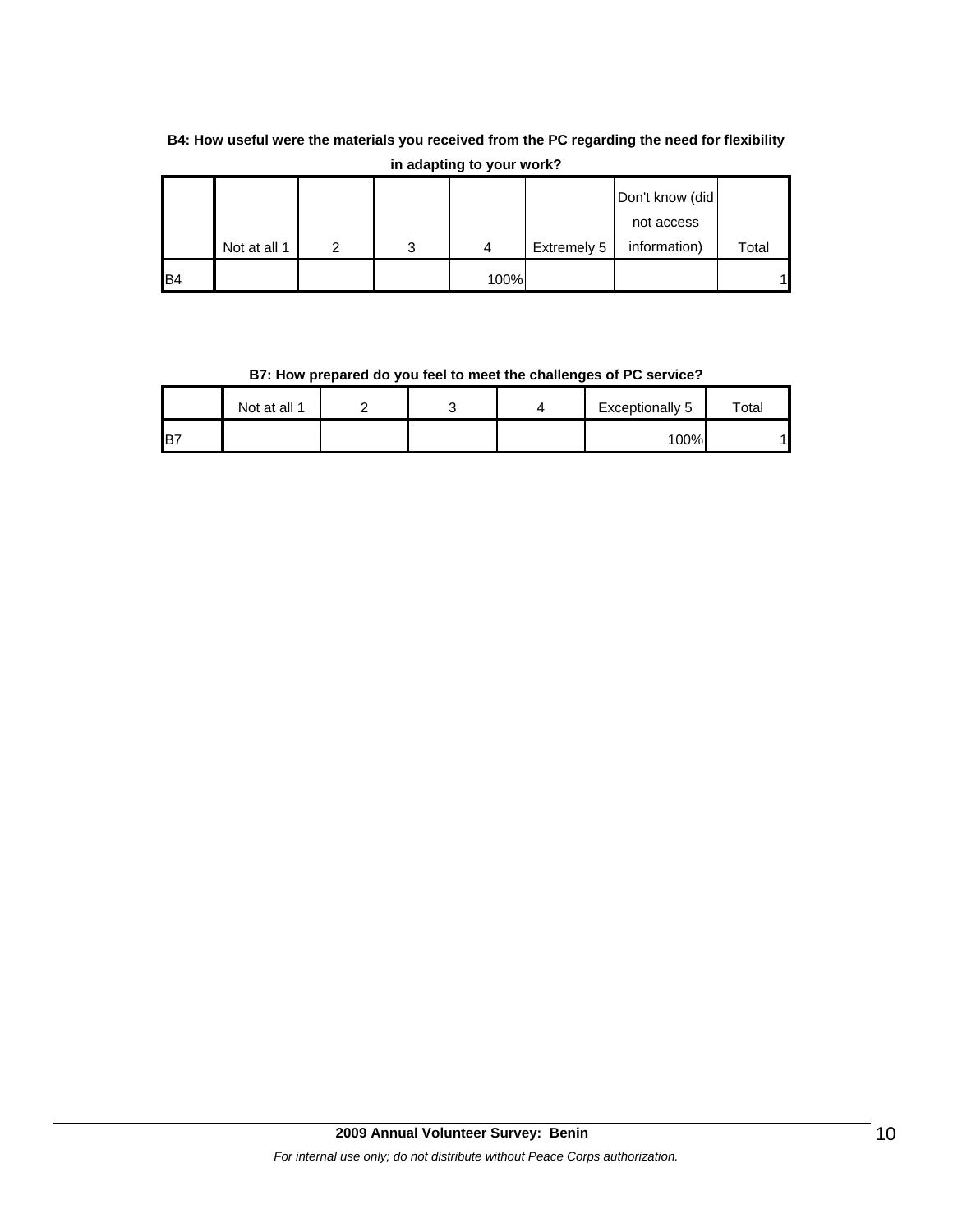# **C. Your Peace Corps Assignment**

*This section reports Volunteers' primary assignment work and secondary activities. The term "primary assignment" refers to the Volunteers' assignment which is part of an overall project plan designed by your host country partners and in-country Peace Corps staff.* 

|            |                                                                                         | apply.        |                             |                                 |
|------------|-----------------------------------------------------------------------------------------|---------------|-----------------------------|---------------------------------|
|            |                                                                                         | PCV Responses | % Involved in<br>Initiative | <b>Total PCVs</b><br>Responding |
| \$C3PrmAct | Working with youth                                                                      | 41            | 55%                         |                                 |
|            | Girls' education                                                                        | 38            | 51%                         |                                 |
|            | English teaching                                                                        | 31            | 41%                         |                                 |
|            | <b>HIV/AIDS</b>                                                                         | 29            | 39%                         |                                 |
|            | Nutrition education                                                                     | 24            | 32%                         |                                 |
|            | WID/GAD                                                                                 | 22            | 29%                         |                                 |
|            | Working with NGO(s)                                                                     | 21            | 28%                         |                                 |
|            | Environment work                                                                        | 15            | 20%                         |                                 |
|            | Literacy                                                                                | 15            | 20%                         |                                 |
|            | Child survival                                                                          | 12            | 16%                         |                                 |
|            | Microenterprise development                                                             | 11            | 15%                         |                                 |
|            | Water and sanitation                                                                    | 11            | 15%                         |                                 |
|            | <b>Business advertising</b>                                                             | 10            | 13%                         |                                 |
|            | Income generation                                                                       | 10            | 13%                         |                                 |
|            | Natural resources management                                                            | 10            | 13%                         |                                 |
|            | Working with special groups<br>(e.g., disabled, elderly, ethnic<br>minorities, orphans) | 9             | 12%                         |                                 |
|            | World Wise Schools/<br>Correspondence Match                                             | 8             | 11%                         |                                 |
|            | Rural development                                                                       | 7             | 9%                          |                                 |
|            | Community food security<br>(production/marketing)                                       | 6             | 8%                          |                                 |
|            | Mobilize host country nationals<br>(HCNs) to volunteer                                  | 5             | 7%                          |                                 |

**C3: Which of the following activities does your primary assignment/work include? Mark all that** 

**2009 Annual Volunteer Survey: Benin** 

*For internal use only; do not distribute without Peace Corps authorization.*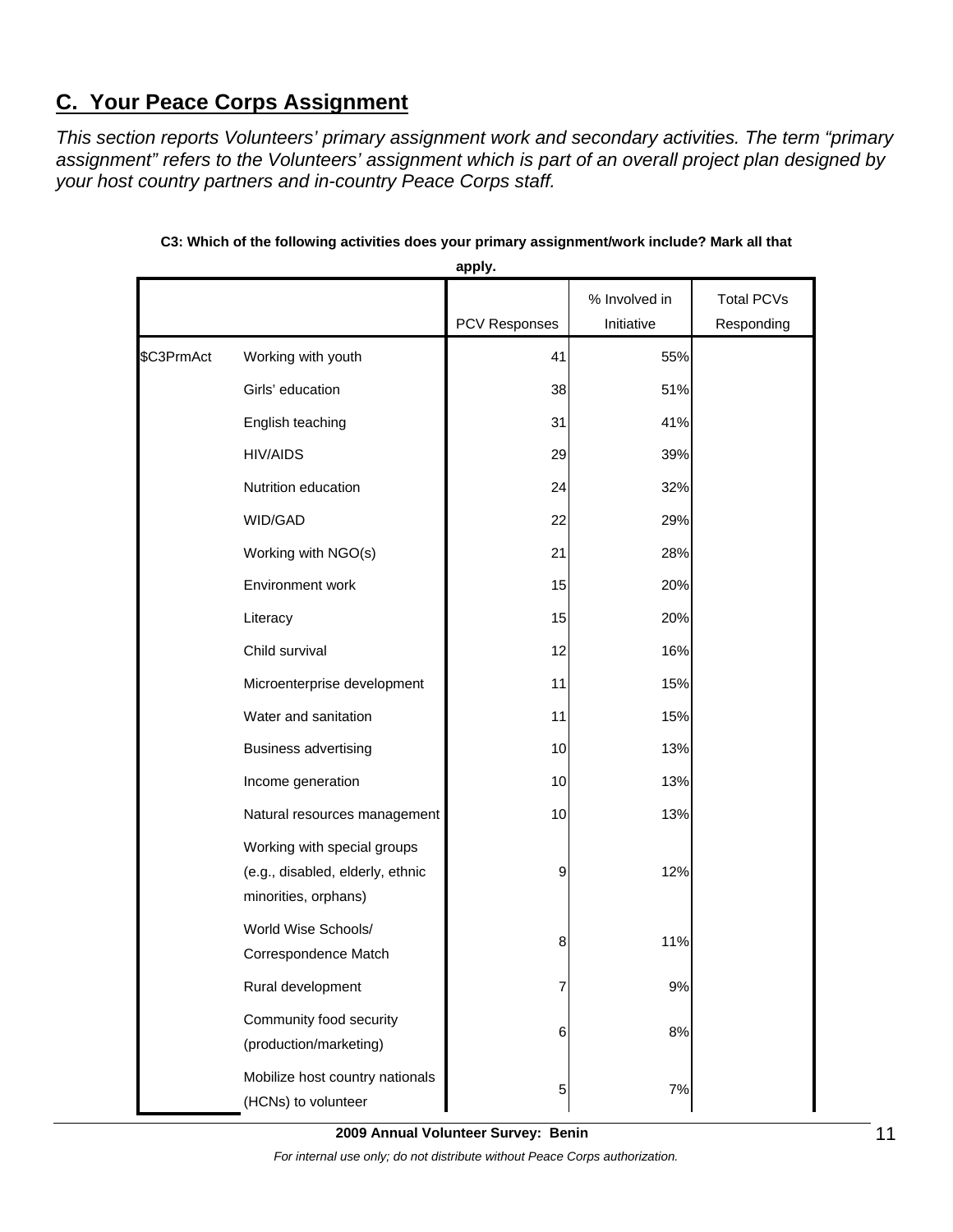| Arts                                                  | 4 | 5% |    |
|-------------------------------------------------------|---|----|----|
| Information and<br>communications technology<br>(ICT) | 4 | 5% |    |
| Biodiversity conservation                             | 3 | 4% |    |
| Household food security                               | 3 | 4% |    |
| Library development                                   | 2 | 3% |    |
| Other: Please specify                                 | 2 | 3% |    |
| Sports/fitness                                        | 4 | 1% |    |
| Urban development/municipal<br>development            |   | 1% |    |
| Total                                                 |   |    | 75 |

Percents may total to more than 100% since Volunteers were asked to "Mark all that apply."

#### **C3: Which of the following activities does your primary assignment/work include? Other**

**(specify)** Column N % Count Row N % C3.OTHER.TE Open-ended results. Not responsive to request.Total 75 100%

#### **C4: Hours Spent on Primary Assignment During Average Work Week**

|           | None | $1-10$ hrs | 11-20 hrs | 21-30 hrs | 31-40 hrs | More than 40 hrs | Total |
|-----------|------|------------|-----------|-----------|-----------|------------------|-------|
| C4Hrs6grp | 4%l  | 23%        | 38%       | 24%       | 9%        | $1\%$            | 74    |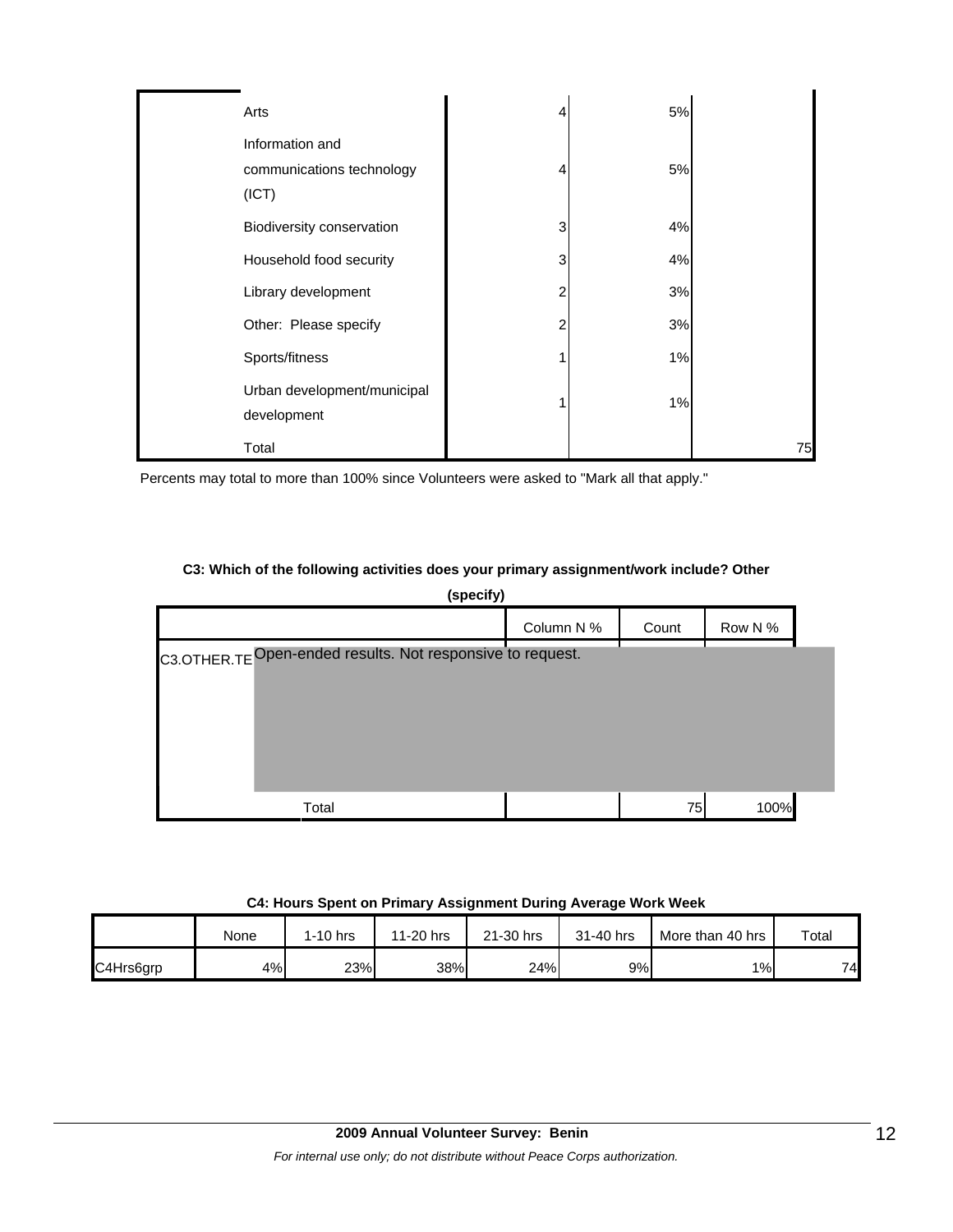#### **C4: How many hours do you spend on your primary assignment during an average work**

**week?**

| All<br>Volunteers | Average | Lowest reported | Highest reported | Did not answer |
|-------------------|---------|-----------------|------------------|----------------|
| 75.<br>ັບ         | 18.4    |                 | 451              |                |

# **C5: Which of the following do your secondary activities (other than your primary assignment work) include? Mark all that apply.**

|            |                                                        |               | % Involved in | <b>Total PCVs</b> |
|------------|--------------------------------------------------------|---------------|---------------|-------------------|
|            |                                                        | PCV Responses | Initiative    | Responding        |
| \$C5SecAct | Working with youth                                     | 43            | 61%           |                   |
|            | Girls' education                                       | 36            | 51%           |                   |
|            | WID/GAD                                                | 36            | 51%           |                   |
|            | English teaching                                       | 33            | 46%           |                   |
|            | <b>HIV/AIDS</b>                                        | 27            | 38%           |                   |
|            | Nutrition education                                    | 17            | 24%           |                   |
|            | Working with NGO(s)                                    | 17            | 24%           |                   |
|            | World Wise Schools/<br>Correspondence Match            | 17            | 24%           |                   |
|            | Arts                                                   | 16            | 23%           |                   |
|            | Literacy                                               | 14            | 20%           |                   |
|            | Sports/fitness                                         | 14            | 20%           |                   |
|            | Environment work                                       | 13            | 18%           |                   |
|            | Income generation                                      | 12            | 17%           |                   |
|            | Information and<br>communications technology<br>(ICT)  | 9             | 13%           |                   |
|            | Mobilize host country nationals<br>(HCNs) to volunteer | 8             | 11%           |                   |
|            | <b>Business advertising</b>                            | 7             | 10%           |                   |
|            | Library development                                    | 7             | 10%           |                   |
|            | Microenterprise development                            | 7             | 10%           |                   |

**2009 Annual Volunteer Survey: Benin** 

*For internal use only; do not distribute without Peace Corps authorization.*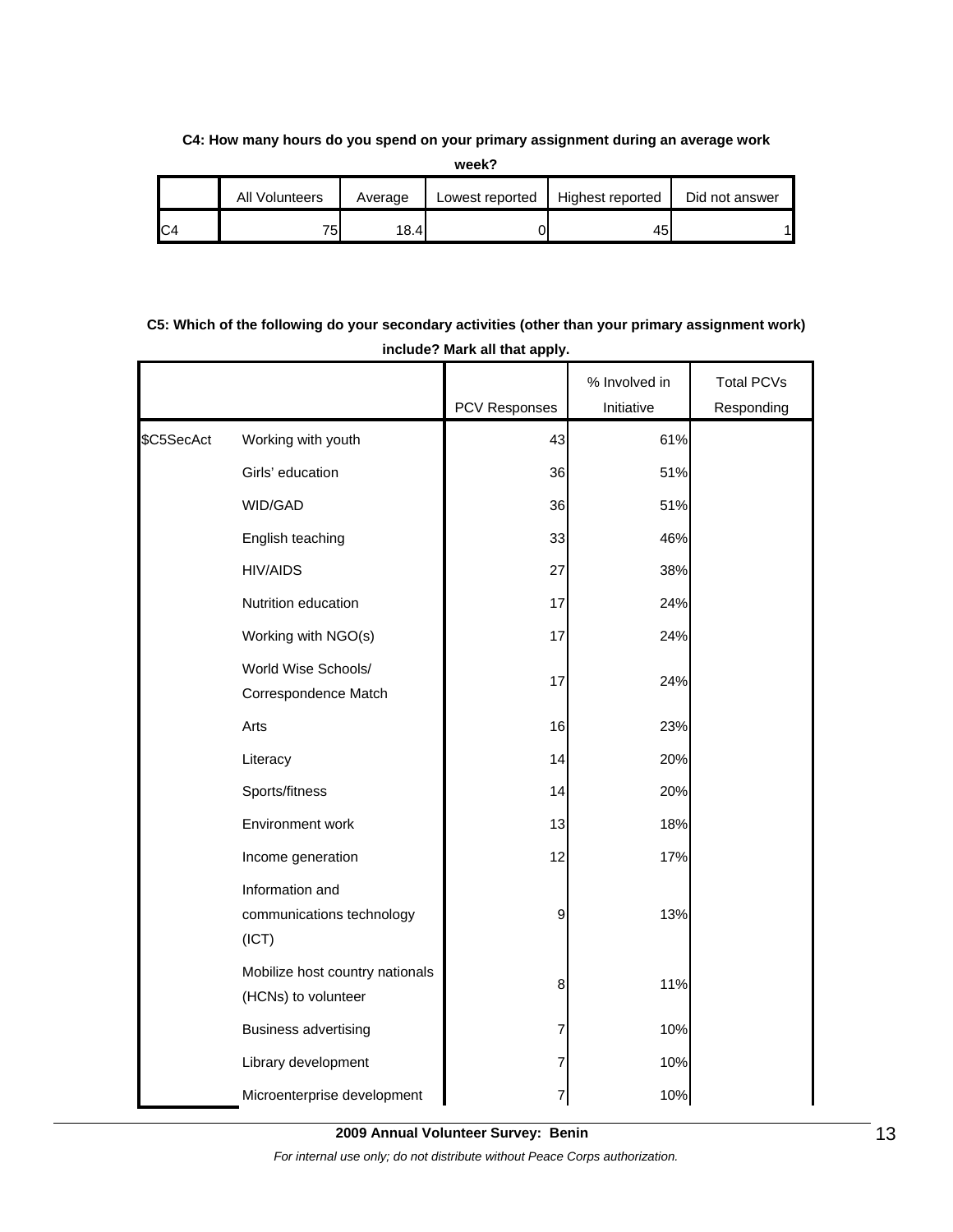| Rural development                                                                       |   | 10% |    |
|-----------------------------------------------------------------------------------------|---|-----|----|
| Biodiversity conservation                                                               | 6 | 8%  |    |
| Natural resources management                                                            | 6 | 8%  |    |
| Working with special groups<br>(e.g., disabled, elderly, ethnic<br>minorities, orphans) | 6 | 8%  |    |
| Other: Please specify                                                                   | 6 | 8%  |    |
| Community food security<br>(production/marketing)                                       | 5 | 7%  |    |
| Child survival                                                                          | 4 | 6%  |    |
| Urban development/municipal<br>development                                              | 4 | 6%  |    |
| Household food security                                                                 | 3 | 4%  |    |
| Water and sanitation                                                                    | 3 | 4%  |    |
| Total                                                                                   |   |     | 71 |

Percents may total to more than 100% since Volunteers were asked to "Mark all that apply."

|                                                            | Column N % | Count | Row N % |  |
|------------------------------------------------------------|------------|-------|---------|--|
| C5.OTHER.TE Open-ended results. Not responsive to request. |            |       |         |  |
|                                                            |            |       |         |  |
|                                                            |            |       |         |  |
|                                                            |            |       |         |  |
|                                                            |            |       |         |  |
|                                                            |            |       |         |  |
|                                                            |            |       |         |  |
|                                                            |            |       |         |  |
| Total                                                      |            | 75    | 100%    |  |

#### **C5: Which of the following do your secondary activities include? Other (specify)**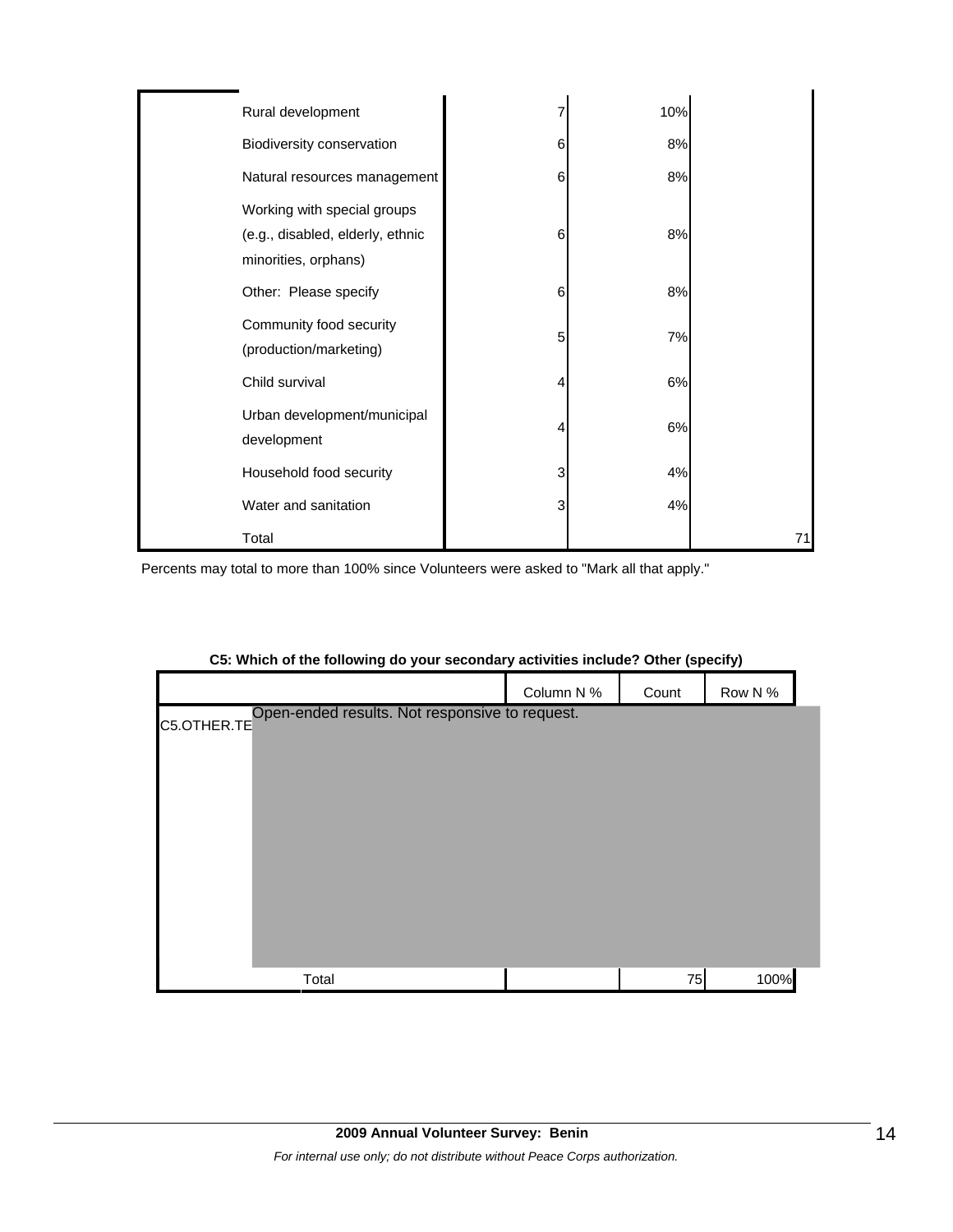| $\frac{1}{200}$ . $\frac{1}{200}$ $\frac{1}{200}$ . $\frac{1}{200}$ . $\frac{1}{200}$ . $\frac{1}{200}$ . $\frac{1}{200}$ |         |        |  |  |  |  |
|---------------------------------------------------------------------------------------------------------------------------|---------|--------|--|--|--|--|
|                                                                                                                           | Percent | Number |  |  |  |  |
| No                                                                                                                        | 95%     |        |  |  |  |  |

Yes, I have no secondary

activities

C5.NONE

#### **C5: No Secondary Activities**

Total 100% 75

5% 4

**C6: Hours Spent on Secondary Activities During Average Work Week**

|           | None | 1-10 hrs | 11-20 hrs | 21-30 hrs | 31-40 hrs | More than 40 hrs | Total |
|-----------|------|----------|-----------|-----------|-----------|------------------|-------|
| C6Hrs6grp |      | 74%      | 21%       | 4%        |           | 1%               | 72    |

**C6. How many hours do you spend on secondary activities during an average work week?**

|     | <b>All Volunteers</b> | Average | Lowest reported | Highest reported | Did not answer |
|-----|-----------------------|---------|-----------------|------------------|----------------|
| IC6 | 75.                   | 9.1     |                 | 5U               | 31             |

**C7: How personally satisfying is your--?**

|                              | Not at all 1 |     |     |     | Exceptionally 5 | Total |
|------------------------------|--------------|-----|-----|-----|-----------------|-------|
| Primary assignment           | 11%          | 13% | 27% | 39% | 11%             | 75    |
| Secondary project/activities | י%−          | 4%  | 32% | 45% | 12%             | 74    |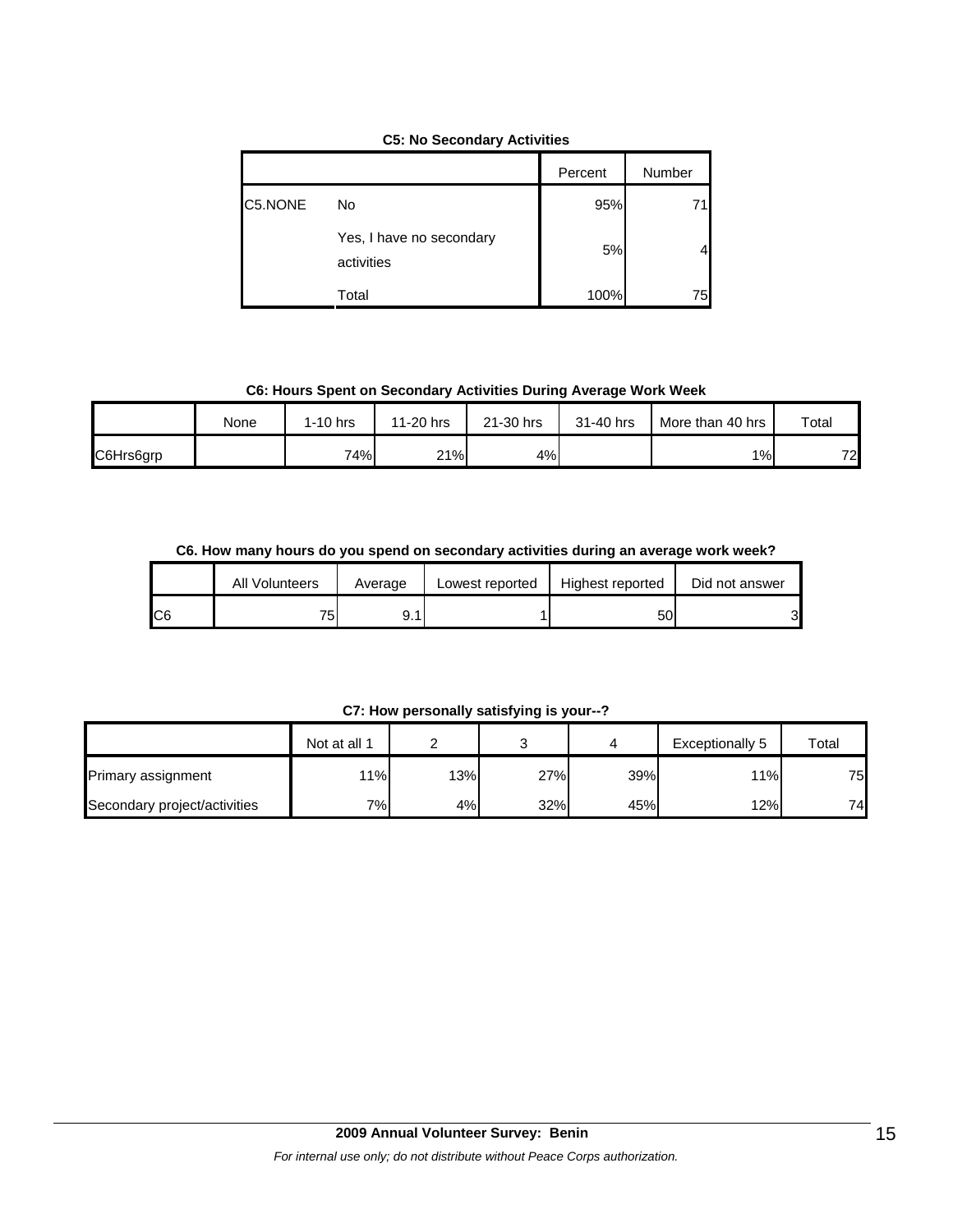# **D. Training for Peace Corps Assignment**

*This section reports Volunteers' assessments of the effectiveness of their Pre-Service Training and In-Service Training at post. In-Service Training (IST) includes: Reconnect; Technical IST; Mid-Service and Close of Service conferences; project management/leadership conferences; and other post-sponsored training sessions.* 

|                                                                       | Not effective | Poor | Adequate | Effective | Very Effective | NA/No training | Total |
|-----------------------------------------------------------------------|---------------|------|----------|-----------|----------------|----------------|-------|
| Manage cultural differences                                           | 2%            | 10%  | 26%      | 55%       | 7%             |                | 42    |
| Deal with adjustment issues                                           |               | 5%   | 40%      | 48%       | 7%             |                | 42    |
| Work with<br>counterparts/community<br>partners                       | 10%           | 24%  | 36%      | 29%       | 2%             |                | 42    |
| Use language needed in<br>work and social interactions                | 5%            | 7%   | 19%      | 40%       | 26%            | 2%             | 42    |
| Perform technical aspects of<br>your work                             | 10%           | 7%   | 29%      | 21%       | 33%            |                | 42    |
| Work on your project goals<br>and objectives                          | 5%            | 10%  | 36%      | 31%       | 19%            |                | 42    |
| Conduct a participatory<br>community needs<br>assessment (e.g., PACA) | 10%           | 24%  | 17%      | 33%       | 10%            | 7%             | 42    |
| Monitor your project goals<br>and outcomes                            |               | 17%  | 44%      | 27%       | 5%             | 7%             | 41    |
| Maintain your physical health                                         |               | 2%   | 26%      | 48%       | 21%            | 2%             | 42    |
| Maintain your<br>mental/emotional health                              |               | 10%  | 31%      | 43%       | 17%            |                | 42    |
| Maintain your personal safety<br>and security                         | 5%            | 7%   | 29%      | 45%       | 12%            | 2%             | 42    |

#### **D1: (PCVs at post 18 months or less) How effective was your Pre-Service Training (PST) in preparing you to--**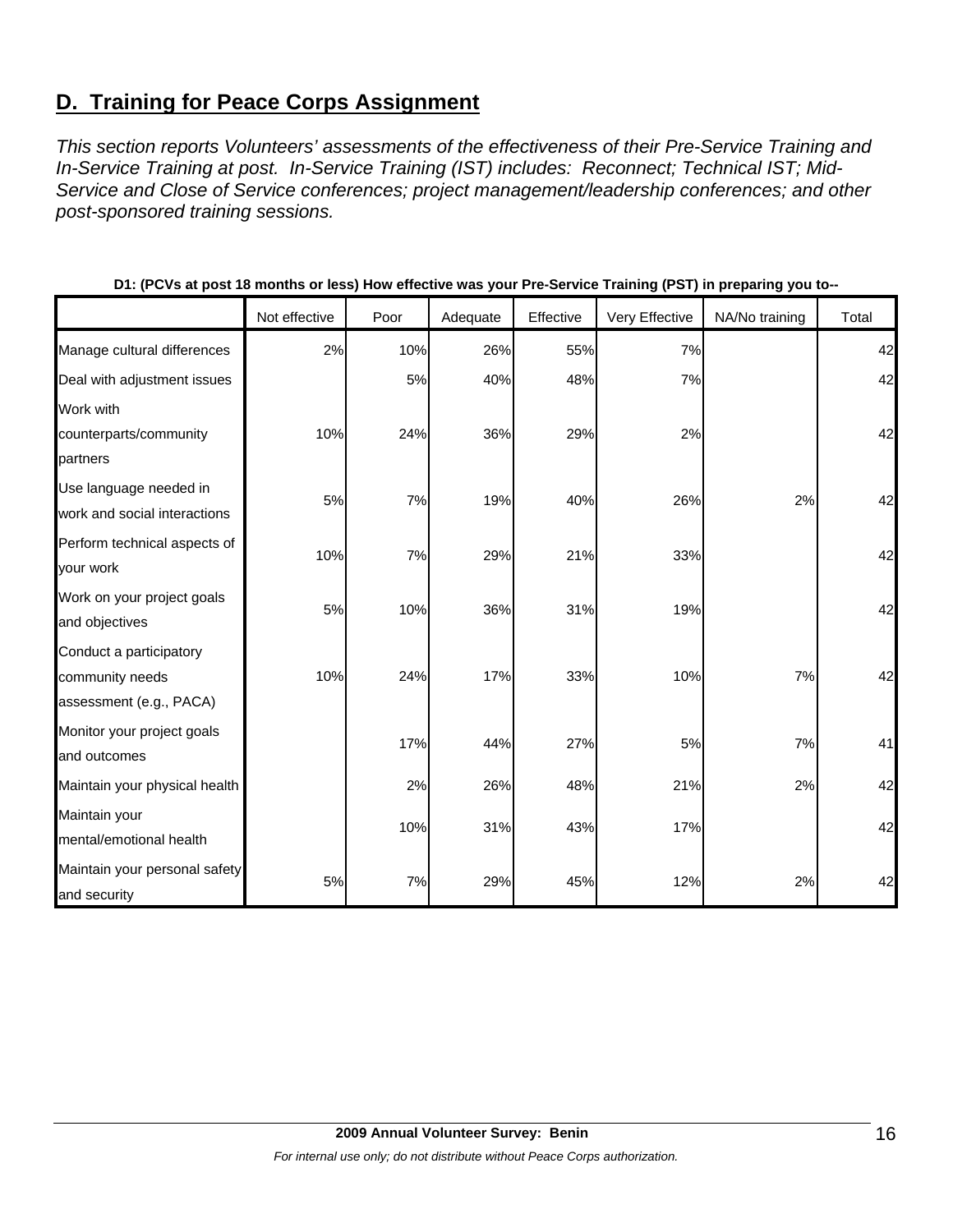|                                                                                          | Not effective | Poor | Adequate | Effective | Very Effective | NA/No training | Total |
|------------------------------------------------------------------------------------------|---------------|------|----------|-----------|----------------|----------------|-------|
| Manage cultural differences                                                              |               | 10%  | 41%      | 32%       | 8%             | 10%            | 73    |
| Deal with adjustment issues                                                              |               | 10%  | 32%      | 41%       | 8%             | 10%            | 73    |
| Build and strengthen working<br>relationships with<br>counterparts/community<br>partners | 3%            | 15%  | 22%      | 44%       | 14%            | 3%             | 73    |
| Use language needed in<br>work and social interactions                                   | 5%            | 14%  | 29%      | 30%       | 7%             | 15%            | 73    |
| Perform technical aspects of<br>your work                                                | 3%            | 8%   | 23%      | 40%       | 26%            |                | 73    |
| Work on your project goals<br>and objectives                                             | 1%            | 8%   | 26%      | 38%       | 25%            | 1%             | 72    |
| Conduct a participatory<br>community needs<br>assessment (e.g., PACA)                    | 8%            | 16%  | 29%      | 33%       | 4%             | 10%            | 73    |
| Monitor project goals and<br>outcomes                                                    |               | 24%  | 32%      | 28%       | 12%            | 4%             | 72    |
| Maintain your physical health                                                            |               | 10%  | 33%      | 30%       | 11%            | 16%            | 73    |
| Maintain your<br>mental/emotional health                                                 |               | 11%  | 32%      | 30%       | 14%            | 14%            | 73    |
| Maintain your personal safety<br>and security                                            | 4%            | 7%   | 35%      | 33%       | 8%             | 12%            | 72    |

#### **D5: How effective was your In-Service Training (IST) in preparing you to--**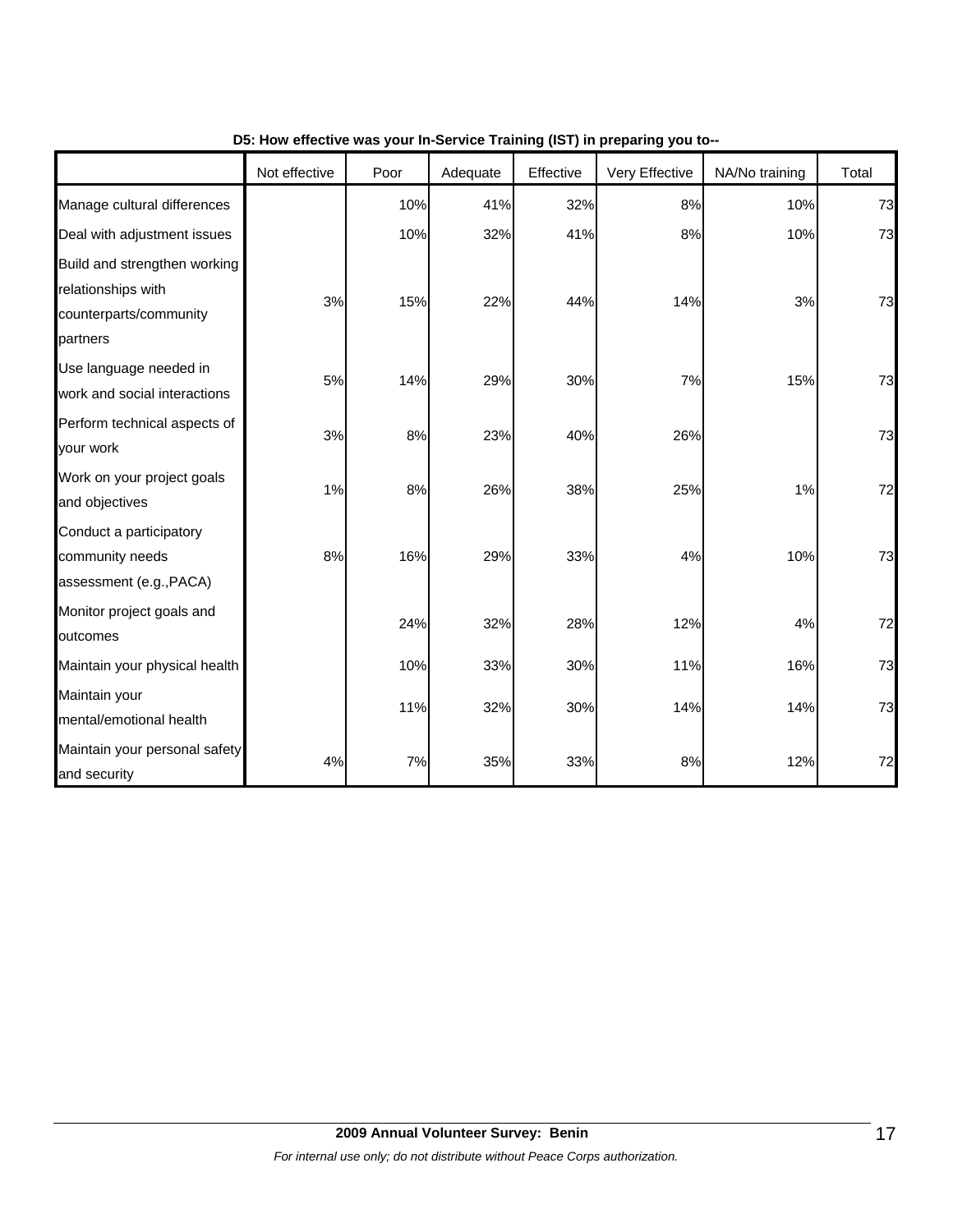|                                               | No/ No answer   | Yes | Total |
|-----------------------------------------------|-----------------|-----|-------|
| Skills specific to my assignment              | 41              | 33  | 74    |
| Assessing community needs                     | 52              | 21  | 73    |
| Organizing/implementing community activities  | 39              | 35  | 74    |
| Building capacity of local organizations      | 58              | 16  | 74    |
| Monitoring, reporting, and evaluating my work | 13 <sub>1</sub> | 61  | 74    |
| Designing and implementing training sessions  | 47              | 27  | 74    |

#### **D8: Did you have this skill before joining the Peace Corps?**

#### **D8: Is the skill needed for your Peace Corps work?**

|                                               | No/ No answer | Yes | Total |
|-----------------------------------------------|---------------|-----|-------|
| Skills specific to my assignment              | 5             | 68  | 73    |
| Assessing community needs                     | 14            | 59  | 73    |
| Organizing/implementing community activities  | 8             | 65  | 73    |
| Building capacity of local organizations      | 25            | 48  | 73    |
| Monitoring, reporting, and evaluating my work | 5             | 68  | 73    |
| Designing and implementing training sessions  | 20            | 53  | 73    |

#### **D8: Have you had adequate Peace Corps training to acquire the skill?**

|                                               | No/ No answer | Yes | Total |
|-----------------------------------------------|---------------|-----|-------|
| Skills specific to my assignment              |               | 56  | 65    |
| Assessing community needs                     | 23            | 42  | 65    |
| Organizing/implementing community activities  | 27            | 38  | 65    |
| Building capacity of local organizations      | 31            | 28  | 59    |
| Monitoring, reporting, and evaluating my work | 13            | 45  | 58    |
| Designing and implementing training sessions  | 22            | 35  | 57    |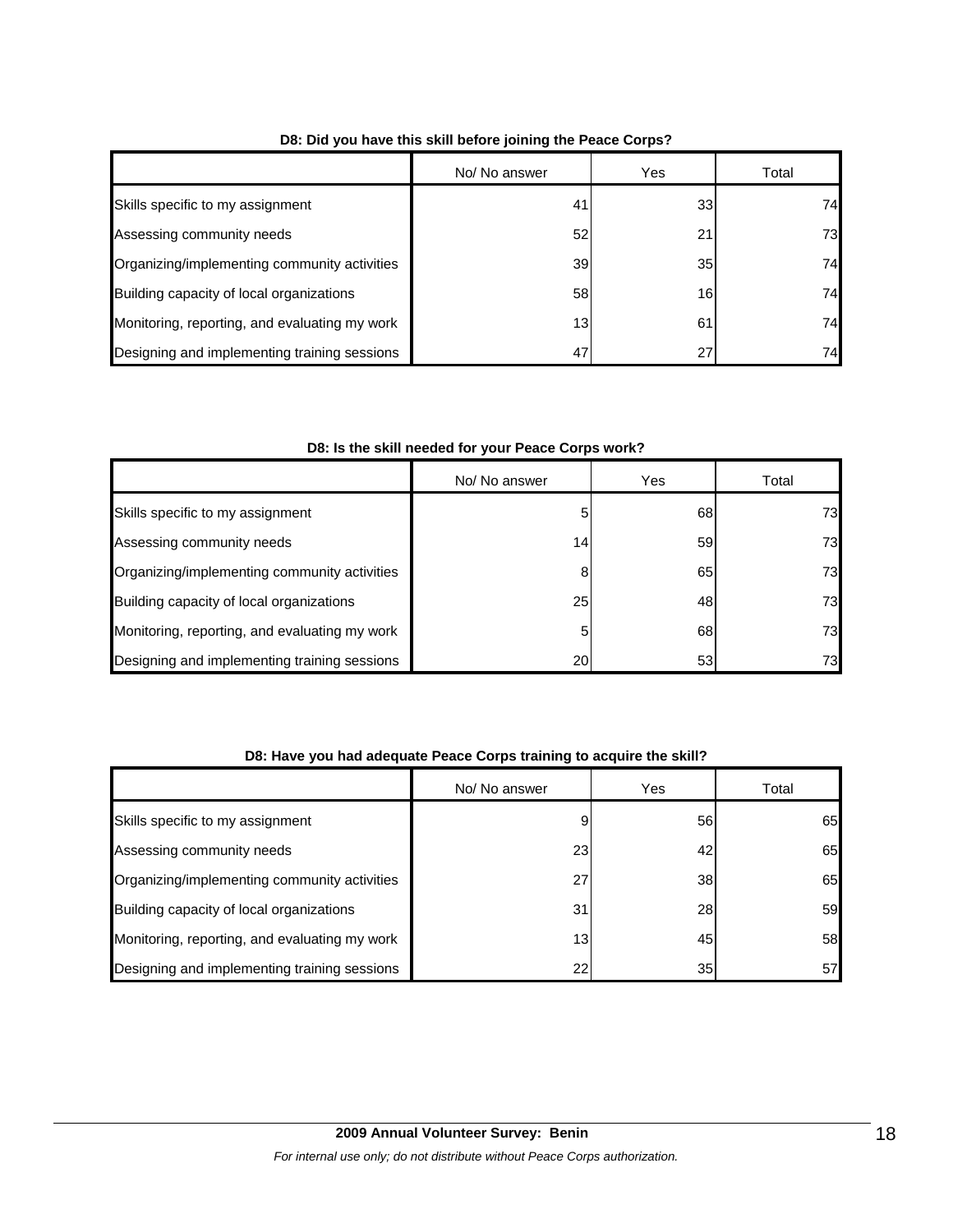# **E. Volunteer Assignment Goals and Impact**

*This section reports Volunteers' self-assessments of their impact on the individuals and organizations in the communities in which they serve. At the end of this section, Volunteers' third goal activities, participation in Coverdell World Wise School/Correspondence Match (CWWS/CM) and use of Peace Corps resources to support their work are reported in questions.* 

|                                                                                                       | Not at all 1 | $\overline{c}$ | 3   | 4   | Exceptionally 5 | <b>NA</b> | Total |
|-------------------------------------------------------------------------------------------------------|--------------|----------------|-----|-----|-----------------|-----------|-------|
| Meets the objectives of the<br>project plan                                                           | 3%           | 8%             | 19% | 58% | 9%              | 3%        | 74    |
| Builds local capacity for<br>sustainability                                                           | 15%          | 22%            | 34% | 19% | 9%              | 1%        | 74    |
| Involves local people in<br>planning and implementing<br>activities                                   | 8%           | 24%            | 29% | 24% | 11%             | 4%        | 75    |
| Complements other local<br>development activities                                                     | 15%          | 19%            | 33% | 27% | 4%              | 3%        | 75    |
| Transfers skills to host country<br>individuals and organizations                                     | 4%           | 18%            | 32% | 32% | 14%             |           | 74    |
| Mobilizes host country<br>nationals (HCNs) to volunteer                                               | 30%          | 27%            | 20% | 14% | 4%              | 5%        | 74    |
| Helps promote a better<br>understanding of Americans<br>on the part of the peoples<br>served (goal 2) | 5%           | 7%             | 16% | 36% | 35%             | 1%        | 75    |
| Helps promote a better<br>understanding of other<br>peoples on the part of<br>Americans (goal 3)      | 5%           | 5%             | 29% | 31% | 27%             | 3%        | 75    |

**E1: To what extent does your Volunteer work assignment address the following?**

|  | E2: To what extent does your host community--? |
|--|------------------------------------------------|
|--|------------------------------------------------|

|                                          | Not at all 1 | ົ   |     | 4   | Exceptionally 5 | NA | Total |
|------------------------------------------|--------------|-----|-----|-----|-----------------|----|-------|
| Need the assistance that you<br>provided | 6%           | 21% | 30% | 27% | 15%             |    | 33    |
| Want the assistance that you<br>provided | 6%           | 15% | 33% | 30% | 15%             |    | 33    |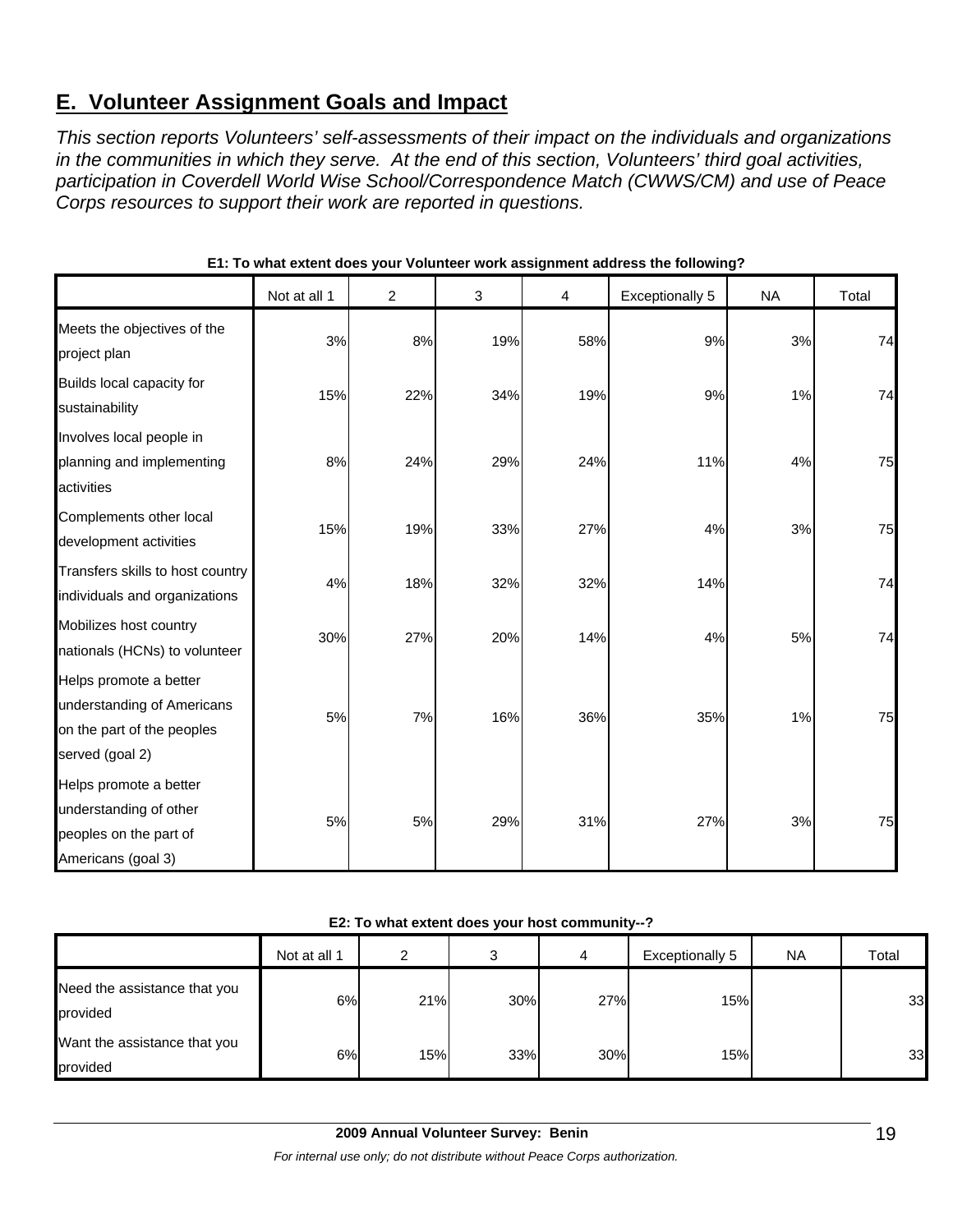|                                                                  | None 1 | $\overline{c}$ | 3   | 4   | Exceptional 5 | <b>NA</b> | Total |
|------------------------------------------------------------------|--------|----------------|-----|-----|---------------|-----------|-------|
| Ability to access information<br>(e.g., library, Internet, etc.) | 23%    | 20%            | 31% | 13% | 9%            | 4%        | 75    |
| Leadership skills                                                | 20%    | 18%            | 34% | 23% | 4%            | 1%        | 74    |
| Planning and management                                          | 9%     | 19%            | 45% | 19% | 7%            | 1%        | 75    |
| Problem solving/critical thinking                                | 11%    | 19%            | 47% | 19% | 4%            | 1%        | 75    |
| Self-esteem                                                      | 20%    | 16%            | 32% | 19% | 7%            | 5%        | 74    |
| <b>Technical skills</b>                                          | 8%     | 16%            | 36% | 25% | 13%           | 1%        | 75    |
| Use of local resources                                           | 18%    | 16%            | 39% | 16% | 7%            | 4%        | 74    |
| Use of external resources (e.g.,<br>grants, international NGOs)  | 27%    | 23%            | 23% | 20% | 3%            | 4%        | 74    |
| Better understanding of<br>Americans                             | 4%     | 5%             | 24% | 43% | 22%           | 1%        | 74    |
| Other: Please specify below                                      | 5%     |                | 3%  |     | 5%            | 87%       | 39    |

#### **E3: How much impact does your assignment have on the capacities of your host counterparts/community partners?**

#### **E3: How much impact does your assignment have on the capacities of your host**

**counterparts/community partners? Other (specify)**

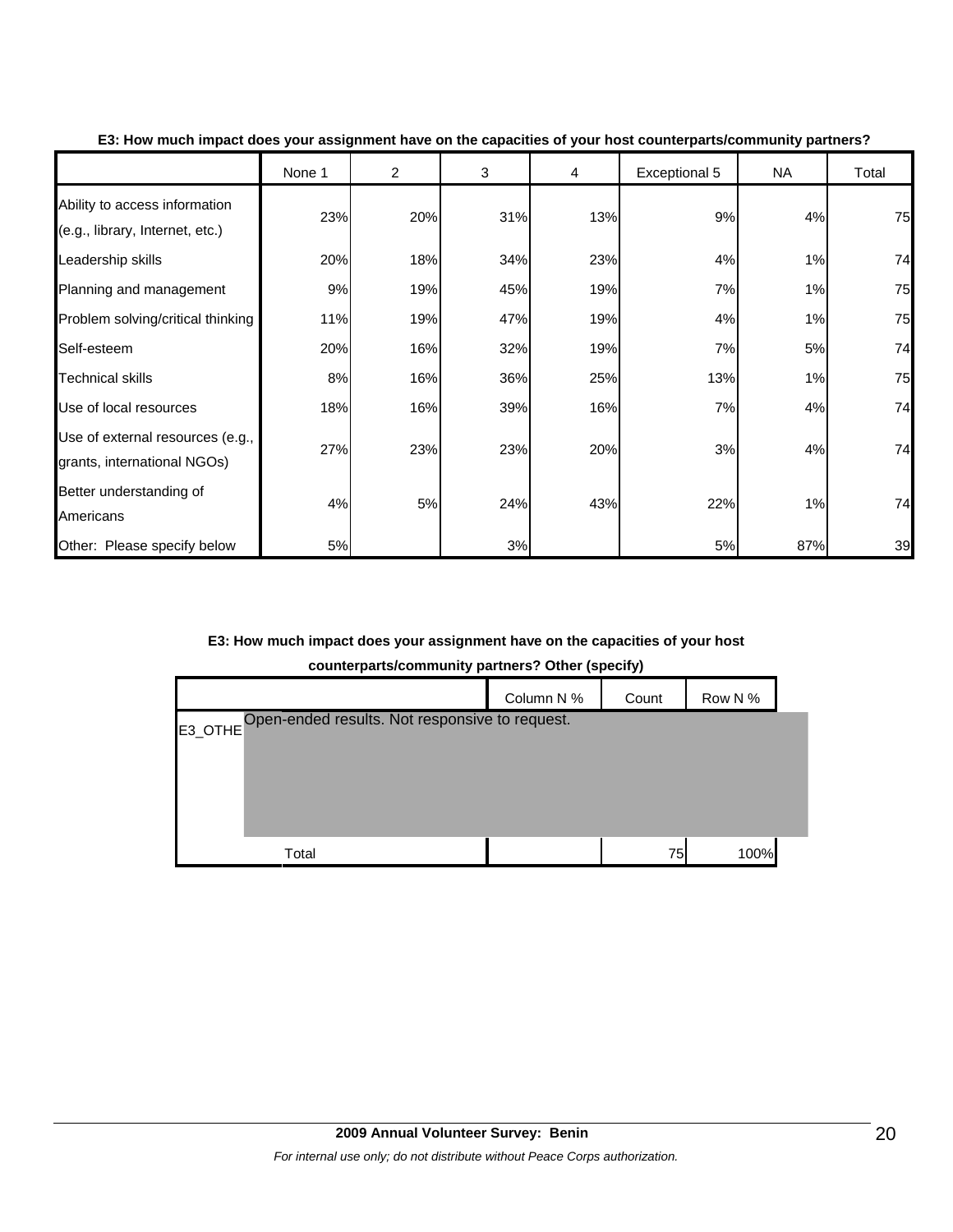|                                                                  | None 1 | $\overline{2}$ | 3   | 4   | Exceptional 5 | <b>NA</b> | Total |
|------------------------------------------------------------------|--------|----------------|-----|-----|---------------|-----------|-------|
| Ability to access information<br>(e.g., library, Internet, etc.) | 18%    | 31%            | 18% | 22% | 6%            | 6%        | 72    |
| Leadership skills                                                | 10%    | 21%            | 25% | 31% | 10%           | 4%        | 72    |
| Planning and management                                          | 10%    | 28%            | 32% | 22% | 3%            | 6%        | 72    |
| Problem solving/critical thinking                                | 7%     | 10%            | 40% | 31% | 8%            | 4%        | 72    |
| Self-esteem                                                      | 7%     | 14%            | 24% | 29% | 22%           | 4%        | 72    |
| <b>Technical skills</b>                                          | 10%    | 12%            | 38% | 26% | 8%            | 6%        | 72    |
| Use of local resources                                           | 14%    | 23%            | 40% | 15% | 5%            | 3%        | 73    |
| Use of external resources (e.g.,<br>grants, international NGOs)  | 35%    | 25%            | 19% | 11% | 1%            | 8%        | 72    |
| Better understanding of<br>Americans                             | 3%     | 7%             | 12% | 38% | 36%           | 4%        | 72    |
| Other: Please specify below                                      | 3%     |                | 3%  |     | 3%            | 91%       | 34    |

#### **E4: How much impact does your assignment have on the capacities of your host individuals with whom you work?**

# **E4: How much impact does your assignment have on the capacities**

# **of your host individuals with whom you work? Other (specify)**

|          | Column N % | Count | Row N % |
|----------|------------|-------|---------|
| E4_OTHER | 100%       | 75    |         |
| Total    |            | 75    | 100%    |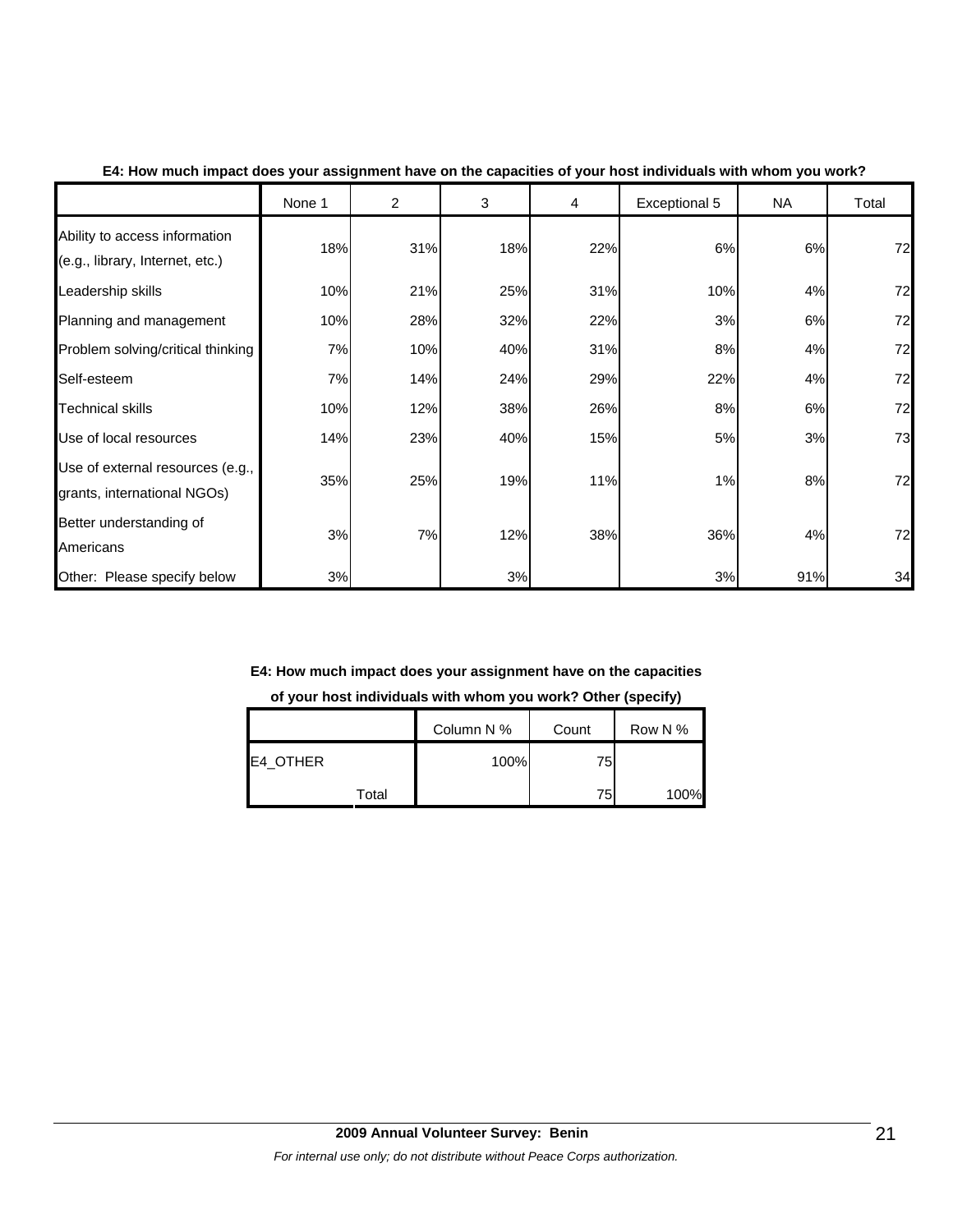|                                                              | None 1 | 2   | 3   | 4   | Exceptional 5 | <b>NA</b> | Total |
|--------------------------------------------------------------|--------|-----|-----|-----|---------------|-----------|-------|
| Identifying and prioritizing<br>organizational needs         | 18%    | 21% | 34% | 19% | 3%            | 5%        | 73    |
| Leadership                                                   | 18%    | 29% | 29% | 19% | 1%            | 4%        | 73    |
| Management                                                   | 16%    | 23% | 30% | 18% | 7%            | 5%        | 73    |
| Monitoring and evaluation                                    | 16%    | 30% | 30% | 14% | 4%            | 5%        | 73    |
| Planning and implementing<br>organizational activities       | 14%    | 23% | 29% | 25% | 4%            | 5%        | 73    |
| Teamwork/participatory<br>decision-making                    | 18%    | 21% | 25% | 25% | 3%            | 7%        | 71    |
| Use of local resources                                       | 14%    | 32% | 25% | 19% | 3%            | 7%        | 72    |
| Ability to mobilize, manage,<br>and sustain local volunteers | 32%    | 15% | 26% | 14% | 3%            | 11%       | 73    |
| Other: Please specify below                                  | 3%     |     | 3%  | 3%  |               | 92%       | 37    |

**E5: To what extent does your assignment enhance the capacities of organizations with whom you work?**

#### **E5: To what extent does your assignment enhance the capacities of**

**organizations with whom you work? Other (specify)**

|          | Column N % | Count | Row N % |
|----------|------------|-------|---------|
| E5_OTHER | 100%       | 75    |         |
| Total    |            | 75    | 100%    |

#### **E6: How effective have you been in transferring knowledge and skills to help the following persons or groups build their**

**capacities?**

|                                       | Not at all 1 | 2   | 3   | 4   | Exceptionally 5 | <b>NA</b> | Total |
|---------------------------------------|--------------|-----|-----|-----|-----------------|-----------|-------|
| Your counterpart/community<br>partner | 11%          | 19% | 27% | 32% | 11%             |           | 74    |
| Another institution/organization      | 11%          | 27% | 31% | 16% | 4%              | 11%       | 74    |
| Members of your host<br>community     | 1%           | 15% | 39% | 36% | 8%              |           | 74    |
| Other: Please specify below           |              |     | 6%  | 3%  | 3%              | 88%       | 34    |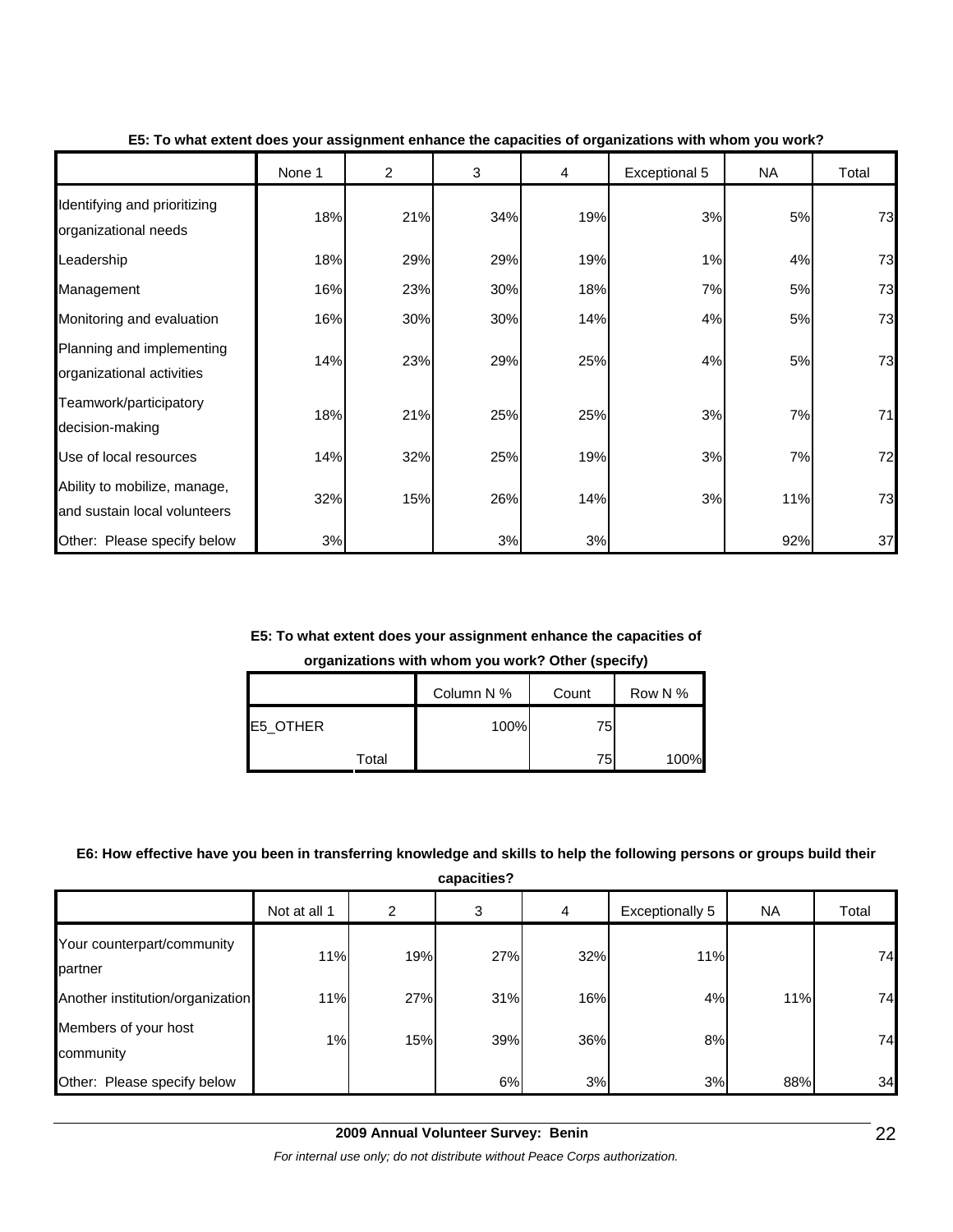|    | Not at all | Minimally | Moderately | Considerably | Exceptionally | Too early to tell | Total |  |
|----|------------|-----------|------------|--------------|---------------|-------------------|-------|--|
| F7 | 1%         | 4%        | 25%        | 48%          | $7\%$         | 4%                | 75    |  |

**E7: To what extent have HC individuals gained a better understanding of Americans? Includes "Too early to tell."**

**E7: To what extent have HC individuals gained a better understanding of Americans? Excludes "Too early to tell."**

|     | Not at all | Minimally | Moderately | Considerably | Exceptionally | $\tau$ otal |
|-----|------------|-----------|------------|--------------|---------------|-------------|
| IE. | 1%         | 4%        | 26%        | 50%          | 18%           | 72          |

|               |                                                              |               |              | <b>Total PCVs</b> |
|---------------|--------------------------------------------------------------|---------------|--------------|-------------------|
|               |                                                              | PCV Responses | % Doing This | Responding        |
| \$E9Goal3Acts | Electronic updates                                           | 64            | 86%          |                   |
|               | Hosting American visitors                                    | 50            | 68%          |                   |
|               | Personal website or blog                                     | 46            | 62%          |                   |
|               | Hard copy/paper update                                       | 43            | 58%          |                   |
|               | Pen pal program/letter<br>exchange                           | 21            | 28%          |                   |
|               | Enrollment in the CWWS/CMS<br>program                        | 20            | 27%          |                   |
|               | While on home leave, spoke at<br>a school or community group | 11            | 15%          |                   |
|               | Other please specify                                         | 3             | 4%           |                   |
|               | Podcasted/created a slide show<br>or video posted online     |               | 3%           |                   |
|               | Peace Corps Week activities                                  |               |              |                   |
|               | Total                                                        |               |              | 74                |

**E9. In which of the following third goal activities have you participated during your PC service?**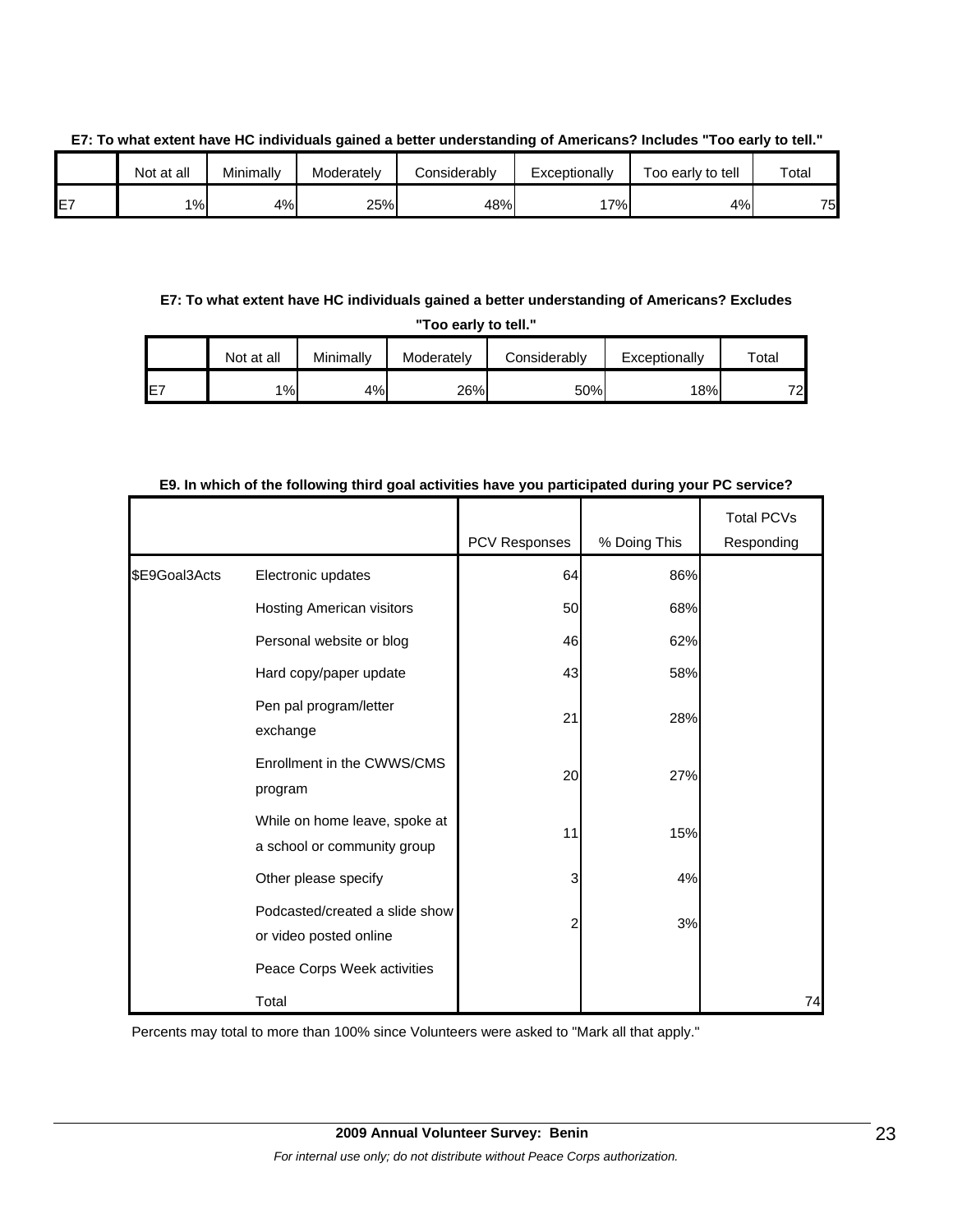|                                                                                                                                                                                                                                                                                       | Have done third<br>goal activities | No third goal<br>activities | Total |
|---------------------------------------------------------------------------------------------------------------------------------------------------------------------------------------------------------------------------------------------------------------------------------------|------------------------------------|-----------------------------|-------|
| Peace Corps' third goal is to<br>"help promote a better<br>understanding of other peoples<br>on the part of Americans." In<br>which of the following third goal<br>activities, including your contact<br>with family and friends, have<br>you participated during your<br>Peace Corps | 99%                                | 1%                          | 75    |

## **E9: When asked about third goal activities, Volunteer answered "No involvement in third goal activities."**

#### **E10: Would you recommend participation in the CWWS CMS to other Volunteers?**

|     |                            | I have participated in | have participated in |       |
|-----|----------------------------|------------------------|----------------------|-------|
|     | I have not participated in | CWWS/CM & would        | CWWS/CM and would    |       |
|     | CWWS/CM.                   | recommend it           | NOT recommend it     | Total |
| E10 | 72%                        | 22%                    | 6%                   | 721   |

**E11: To what extent have Americans gained a better understanding of HCNs? Includes "Too early to tell."**

|     | Not at all | Minimally | Moderately | Considerablv | Exceptionally | Too early to tell | Total |
|-----|------------|-----------|------------|--------------|---------------|-------------------|-------|
| E11 | 0%I        | 1%        | 32%        | 41%          | 23%           | 3%                | 74    |

#### **E11: To what extent have Americans gained a better understanding of HCNs? Excludes "Too early**

**to tell."**

|     | Not at all | Minimallv | Moderately | Considerably | Exceptionally | $\tau$ otal |
|-----|------------|-----------|------------|--------------|---------------|-------------|
| E11 |            | $1\%$     | 33%        | 42%          | 24%           | 72          |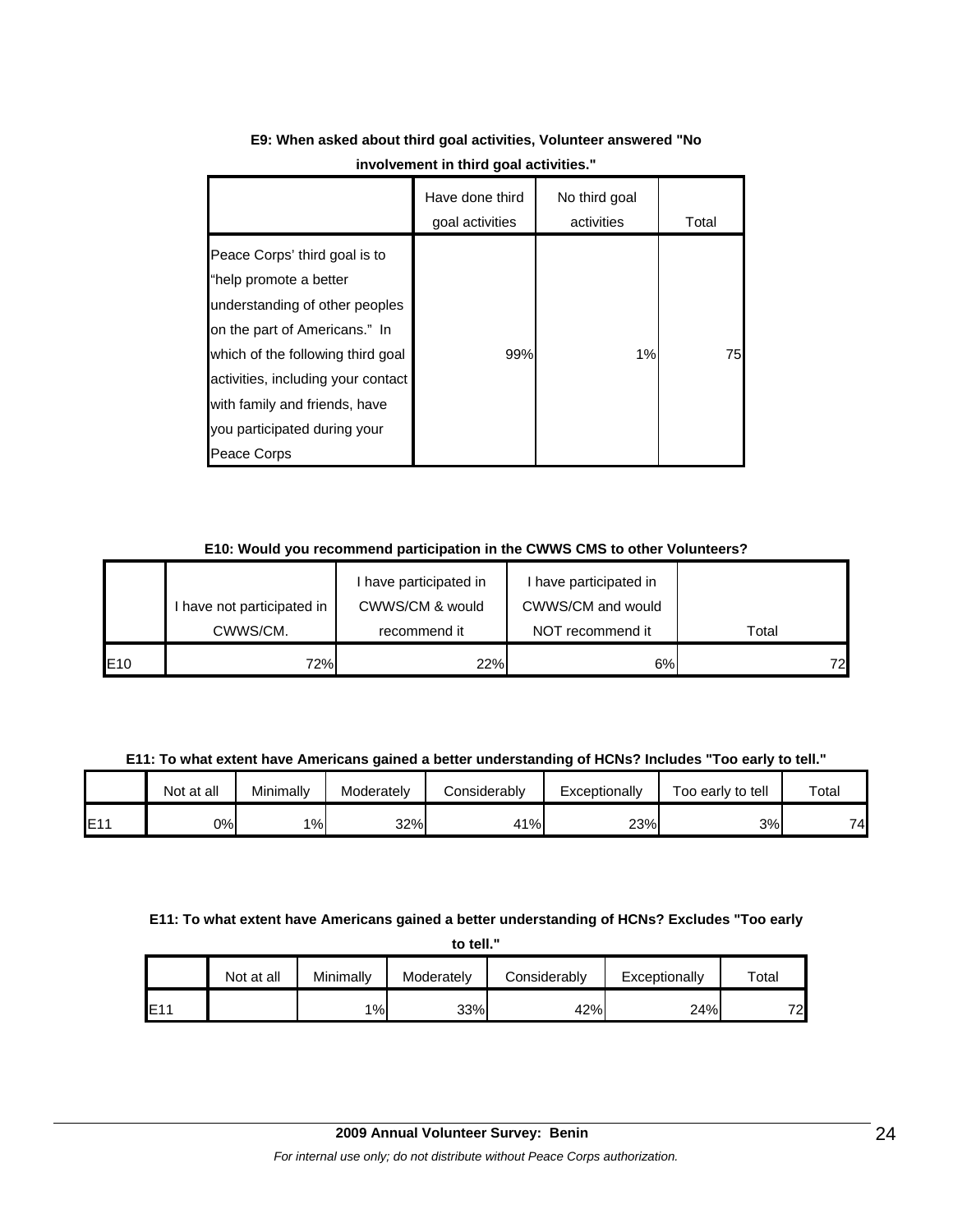|                                                                                | Yes |
|--------------------------------------------------------------------------------|-----|
| Coverdell World Wise Schools staff (Useful)                                    | 7   |
| Contact with other Peace Corps staff in Washington, D.C. (Useful)              | 10  |
| Information at staging (Useful)                                                | 28  |
| Information from your post sent to you before d                                |     |
|                                                                                | 30  |
| eparture (Useful)                                                              |     |
| Internet (Useful)                                                              | 61  |
| Invitation kits (Useful)                                                       | 31  |
| Material in staging packet (Useful)                                            | 30  |
| Peace Corps staff at post (e.g., World Wise School contact) (Useful)           | 14  |
| Recruiting (Useful)                                                            | 14  |
| Resources available from Coverdell World Wise Schools (Useful)                 | 5   |
| Resources available on Peace Corps website (e.g., third goal section) (Useful) | 17  |
| Training on third goal (Useful)                                                | 14  |
| Other: Please specify below (Useful)                                           | 2   |

#### **E12: Which of the following resources have been useful to you in your third goal activities?**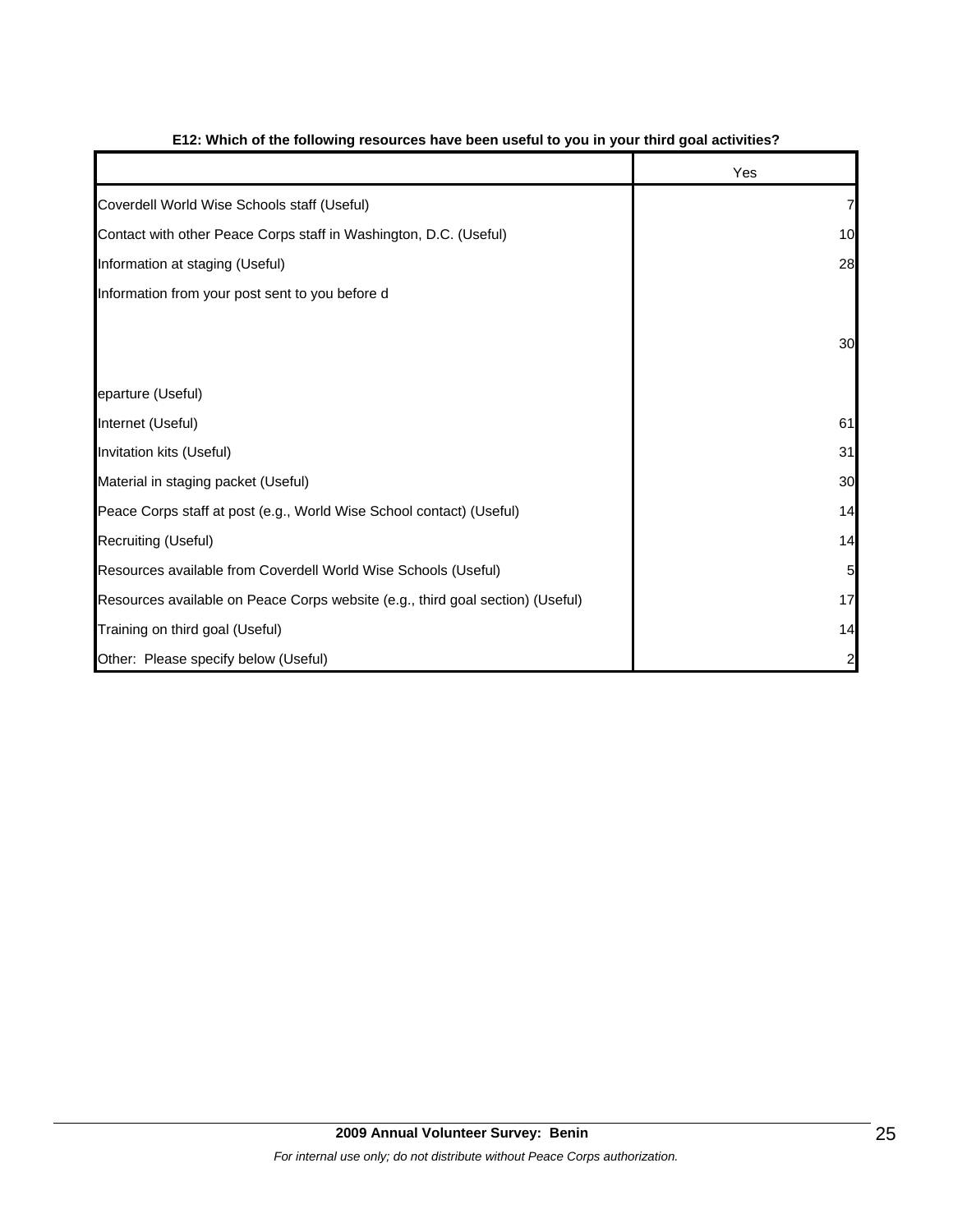|                                                                                          | Yes |
|------------------------------------------------------------------------------------------|-----|
| Coverdell World Wise Schools staff (Would be helpful)                                    | 19  |
| Contact with other Peace Corps staff in Washington, D.C. (Would be helpful)              | 13  |
| Information at staging (Would be helpful)                                                | 14  |
| Information from your post sent to you before departure (Would be helpful)               | 13  |
| Internet (Would be helpful)                                                              | 13  |
| Invitation kits (Would be helpful)                                                       | 61  |
| Material in staging packet (Would be helpful)                                            | 8   |
| Peace Corps staff at post (e.g., World Wise School contact) (Would be helpful)           | 12  |
| Recruiting (Would be helpful)                                                            | 12  |
| Resources available from Coverdell World Wise Schools (Would be helpful)                 | 15  |
| Resources available on Peace Corps website (e.g., third goal section) (Would be helpful) | 16  |
| Training on third goal (Would be helpful)                                                | 19  |
| Other: Please specify below (Would/will be helpful)                                      |     |

#### **E12: Which of the following resources would/will be helpful to you in your third goal activities?**

| E12: Other useful/helpful resources? Other (specify) |  |
|------------------------------------------------------|--|
|------------------------------------------------------|--|

|                                                       | Column N % | Count | Row N % |  |
|-------------------------------------------------------|------------|-------|---------|--|
| E12_OTHOpen-ended results. Not responsive to request. |            |       |         |  |
|                                                       |            |       |         |  |
|                                                       |            |       |         |  |
| Total                                                 |            | 75    | 100%    |  |

#### **E13: Do you know about the Peace Corps Partnership Program (PCPP)?**

|     | Νo | Yes, but I haven't used it. | Yes, I have used it. | Total |
|-----|----|-----------------------------|----------------------|-------|
| E13 | 5% | 72%                         | 23%                  | 75    |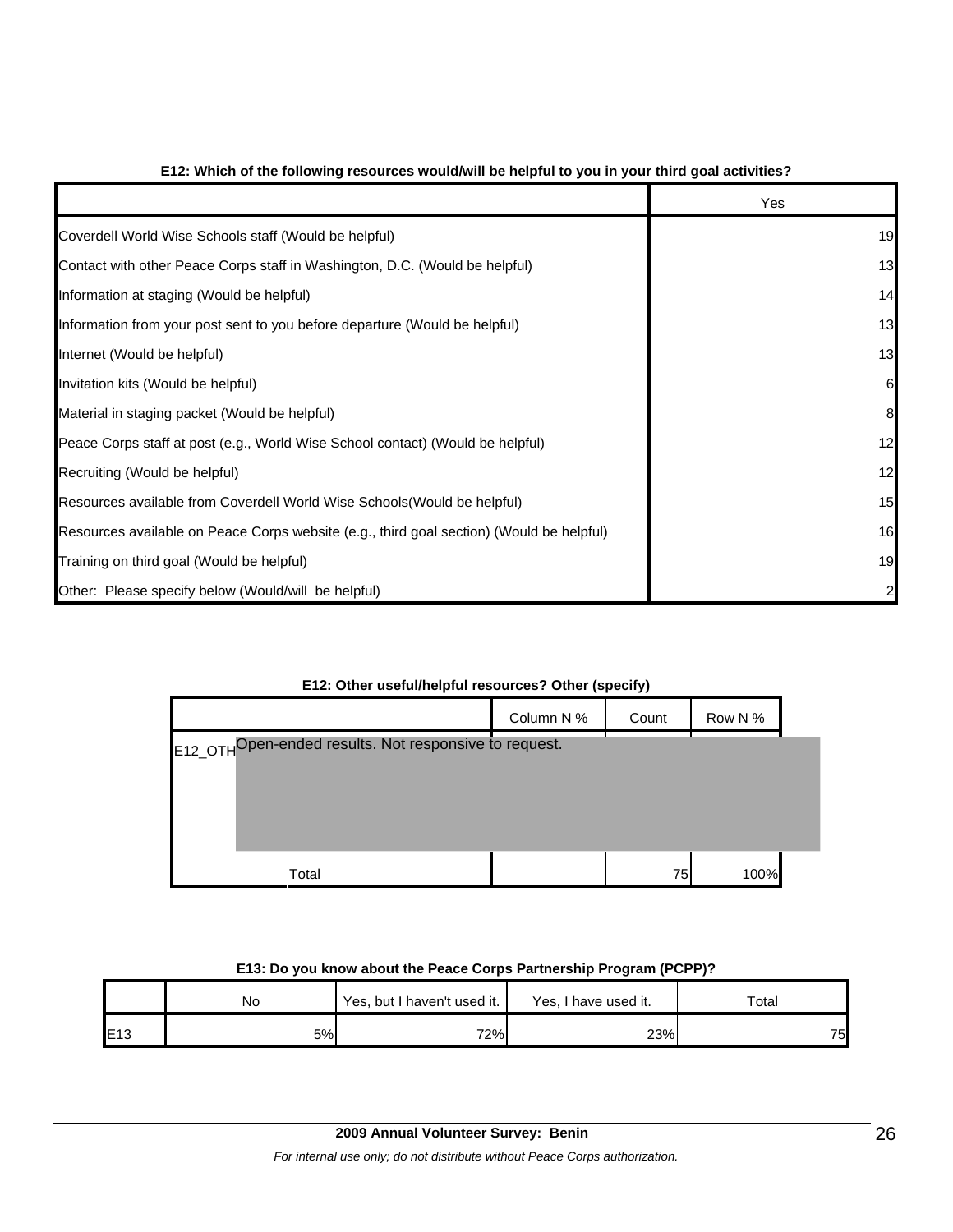# **F. Peace Corps Support**

*This section reports Volunteers' assessments of in-country Peace Corps.* 





**F1 (PCVs at post 9+ months): How prepared for your arrival were the host people with whom you work?**

F1: When you arrived at your community, how prepared for your arrival were the host people with whom you work?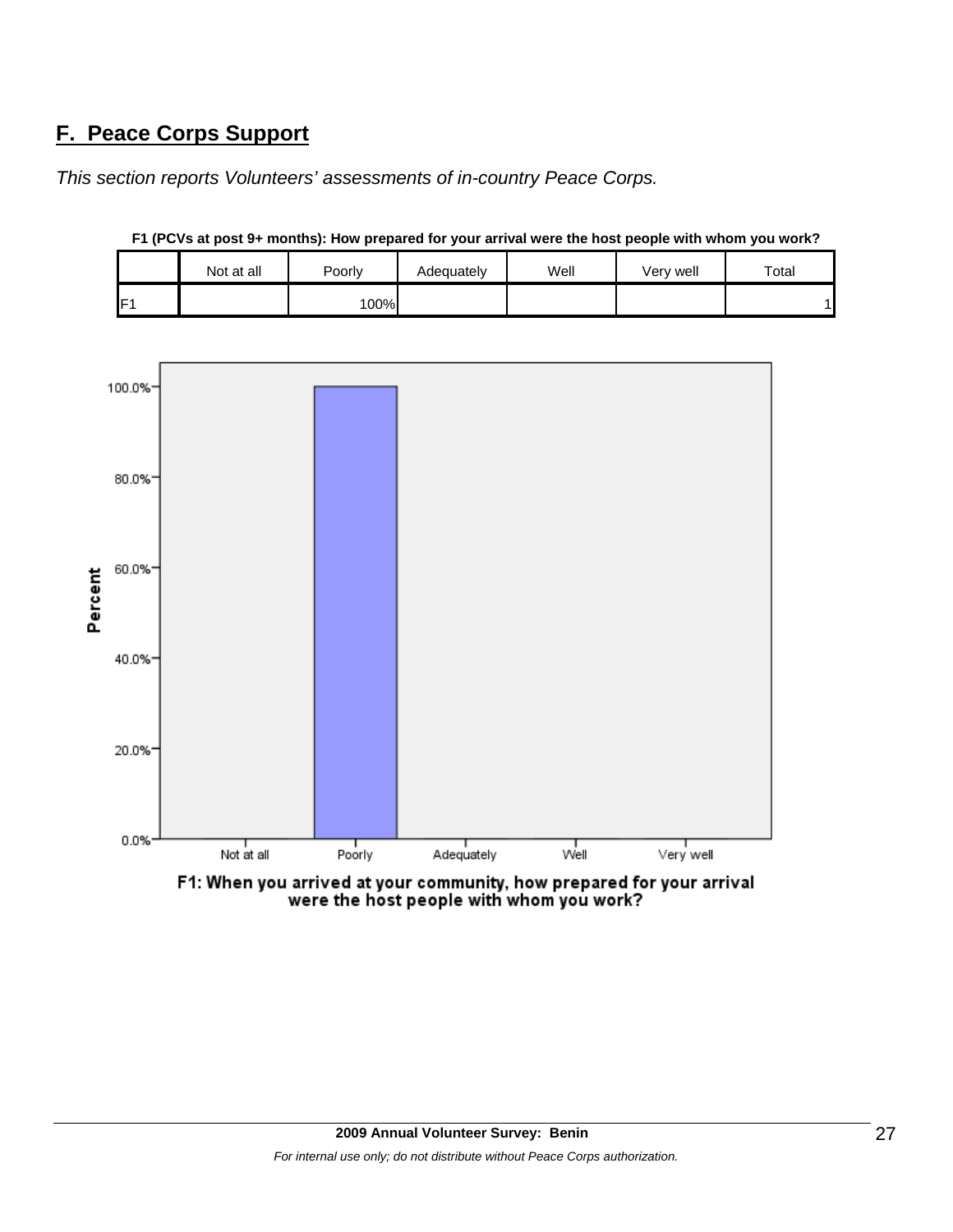|     | Not at all | Minimally | Adequatelv | Considerably | Exceptionally | <b>Not Used</b> | $\tau$ otal |
|-----|------------|-----------|------------|--------------|---------------|-----------------|-------------|
| IF2 |            | 1%        | $7\%$      | 40%          | 40%           | $1\%$           | 75          |

**F2: How satisfied are you with the health care you received from your PCMO(s)?**

**F3: How satisfied are you with the following support provided by in-country PC staff?**

|                             | Not at all 1 | $\overline{2}$ | 3   | $\overline{4}$ | Completely 5 | NA.   | Total |
|-----------------------------|--------------|----------------|-----|----------------|--------------|-------|-------|
| Administrative/logistical   | 5%           | 16%            | 29% | 39%            | 11%          |       | 75    |
| Cross-cultural              | 12%          | 15%            | 37% | 24%            | 11%          | 1%    | 75    |
| Emotional                   | 9%           | 22%            | 32% | 23%            | 12%          | 1%    | 74    |
| Feedback on my work reports | 19%          | 21%            | 23% | 13%            | 17%          | 7%    | 75    |
| Job assignment              | 8%           | 12%            | 25% | 36%            | 19%          |       | 75    |
| Language learning           | 4%           | 16%            | 33% | 35%            | 12%          |       | 75    |
| Medical                     |              | 3%             | 20% | 43%            | 35%          |       | 75    |
| Safety and security         | 12%          | 8%             | 21% | 39%            | 20%          |       | 75    |
| Site selection/preparation  | 13%          | 21%            | 23% | 31%            | 12%          |       | 75    |
| <b>Technical skills</b>     | 3%           | 14%            | 27% | 41%            | 15%          | $1\%$ | 74    |

# **F4: How satisfied are you with the Peace Corps allocation of time and resources to mental**

**health/adjustment issues?**

|     | Not at all satisfied |     |        |     | Completely  |             |
|-----|----------------------|-----|--------|-----|-------------|-------------|
|     |                      |     | ◠<br>J |     | satisfied 5 | $\tau$ otal |
| IF4 | 11%                  | 16% | 27%    | 29% | 17%         | 75          |

**F5: What level of PC support have you received to help cope with stress from issues such as HIV/AIDS, food insecurity, etc. in your community? (Including PCVs w/no need for support)**

|                 | No support | Minimal support | Adequate support | Considerable<br>support | Exceptional<br>support | NA/I have no<br>need for support | Total |
|-----------------|------------|-----------------|------------------|-------------------------|------------------------|----------------------------------|-------|
| IF <sub>5</sub> | 7%I        | 18%l            | 26%              | 9%                      | 4%                     | 36%                              | 74    |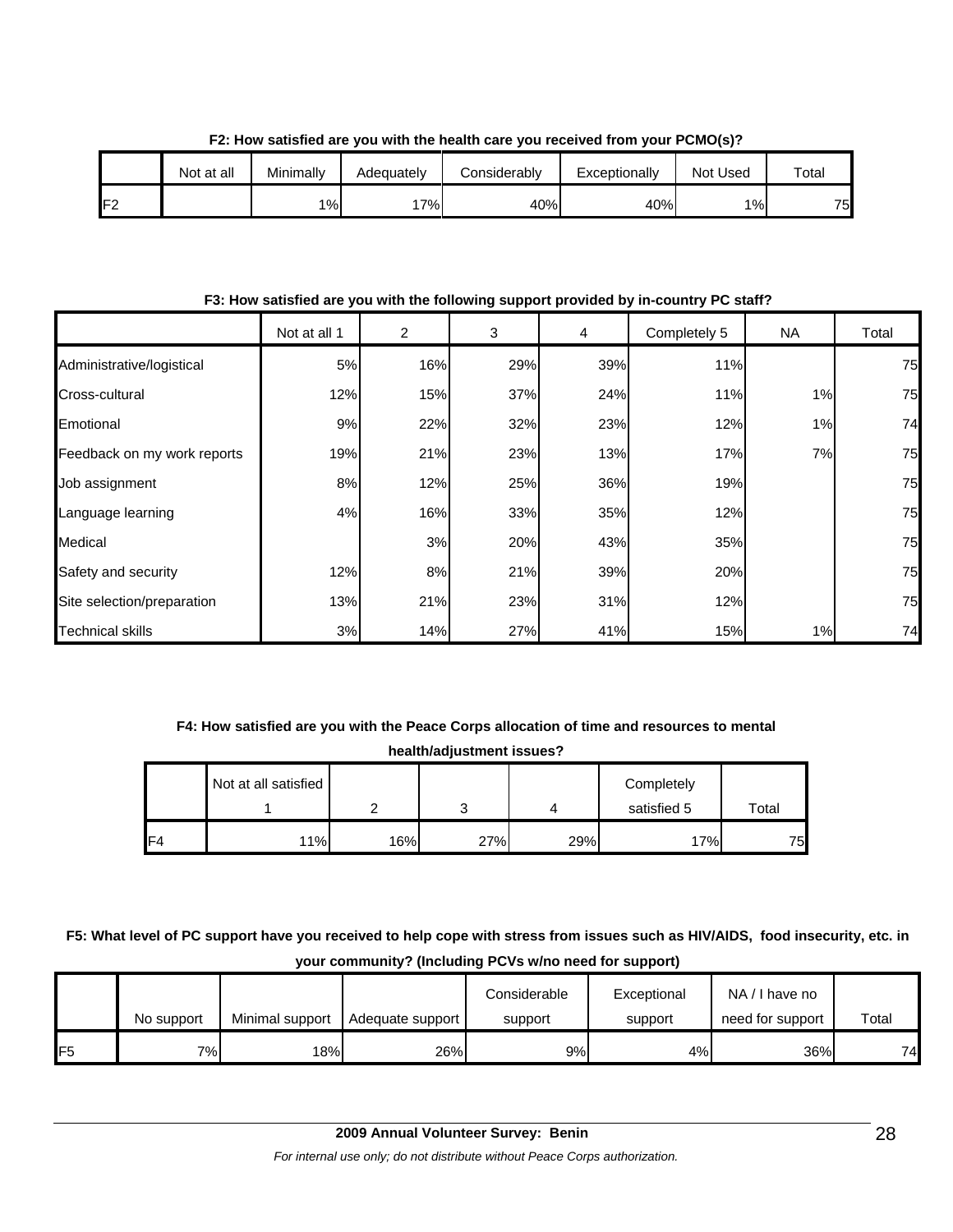# **F5: What level of PC support have you received to help cope with stress from issues such as HIV/AIDS, food insecurity, etc. in your community? (Excluding PCVs w/no need for support)**

|                 |            |                 |                  | Considerable | Exceptional |       |
|-----------------|------------|-----------------|------------------|--------------|-------------|-------|
|                 | No support | Minimal support | Adequate support | support      | support     | Total |
| IF <sub>5</sub> | 11%        | 28%             | 40%              | 15%          | 6%          | 47    |

#### **F6: How would you rate your interaction with the Country Director in**

| <b>UCTING OF THE TURNALLY ST</b>      |              |          |       |  |  |  |  |
|---------------------------------------|--------------|----------|-------|--|--|--|--|
|                                       | Not adequate | Adequate | Total |  |  |  |  |
| Responsiveness to my issues           | 32%          | 68%      | 72    |  |  |  |  |
| Informative content                   | 41%          | 59%      | 73    |  |  |  |  |
| My comfort level discussing<br>issues | 41%          | 59%      | 73    |  |  |  |  |
| Adequacy of visits                    | 36%          | 64%      |       |  |  |  |  |

#### **terms of the following?**

## **F6b: How would you rate your interaction with the PTO/SRPTC in terms of**

**the following?**

|                                       | Not adequate | Adequate | Total |
|---------------------------------------|--------------|----------|-------|
| Responsiveness to my issues           | 8%           | 92%      | 63    |
| Informative content                   | 11%          | 89%      | 64    |
| My comfort level discussing<br>issues | 16%          | 84%      | 62    |
| Adequacy of visits                    | 29%          | 71%      | 63    |

#### **F6c: How would you rate your interaction with the APCD/Program**

| Manager in terms of the following?    |     |     |     |  |  |  |
|---------------------------------------|-----|-----|-----|--|--|--|
| Not adequate<br>Adequate<br>Total     |     |     |     |  |  |  |
| Responsiveness to my issues           | 18% | 82% | 74  |  |  |  |
| Informative content                   | 11% | 89% | 74  |  |  |  |
| My comfort level discussing<br>issues | 21% | 79% | 721 |  |  |  |
| Adequacy of visits                    | 19% | 81% |     |  |  |  |

## **Manager in terms of the following?**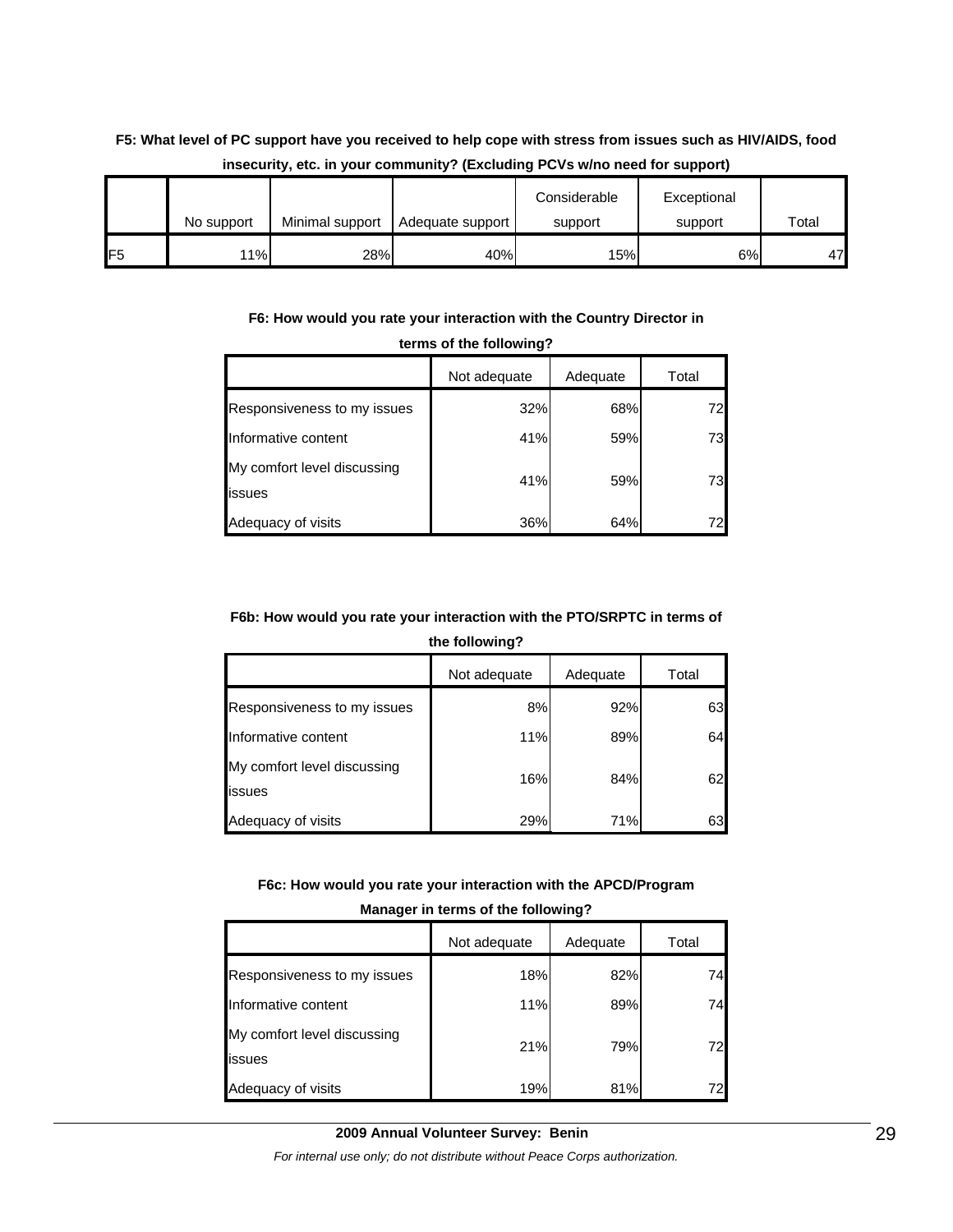|                                       | Not adequate | Adequate | Total |
|---------------------------------------|--------------|----------|-------|
| Responsiveness to my issues           | 10%          | 90%      |       |
| Informative content                   | 3%           | 97%      | 73    |
| My comfort level discussing<br>issues | 5%           | 95%      | 73    |
| Adequacy of visits                    | 26%          | 74%      |       |

**F6d: How would you rate your interaction with the PCMO in terms of the following?**

# **F6e: How would you rate your interaction with the Safety and Security Coordinator in terms of the following?**

|                                       | Not adequate | Adequate | Total |
|---------------------------------------|--------------|----------|-------|
| Responsiveness to my issues           | 12%          | 88%      | 74    |
| Informative content                   | 18%          | 82%      | 74    |
| My comfort level discussing<br>issues | 15%          | 85%      | 73    |
| Adequacy of visits                    | 30%          | 70%      | 74    |

# **F6f: How would you rate your interaction with the Training Manager in terms of the following?**

|                                       | Not adequate | Adequate | Total |
|---------------------------------------|--------------|----------|-------|
| Responsiveness to my issues           | 6%           | 94%      |       |
| Informative content                   | 8%           | 92%      |       |
| My comfort level discussing<br>issues | 10%          | 90%      |       |
| Adequacy of visits                    | 19%          | 81%      | 68    |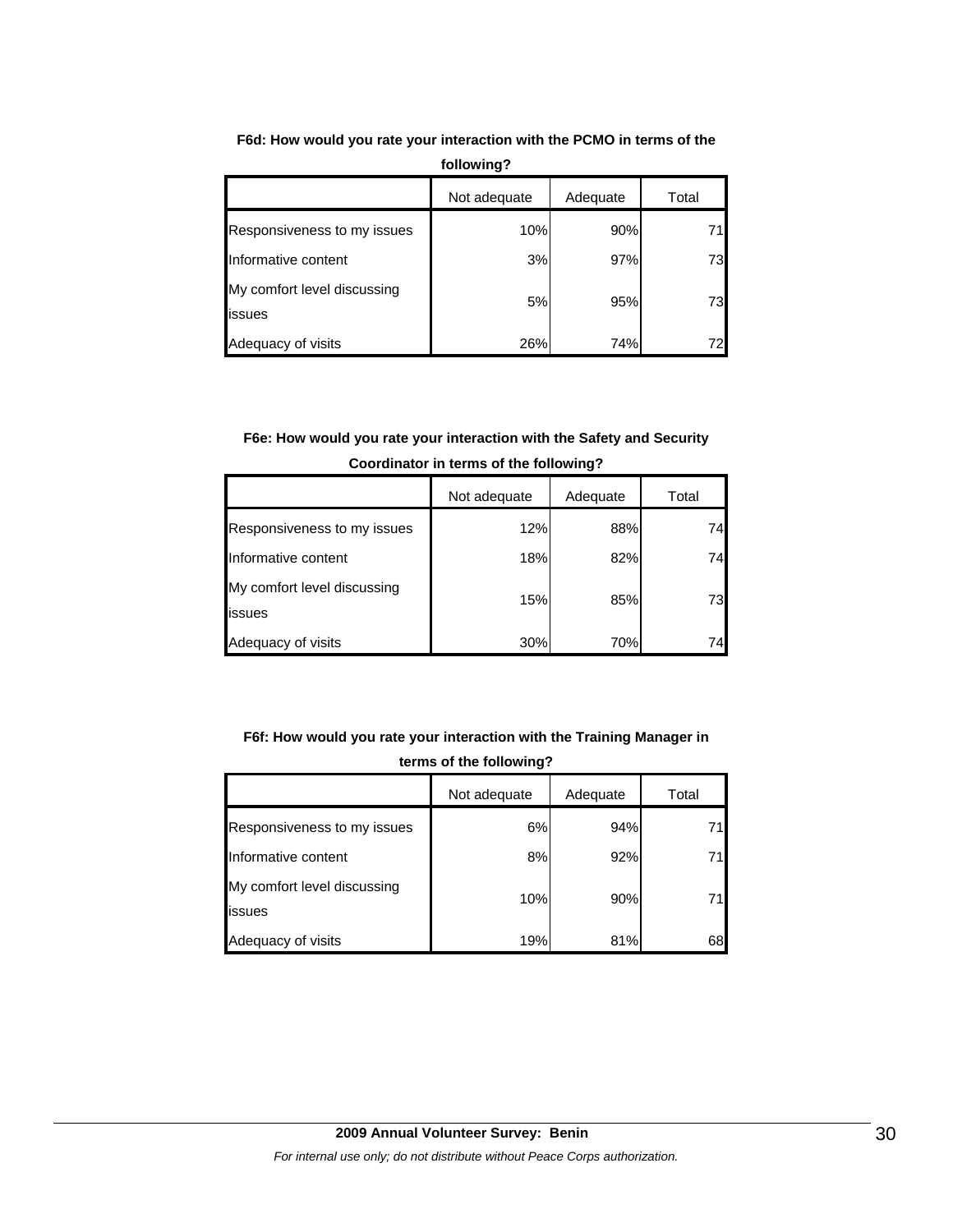|                                    | Not adequate | Adequate | Total |
|------------------------------------|--------------|----------|-------|
| Responsiveness to my issues        | 22%          | 78%      | 73    |
| Informative content                | 18%          | 82%      | 73    |
| My comfort level discussing issues | 32%          | 68%      | 73    |
| Adequacy of visits                 | 31%          | 69%      | 71    |

#### **F6g: How would you rate your interaction with administrative staff in terms of the following?**

#### **F6h: How would you rate your interaction with other post staff (please specify) in terms of the following?**

|                                    | Not adequate | Adequate | Total |
|------------------------------------|--------------|----------|-------|
| Responsiveness to my issues        | 50%          | 50%      | 8     |
| Informative content                | 50%          | 50%      | 8     |
| My comfort level discussing issues | 86%          | 14%      | 7     |
| Adequacy of visits                 | 83%          | 17%      | 6     |

#### **F7: To what extent is your CD aware of Volunteer issues and concerns through interactions with**

|                                                                              | <b>Volunteers?</b> |     |     |     |  |    |  |
|------------------------------------------------------------------------------|--------------------|-----|-----|-----|--|----|--|
| Minimally<br>Considerably<br>Not at all<br>Total<br>Completely<br>Adequately |                    |     |     |     |  |    |  |
| F7                                                                           | 15%                | 29% | 34% | 22% |  | 73 |  |

#### **F8: What is the most effective way you use to communicate with PC staff?**

| Most effective | Cellphone (voice)                  | 47%  | 35               |
|----------------|------------------------------------|------|------------------|
|                | Text messaging                     | 23%  | 17               |
|                | In-person visits                   | 16%  | 12               |
|                | Email/ Internet                    | 11%  | $\boldsymbol{8}$ |
|                | Telephone at residence or work     | 3%   | $\overline{c}$   |
|                | Other. Please specify              |      |                  |
|                | Telephone not at residence or work |      |                  |
|                | Letters                            |      |                  |
|                | CB radio                           |      |                  |
|                | Total                              | 100% | 74               |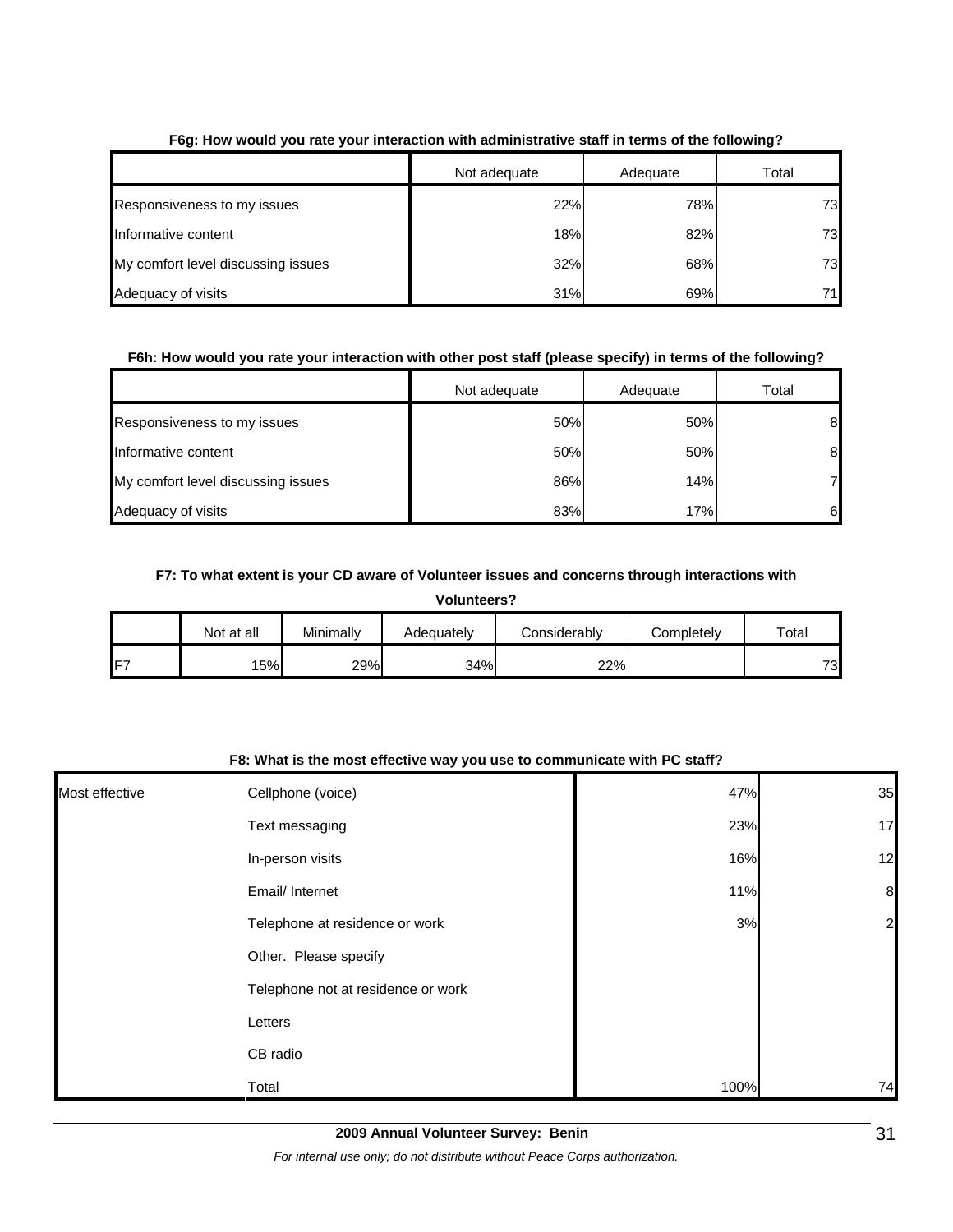| Second most effective | Email/ Internet                    | 36%  | 27             |
|-----------------------|------------------------------------|------|----------------|
|                       | Text messaging                     | 23%  | 17             |
|                       | Cellphone (voice)                  | 23%  | 17             |
|                       | In-person visits                   | 8%   | 6              |
|                       | Telephone at residence or work     | 7%   | $\overline{5}$ |
|                       | Telephone not at residence or work | 3%   | $\overline{a}$ |
|                       | Other. Please specify              |      |                |
|                       | Letters                            |      |                |
|                       | CB radio                           |      |                |
|                       | Total                              | 100% | 74             |

#### **F8: What is the second most effective way you use to communicate with PC staff?**

#### **F8: What is the third most effective way you use to communicate with PC staff?**

| (C11_THREE) Third most effective | Email/ Internet                    | 40%  | 29 |
|----------------------------------|------------------------------------|------|----|
|                                  | In-person visits                   | 26%  | 19 |
|                                  | Text messaging                     | 15%  | 11 |
|                                  | Cellphone (voice)                  | 15%  | 11 |
|                                  | Telephone at residence or work     | 4%   | 3  |
|                                  | Other. Please specify              |      |    |
|                                  | Telephone not at residence or work |      |    |
|                                  | Letters                            |      |    |
|                                  | CB radio                           |      |    |
|                                  | Total                              | 100% | 73 |

# **F9: How do you rate the effectiveness of your communication resources for contacting in-country PC staff?**

|     | Very poor | Poor | Adeauate | Good | Excellent | Total |
|-----|-----------|------|----------|------|-----------|-------|
| IF9 | 1%        | 7%   | 26%      | 43%  | 23%       | 74    |

#### **2009 Annual Volunteer Survey: Benin**

*For internal use only; do not distribute without Peace Corps authorization.*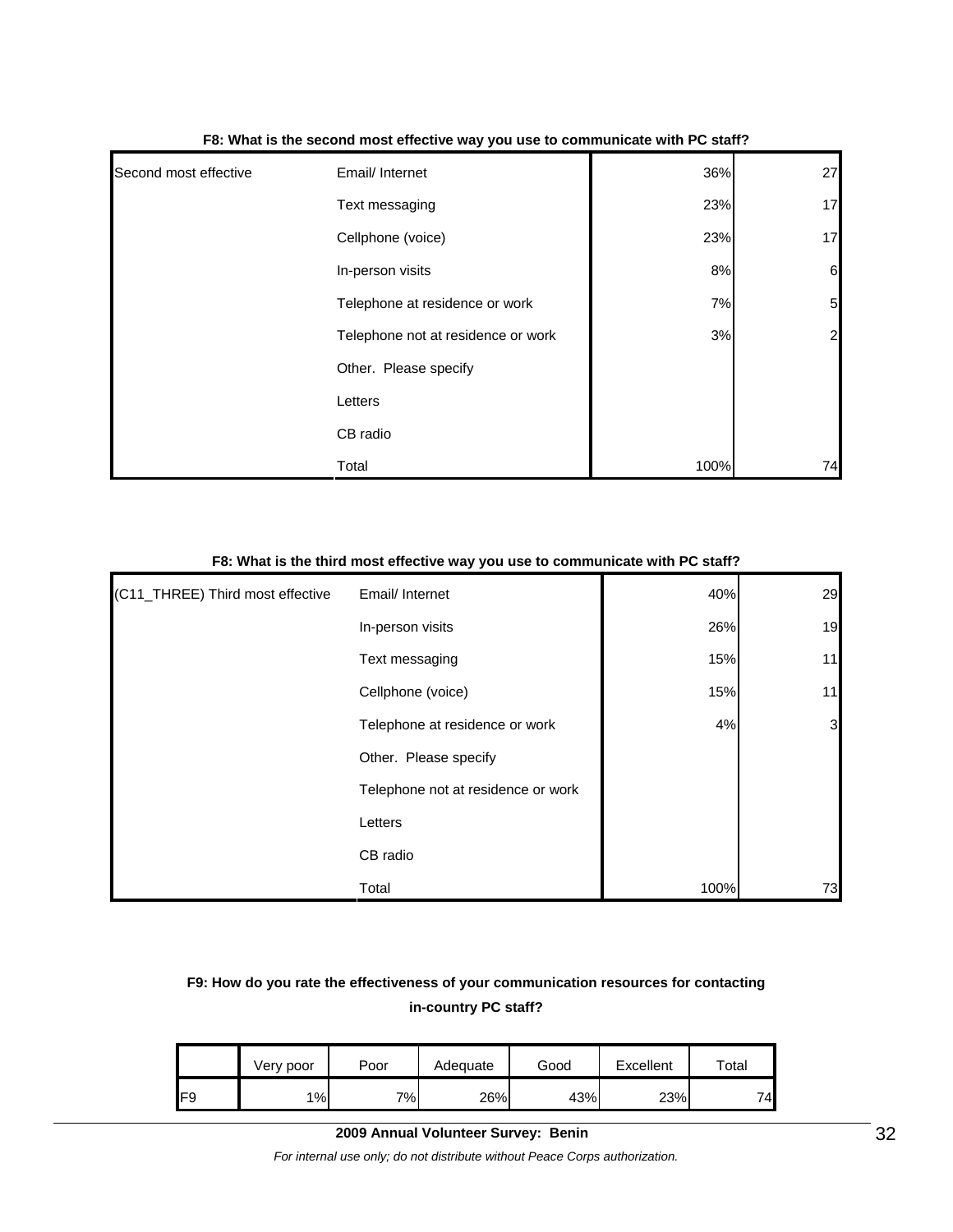# **G. Your Safety and Security**

*This section reports on how safe and informed about their safety Volunteers feel. Their experiences with reported and unreported crimes are summarized.* 

|                            | Not at All |            | Adequately |                     |           |       |
|----------------------------|------------|------------|------------|---------------------|-----------|-------|
|                            | Safe       | Often Safe | Safe       | <b>Usually Safe</b> | Very Safe | Total |
| Where you live             | 3%         | 8%         | 17%        | 28%                 | 44%       | 75    |
| Where you work             | 1%         | 5%         | 14%        | 27%                 | 53%       | 74    |
| When you travel in-country | 9%         | 25%        | 28%        | 35%                 | 3%        | 75    |
| City where main Peace      | 7%         | 20%        | 44%        | 25%                 | 4%        | 75    |
| Corps office is located    |            |            |            |                     |           |       |

#### **G1: How safe do you feel...?**

#### **G2: Please indicate the number of times you experienced the following types of discrimination/harassment.**

|                    | Never  | Once | 2-5 times | 6-10 times | 11-25 times | 26+ times | Total |
|--------------------|--------|------|-----------|------------|-------------|-----------|-------|
| Age                | 73.0%  | 3.2% | 9.5%      |            | 4.8%        | 9.5%      | 63    |
| Anti-American      | 70.8%  | 1.5% | 15.4%     | 4.6%       | 4.6%        | 3.1%      | 65    |
| <b>Disability</b>  | 100.0% |      |           |            |             |           | 63    |
| Gender             | 48.3%  | 1.7% | 10.3%     | 1.7%       | 10.3%       | 27.6%     | 58    |
| Racial/color       | 35.6%  | 1.7% | 1.7%      | 3.4%       | 6.8%        | 50.8%     | 59    |
| Religious          | 84.1%  | 3.2% | 6.3%      | 3.2%       | 1.6%        | 1.6%      | 63    |
| Sexual (verbal)    | 39.0%  | 6.8% | 16.9%     | 6.8%       | 3.4%        | 27.1%     | 59    |
| Sexual (physical)  | 71.0%  | 9.7% | 19.4%     |            |             |           | 62    |
| Sexual orientation | 93.4%  | 4.9% | 1.6%      |            |             |           | 61    |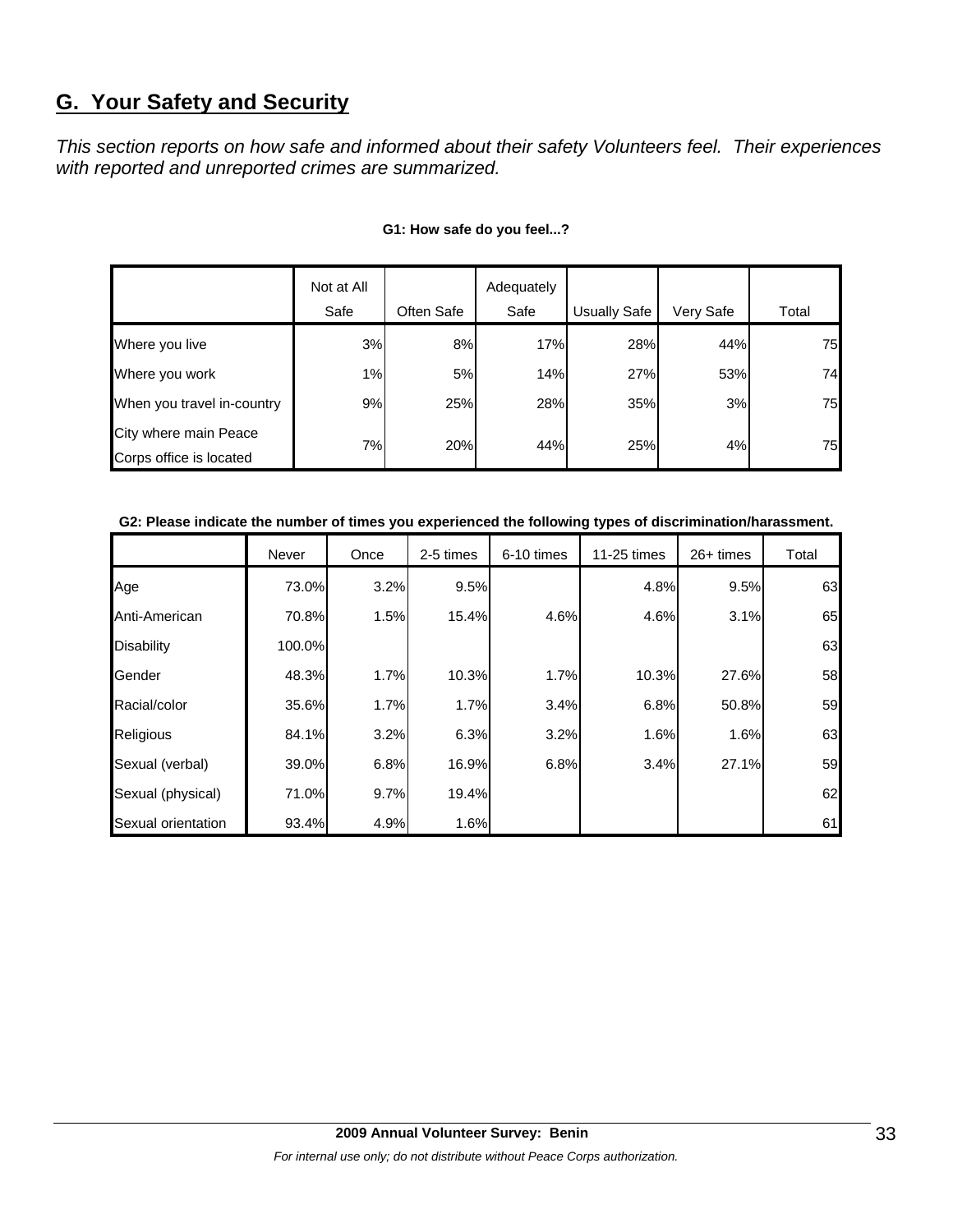|                    | Never  | Once  | 2-5 times | 6-10 times | 11-25 times | 26+ times | Total          |
|--------------------|--------|-------|-----------|------------|-------------|-----------|----------------|
| Age                | 100.0% |       |           |            |             |           | 16             |
| Anti-American      | 100.0% |       |           |            |             |           | 17             |
| Gender             | 94.1%  | 2.9%  | 2.9%      |            |             |           | 34             |
| Racial/color       | 100.0% |       |           |            |             |           | 42             |
| Religious          | 100.0% |       |           |            |             |           | 9              |
| Sexual (verbal)    | 92.1%  | 5.3%  |           |            | 2.6%        |           | 38             |
| Sexual (physical)  | 77.8%  | 22.2% |           |            |             |           | 18             |
| Sexual orientation | 100.0% |       |           |            |             |           | $\overline{4}$ |

**G2: Please indicate the number of times you reported discrimination/harassment events to PC.**

**G3: Please indicate the number of times you experienced the following types of crimes.**

|                    | Never  | Once  | 2-5 times | 6-10 times | 11-25 times | $26+$ times | Total |
|--------------------|--------|-------|-----------|------------|-------------|-------------|-------|
| <b>Burglary</b>    | 90.9%  | 6.1%  | 3.0%      |            |             |             | 66    |
| Theft              | 62.3%  | 26.1% | 11.6%     |            |             |             | 69    |
| Robbery            | 90.8%  | 9.2%  |           |            |             |             | 65    |
| Physical assault   | 92.2%  | 6.2%  | 1.6%      |            |             |             | 64    |
| Aggravated assault | 100.0% |       |           |            |             |             | 64    |
| Sexual assault     | 93.8%  | 4.7%  | 1.6%      |            |             |             | 64    |
| Rape               | 100.0% |       |           |            |             |             | 63    |

#### **G3: Please indicate the number of times you reported the following crimes to Peace Corps.**

|                  | Never | Once   | 2-5 times | 6-10 times | 11-25 times | 26+ times | Total          |
|------------------|-------|--------|-----------|------------|-------------|-----------|----------------|
| <b>Burglary</b>  |       | 83.3%  | 16.7%     |            |             |           | 6              |
| Theft            | 25.0% | 66.7%  | 8.3%      |            |             |           | 24             |
| Robbery          |       | 100.0% |           |            |             |           | 6              |
| Physical assault | 75.0% | 25.0%  |           |            |             |           | $\overline{4}$ |
| Sexual assault   | 50.0% | 50.0%  |           |            |             |           | $\overline{4}$ |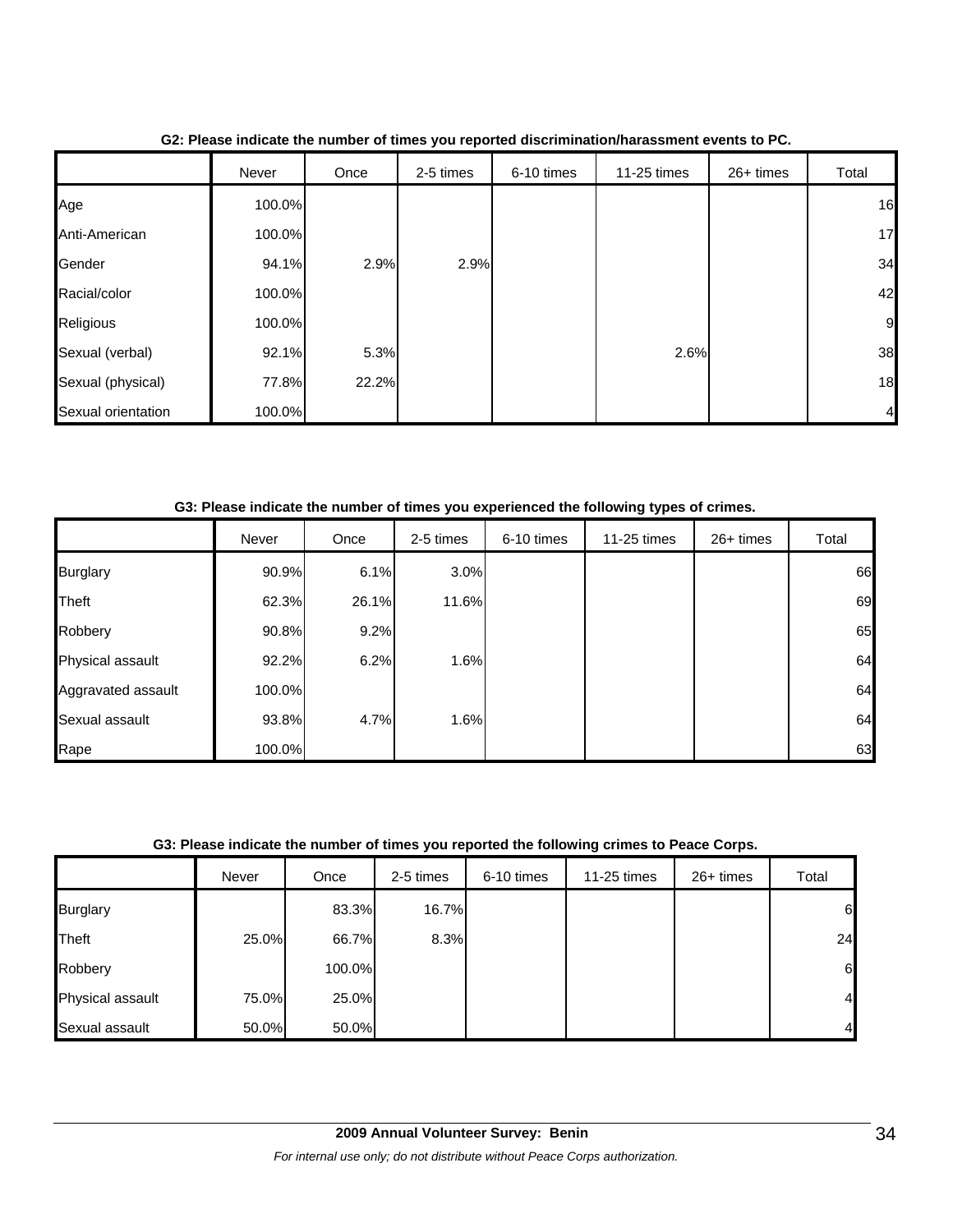|            |                                                             | PCV Responses | % Reason Not Rptd | <b>Total PCVs</b><br>Responding |
|------------|-------------------------------------------------------------|---------------|-------------------|---------------------------------|
| \$NoRpBurg | I felt it was too minor or common to<br>report              |               | 50%               |                                 |
|            | Other                                                       |               | 50%               |                                 |
|            | I did not think the PC could help                           |               |                   |                                 |
|            | I believed it could result in changing<br>sites             |               |                   |                                 |
|            | Concerns of a possible breach in<br>confidentiality         |               |                   |                                 |
|            | Reporting might result in disciplinary<br>action against me |               |                   |                                 |
|            | It might hurt my relationship with the<br>community         |               |                   |                                 |
|            | Total                                                       |               |                   | $\overline{c}$                  |

#### **G4a: If you did not report your experience with burglary, please your reason(s) for not reporting.**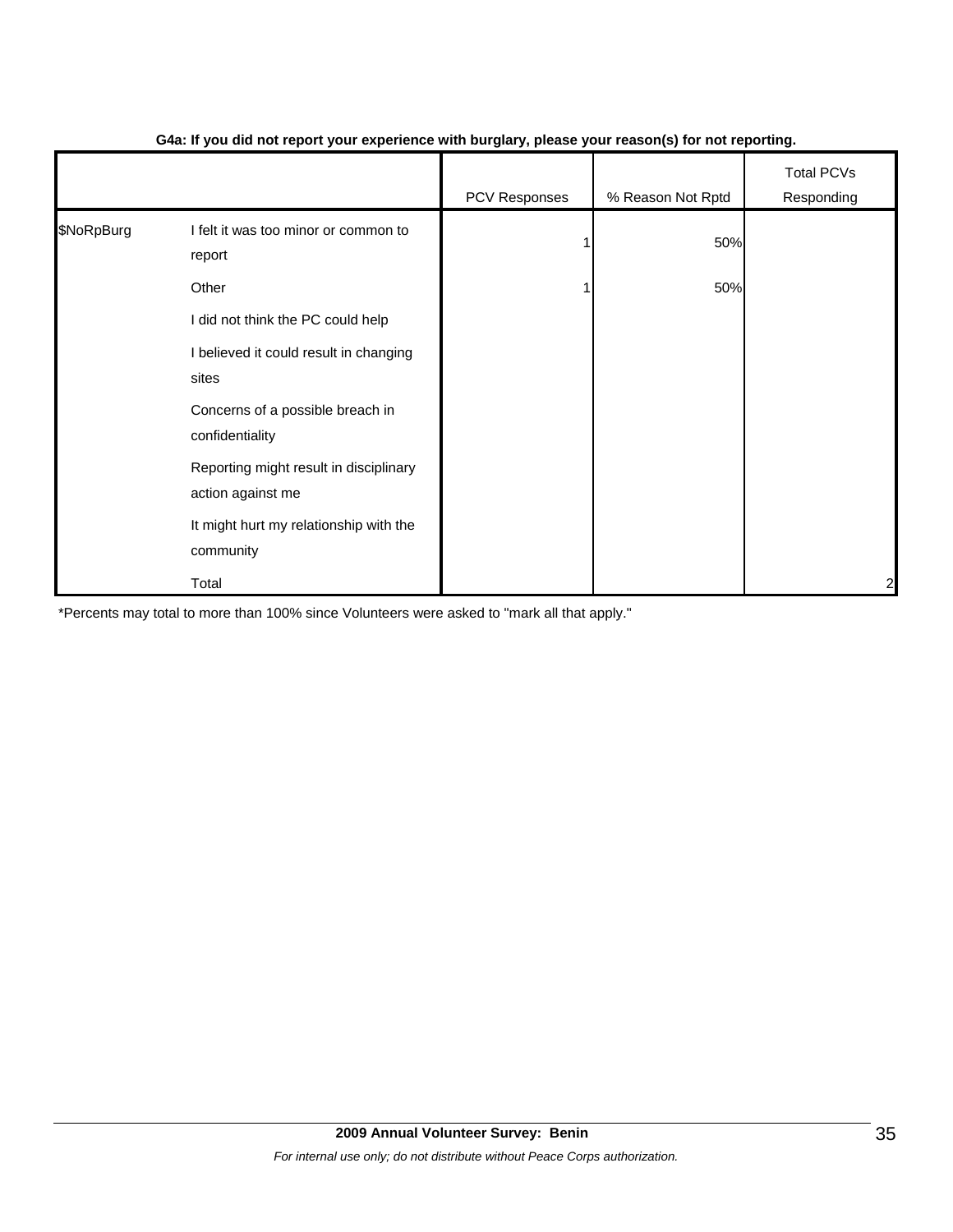|             |                                                             | PCV Responses | % Reason Not Rptd | <b>Total PCVs</b><br>Responding |
|-------------|-------------------------------------------------------------|---------------|-------------------|---------------------------------|
| \$NoRpTheft | I felt it was too minor or common to<br>report              |               | 64%               |                                 |
|             | I did not think the PC could help                           | 6             | 55%               |                                 |
|             | Other                                                       | 3             | 27%               |                                 |
|             | It might hurt my relationship with the<br>community         |               | 18%               |                                 |
|             | I believed it could result in changing<br>sites             |               |                   |                                 |
|             | Concerns of a possible breach in<br>confidentiality         |               |                   |                                 |
|             | Reporting might result in disciplinary<br>action against me |               |                   |                                 |
|             | Total                                                       |               |                   | 11                              |

#### **G4b: If you did not report your experience with theft, please your reason(s) for not reporting.**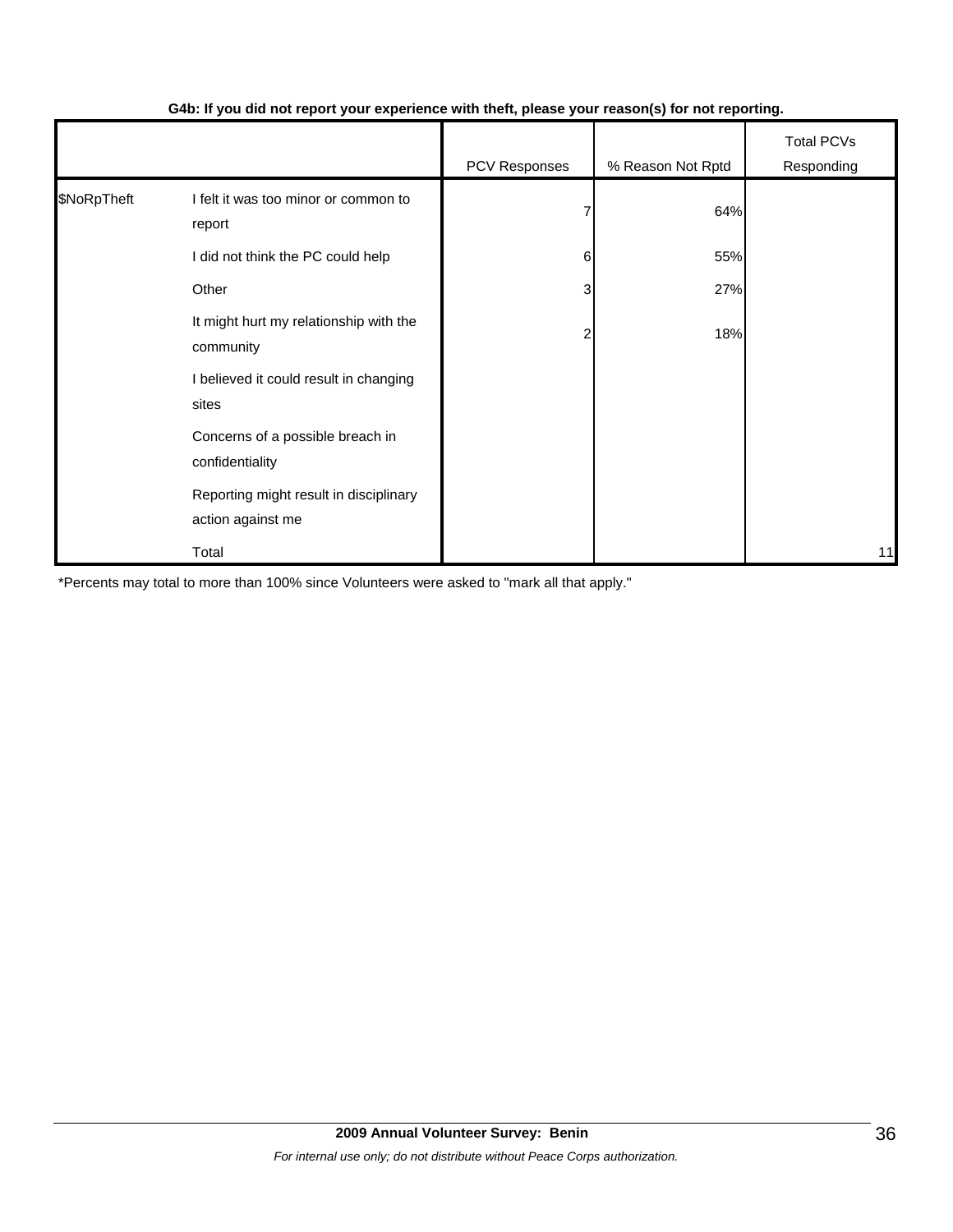|            |                                                             | .             | $\mathbf{v}$      |                                 |
|------------|-------------------------------------------------------------|---------------|-------------------|---------------------------------|
|            |                                                             | PCV Responses | % Reason Not Rptd | <b>Total PCVs</b><br>Responding |
| \$NoRpRobb | Other                                                       |               | 100%              |                                 |
|            | I did not think the PC could help                           |               |                   |                                 |
|            | I believed it could result in changing<br>sites             |               |                   |                                 |
|            | I felt it was too minor or common to<br>report              |               |                   |                                 |
|            | Concerns of a possible breach in<br>confidentiality         |               |                   |                                 |
|            | Reporting might result in disciplinary<br>action against me |               |                   |                                 |
|            | It might hurt my relationship with the<br>community         |               |                   |                                 |
|            | Total                                                       |               |                   | 1                               |

## **G4c: If you did not report your experience with robbery, please your reason(s) for not reporting.**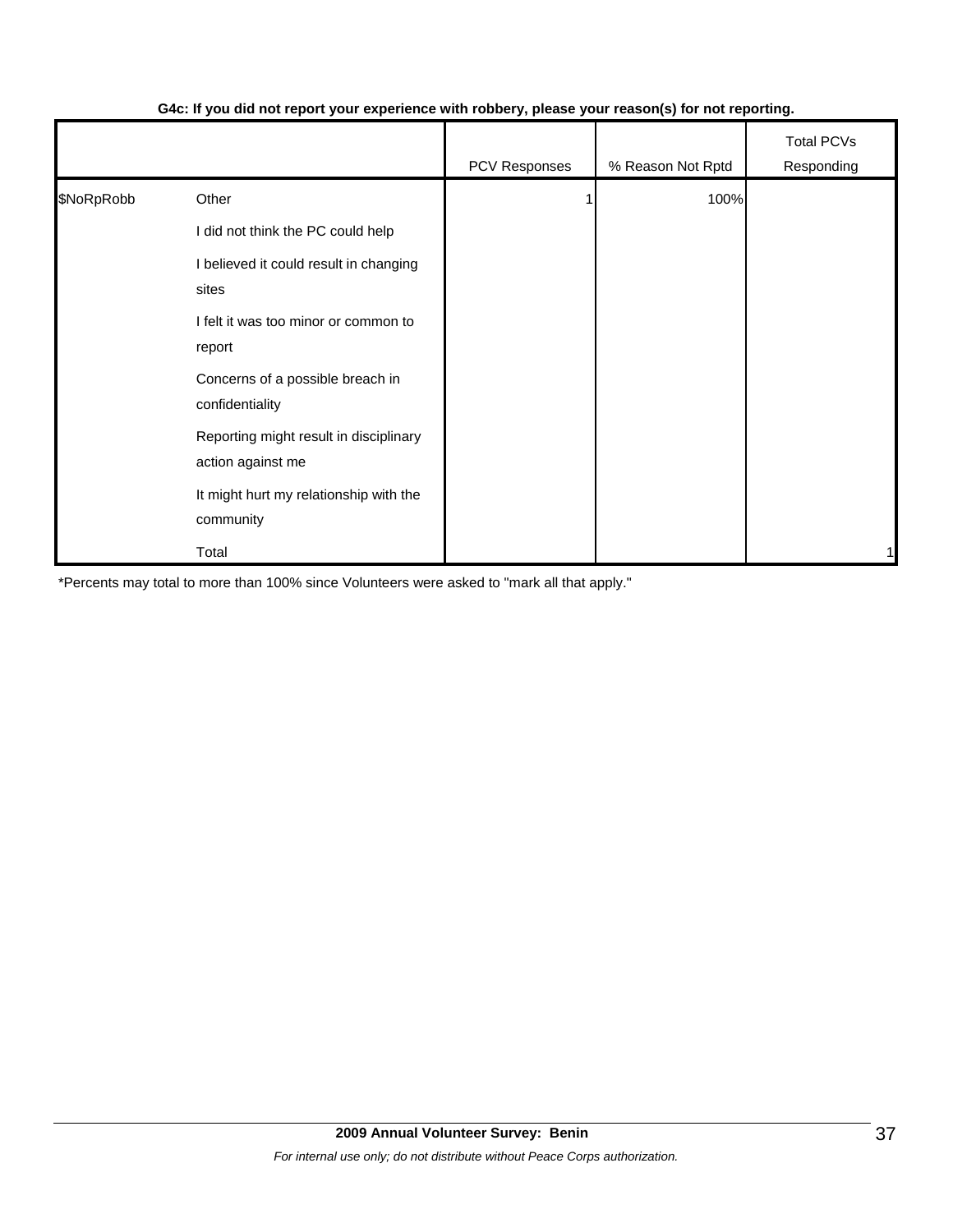|            |                                                             | PCV Responses | % Reason Not Rptd | <b>Total PCVs</b><br>Responding |
|------------|-------------------------------------------------------------|---------------|-------------------|---------------------------------|
| \$NoRpPhAs | I felt it was too minor or common to<br>report              | 2             | 50%               |                                 |
|            | I did not think the PC could help                           |               | 25%               |                                 |
|            | Concerns of a possible breach in<br>confidentiality         |               | 25%               |                                 |
|            | Reporting might result in disciplinary<br>action against me |               | 25%               |                                 |
|            | Other                                                       |               | 25%               |                                 |
|            | I believed it could result in changing<br>sites             |               |                   |                                 |
|            | It might hurt my relationship with the<br>community         |               |                   |                                 |
|            | Total                                                       |               |                   | 4                               |

#### **G4d: If you did not report your experience with physical assault, please your reason(s) for not reporting.**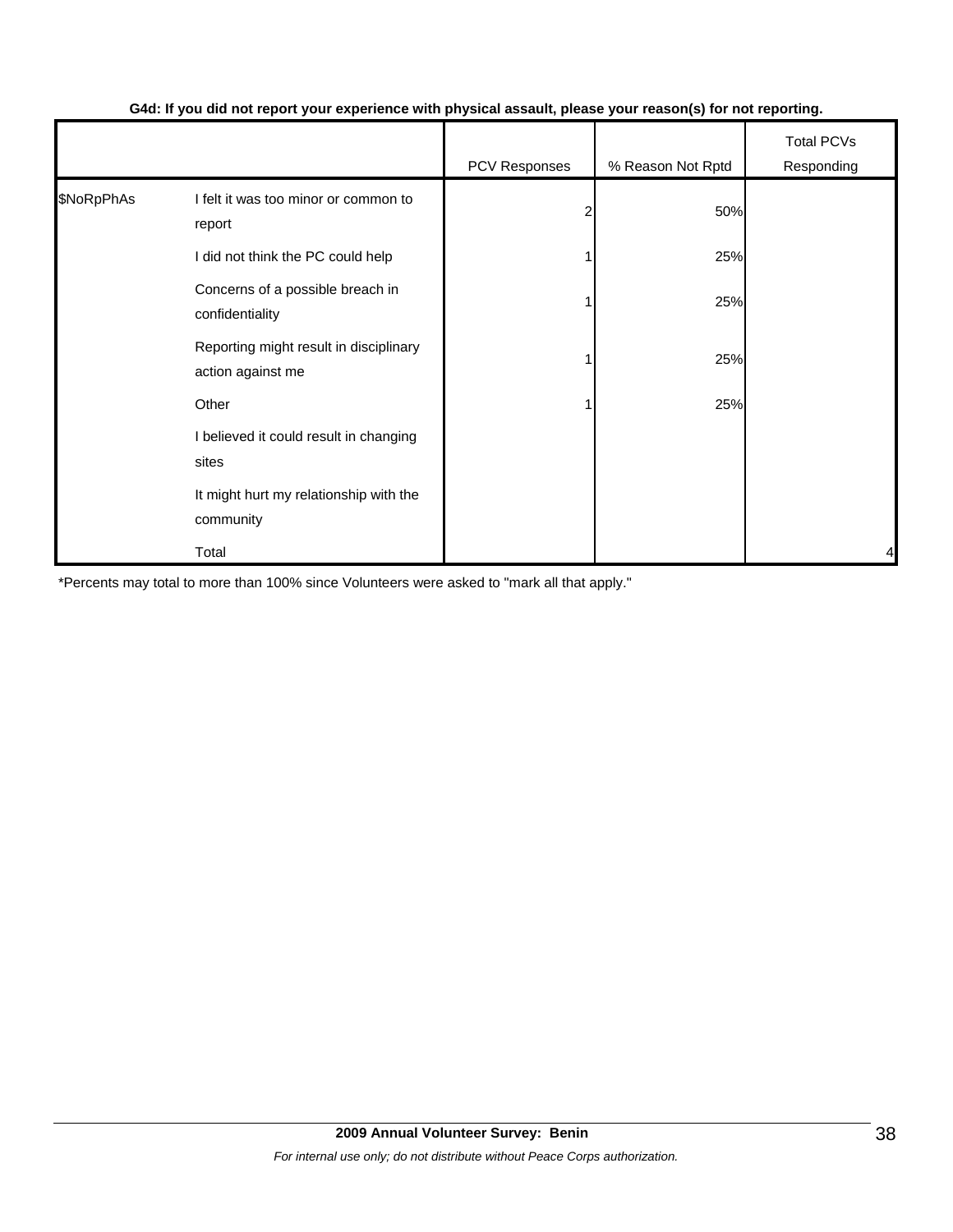|            |                                                             | PCV Responses | % Reason Not Rptd | <b>Total PCVs</b><br>Responding |
|------------|-------------------------------------------------------------|---------------|-------------------|---------------------------------|
| \$NoRpAgAs | Other                                                       |               | 100%              |                                 |
|            | I did not think the PC could help                           |               |                   |                                 |
|            | I believed it could result in changing<br>sites             |               |                   |                                 |
|            | I felt it was too minor or common to<br>report              |               |                   |                                 |
|            | Concerns of a possible breach in<br>confidentiality         |               |                   |                                 |
|            | Reporting might result in disciplinary<br>action against me |               |                   |                                 |
|            | It might hurt my relationship with the<br>community         |               |                   |                                 |
|            | Total                                                       |               |                   | 1                               |

#### **G4: If you did not report your experience with aggravated assault, please your reason(s) for not reporting.**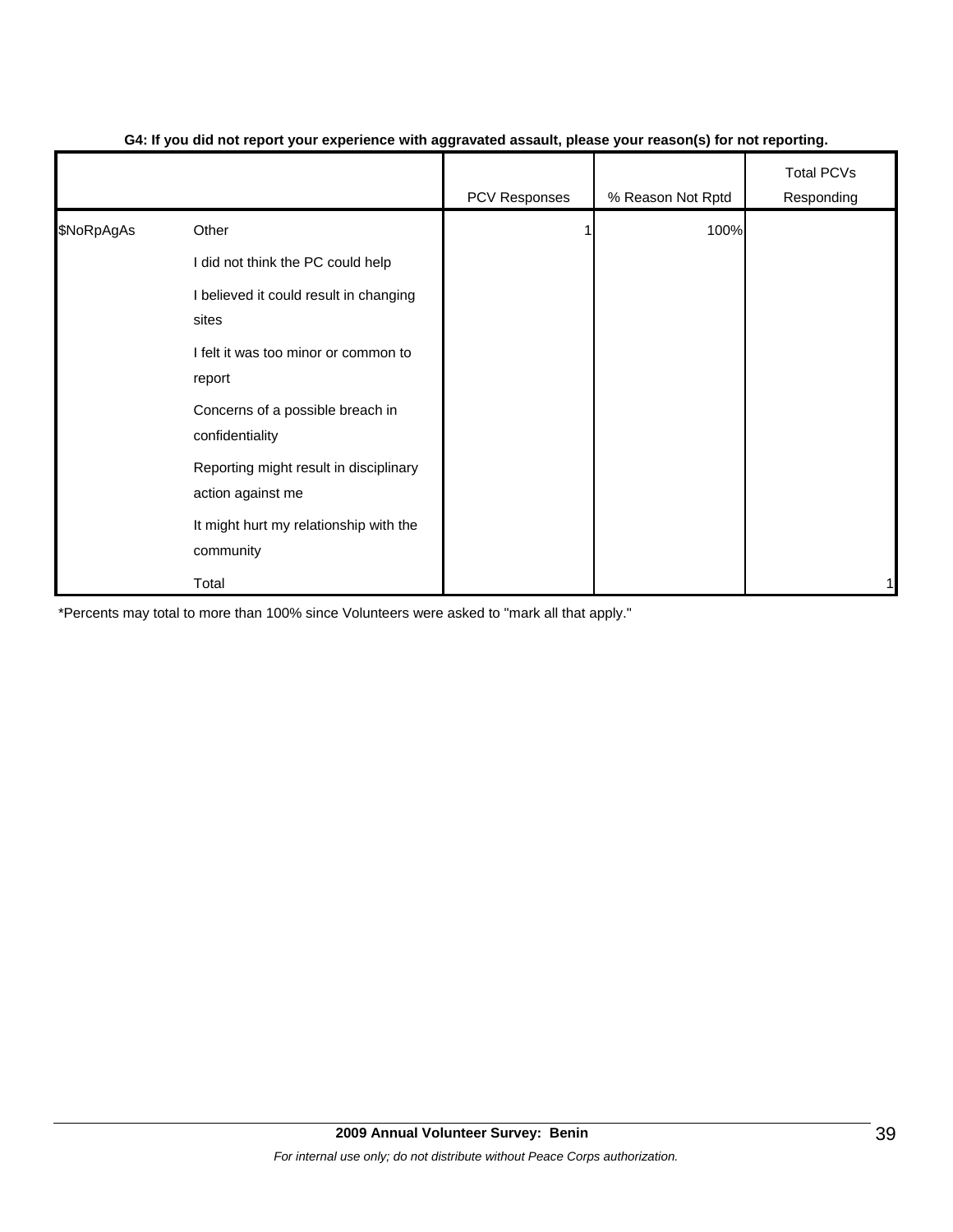|            |                                                             |                | $\mathbf{v}$      |                                 |
|------------|-------------------------------------------------------------|----------------|-------------------|---------------------------------|
|            |                                                             | PCV Responses  | % Reason Not Rptd | <b>Total PCVs</b><br>Responding |
| \$NoRpSxAs | I felt it was too minor or common to<br>report              | $\overline{2}$ | 50%               |                                 |
|            | Other                                                       | $\overline{2}$ | 50%               |                                 |
|            | I did not think the PC could help                           |                | 25%               |                                 |
|            | I believed it could result in changing<br>sites             |                |                   |                                 |
|            | Concerns of a possible breach in<br>confidentiality         |                |                   |                                 |
|            | Reporting might result in disciplinary<br>action against me |                |                   |                                 |
|            | It might hurt my relationship with the<br>community         |                |                   |                                 |
|            | Total                                                       |                |                   | 4                               |

#### **G4e: If you did not report your experience with sexual assault, please your reason(s) for not reporting.**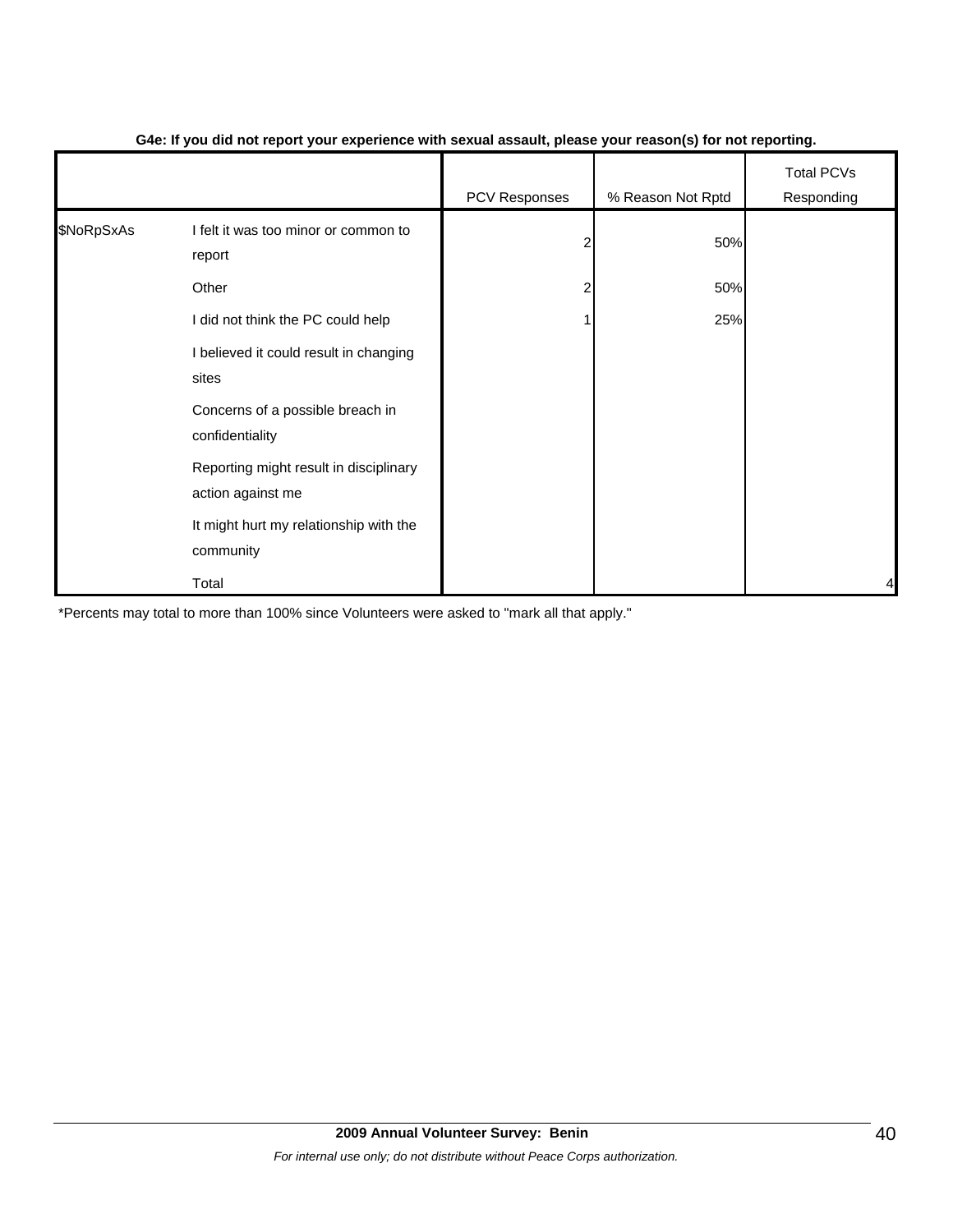|            |                                                             | PCV Responses | % Reason Not Rptd | <b>Total PCVs</b><br>Responding |
|------------|-------------------------------------------------------------|---------------|-------------------|---------------------------------|
| \$NoRpRape | Other                                                       |               | 100%              |                                 |
|            | I did not think the PC could help                           |               |                   |                                 |
|            | I believed it could result in changing<br>sites             |               |                   |                                 |
|            | I felt it was too minor or common to<br>report              |               |                   |                                 |
|            | Concerns of a possible breach in<br>confidentiality         |               |                   |                                 |
|            | Reporting might result in disciplinary<br>action against me |               |                   |                                 |
|            | It might hurt my relationship with the<br>community         |               |                   |                                 |
|            | Total                                                       |               |                   | 1                               |

#### **G4f: If you did not report your experience with rape, please your reason(s) for not reporting.**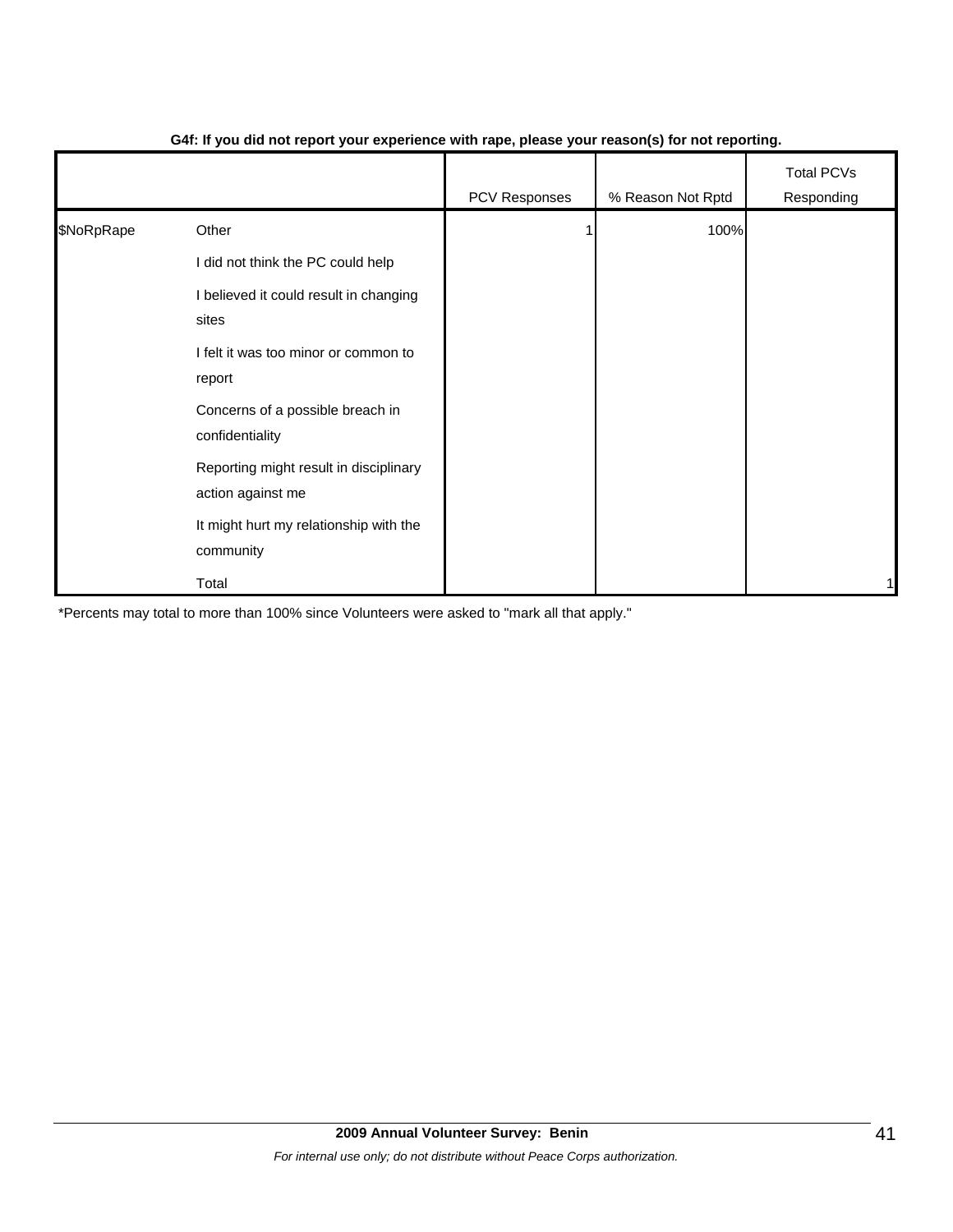# **H. Volunteers Working in HIV/AIDS**

*This section reports Volunteers' involvement in HIV/AIDS and their perceived effectiveness of their HIV/AIDS related activities.* 

|                 |                  |                  | Involved in       |                    |       |
|-----------------|------------------|------------------|-------------------|--------------------|-------|
|                 |                  | HIV/AIDS work is | HIV/AIDS efforts, |                    |       |
|                 | HIV/AIDS work is | part of my       | not               | Not involved in    |       |
|                 | my primary       | secondary        | primary/secondary | any HIV/AIDS       |       |
|                 | assignment.      | activities.      | work              | related activities | Total |
| IH <sub>1</sub> | 15%              | 32%              | 33%               | 20%                | 75    |

## **H1: Which of the following best describes your involvement in HIV/AIDS activities?**

#### **H2: How well has PC training prepared you to undertake your HIV/AIDS activities?**

|                | Not at all | Poorly | Adequately | Well | Very well | ΝA | Total |
|----------------|------------|--------|------------|------|-----------|----|-------|
| H <sub>2</sub> | 3%         | 7%     | 40%        | 20%  | 28%       | 2% | 60    |

**H3: In working with HC individuals or groups, how would you rate the effectiveness of your specific HIV/AIDS activities? (Including the "Don't Know" responses)** 

|     | Seldom effective | Sometimes<br>effective | Often effective | Almost always<br>effective | Don't know | Total |
|-----|------------------|------------------------|-----------------|----------------------------|------------|-------|
| IН3 | 7%I              | 29%                    | 39%             | 8%                         | 17%        | 59    |

**H3: In working with HC individuals or groups, how would you rate the effectiveness of your specific HIV/AIDS activities? (Excluding the "Don't Know" responses)** 

|    | Seldom effective | Sometimes<br>effective | Often effective | Almost always<br>effective | $\tau$ otal |
|----|------------------|------------------------|-----------------|----------------------------|-------------|
| H3 | 8%               | 35%                    | 47%             | 10%                        | 49          |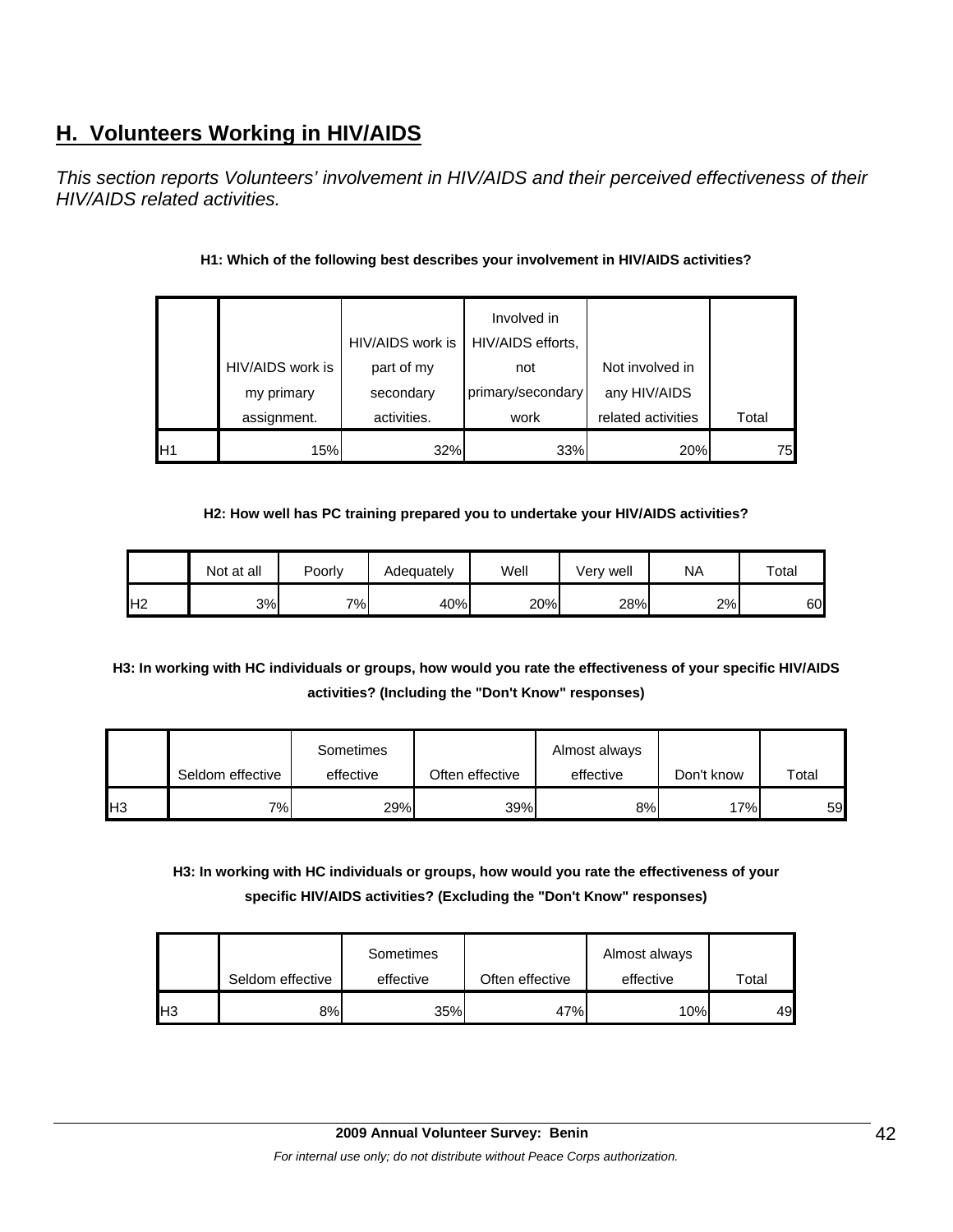# **I. Your Life in the Peace Corps**

*This section reports on Volunteers' descriptions of and adjustments to their living conditions, including stress factors and how Volunteers cope with stress.* 

|    |                      | Yes, I lived with a  |                |                  |       |
|----|----------------------|----------------------|----------------|------------------|-------|
|    | Never lived with a   | host country         | Yes, in my     | Yes, both during |       |
|    | host country         | individual or family | community (not | PST and later in |       |
|    | individual or family | only                 | during PST).   | my community.    | Total |
| l1 | 1%                   | 69%                  |                | 29%              | 75    |

#### **I1: Have you lived with a host country individual or family?**

#### **I2: How often do you interact with HCNs in community/family social events?**

|                 |       | Several times a |        | Several times a |         | Less than once a |       |
|-----------------|-------|-----------------|--------|-----------------|---------|------------------|-------|
|                 | Dailv | week            | Weekly | month           | Monthly | month            | Total |
| l <sub>12</sub> | 25%   | 25%             | 13%    | 15%             | 9%      | 12%              | 75    |

# **I3: How well can you communicate in the language used by most people in your community?**

|     | Not at all | Poorly | Adequately | Well | Very well | $\tau$ otal |
|-----|------------|--------|------------|------|-----------|-------------|
| II3 | 3%         | 35%    | 35%        | 19%  | 8%        | 74          |

#### **I4: Do you have the following at your worksite?**

|               | Never | Sometimes or<br>more often | Total |
|---------------|-------|----------------------------|-------|
| Electricity   | 37%   | 63%                        | 73    |
| Running water | 60%   | 40%                        |       |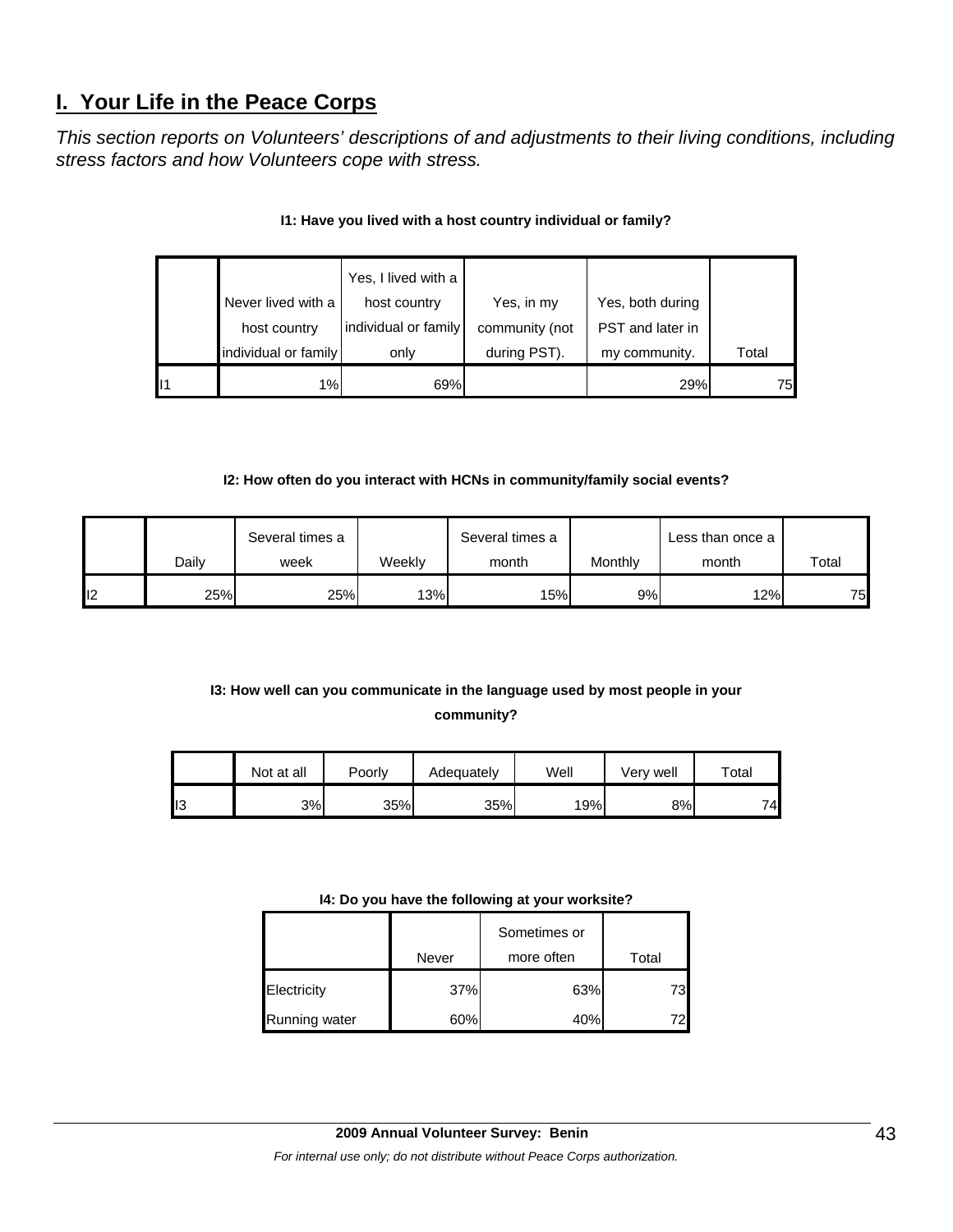#### **I4: Do you have the following at your residence?**

|               | Never | Sometimes or<br>more often | Total |
|---------------|-------|----------------------------|-------|
| Electricity   | 21%   | 79%                        |       |
| Running water | 58%   | 42%                        |       |

## **I5: How well do your PC experiences match the expectations you had before you became a Volunteer?**

|                 | Not at all | Minimally | Moderately | Considerably | Exceptionally | $\tau$ otal |
|-----------------|------------|-----------|------------|--------------|---------------|-------------|
| II <sub>5</sub> | 11%        | 12%       | 47%        | 26%          | 4%            | 73          |

#### **I7: To what extent do the following create stress and/or emotional health issues for you?**

|                                                                                                        | Not at all<br>stressful 1 | 2   | 3   | 4   | Exceptionally<br>stressful 5 | <b>NA</b> | Total |
|--------------------------------------------------------------------------------------------------------|---------------------------|-----|-----|-----|------------------------------|-----------|-------|
| <b>Cultural issues</b>                                                                                 | 1%                        | 19% | 39% | 27% | 14%                          |           | 74    |
| Dealing with violence in<br>country (e.g., civil unrest,<br>domestic violence, corporal<br>punishment) | 14%                       | 20% | 16% | 22% | 22%                          | 7%        | 74    |
| Health/medical problems                                                                                | 18%                       | 32% | 32% | 8%  | 8%                           | 1%        | 74    |
| Issues including family,<br>friends, loved ones in U.S.                                                | 18%                       | 31% | 32% | 9%  | 8%                           | 1%        | 74    |
| Isolation/Ioneliness                                                                                   | 11%                       | 35% | 30% | 18% | 7%                           |           | 74    |
| Local language                                                                                         | 20%                       | 27% | 35% | 16% | 1%                           |           | 74    |
| Primary assignment                                                                                     | 7%                        | 15% | 38% | 26% | 15%                          |           | 74    |
| Romantic relationships in-<br>country                                                                  | 39%                       | 16% | 18% | 7%  | 1%                           | 19%       | 74    |
| Interactions with other<br>Volunteers                                                                  | 42%                       | 34% | 18% | 5%  | 1%                           |           | 74    |
| Interactions with PC Staff                                                                             | 26%                       | 38% | 24% | 8%  | 4%                           |           | 74    |
| Safety and security                                                                                    | 15%                       | 26% | 34% | 14% | 12%                          |           | 74    |
| Other: Please specify below                                                                            | 5%                        |     | 10% | 5%  | 24%                          | 57%       | 21    |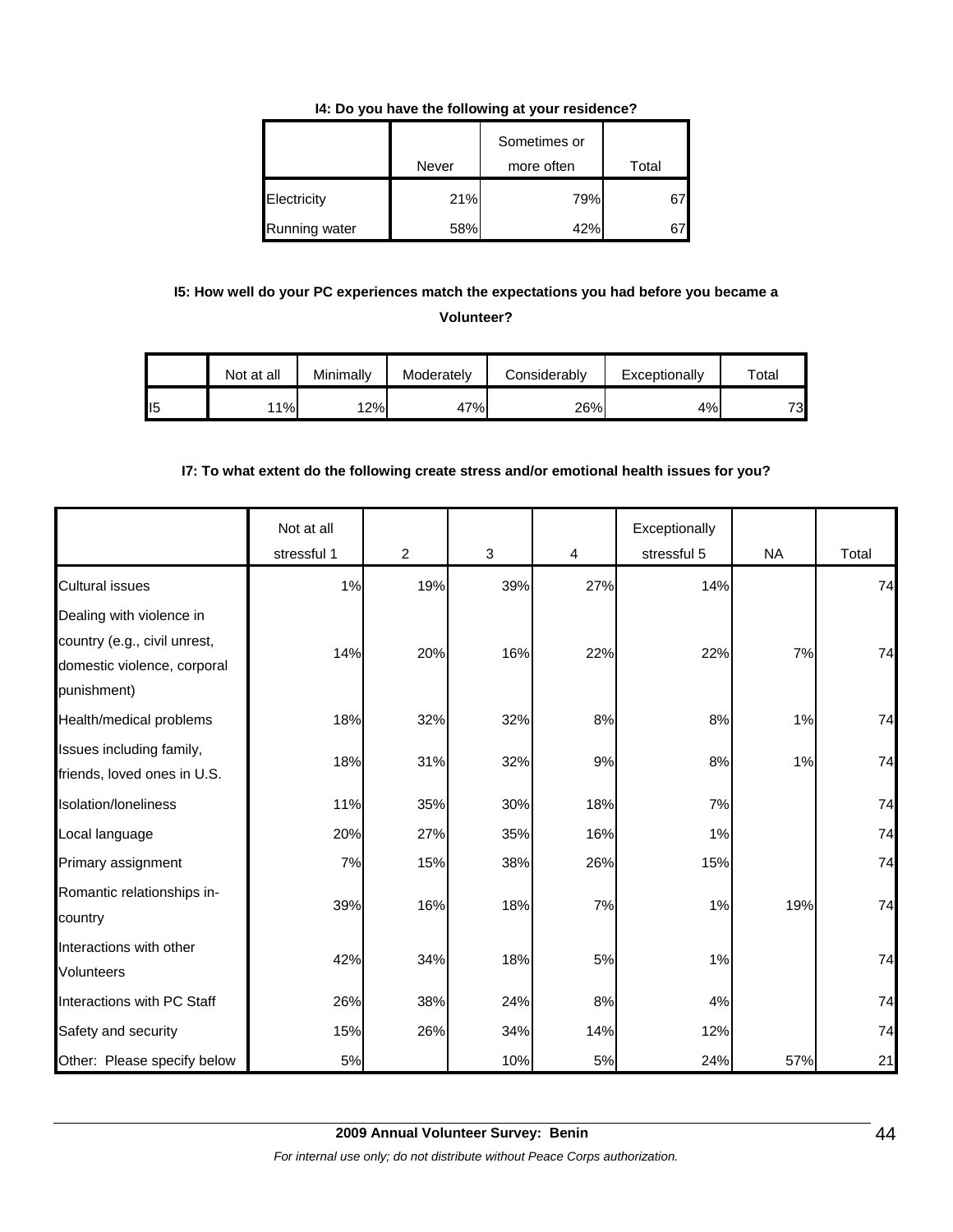|                |                                               | PCV Responses | % Using This<br><b>Stress Reducer</b> | <b>Total PCVs</b><br>Responding |
|----------------|-----------------------------------------------|---------------|---------------------------------------|---------------------------------|
|                |                                               |               |                                       |                                 |
| \$18LessStress | Talk with friends and family in US            | 61            | 82%                                   |                                 |
|                | Talk with PCVs outside my<br>community        | 60            | 81%                                   |                                 |
|                | Pursue personal hobbies                       | 60            | 81%                                   |                                 |
|                | Talk with PCVs in my community                | 52            | 70%                                   |                                 |
|                | Leave the community for a time                | 51            | 69%                                   |                                 |
|                | Get involved in other projects                | 42            | 57%                                   |                                 |
|                | Do sports                                     | 41            | 55%                                   |                                 |
|                | Talk with co-workers or friends<br>(not PCVs) | 37            | 50%                                   |                                 |
|                | Talk with PC in-country staff                 | 17            | 23%                                   |                                 |
|                | Pray                                          | 15            | 20%                                   |                                 |
|                | Meditate                                      | 12            | 16%                                   |                                 |
|                | Do other activity (specify)                   | 12            | 16%                                   |                                 |
|                | Talk with my host family                      | 11            | 15%                                   |                                 |
|                | Talk with Office of Special<br>Services staff | 2             | 3%                                    |                                 |
|                | Total                                         |               |                                       | 74                              |

#### **I8: Please mark all of the typical ways in which you cope with stress.**

\*Percents total to more than 100% since Volunteers were asked to "mark all that apply."

# Percent Number I8.OTHRS.TE Open-ended results. Not responsive to request.Total 100% 75

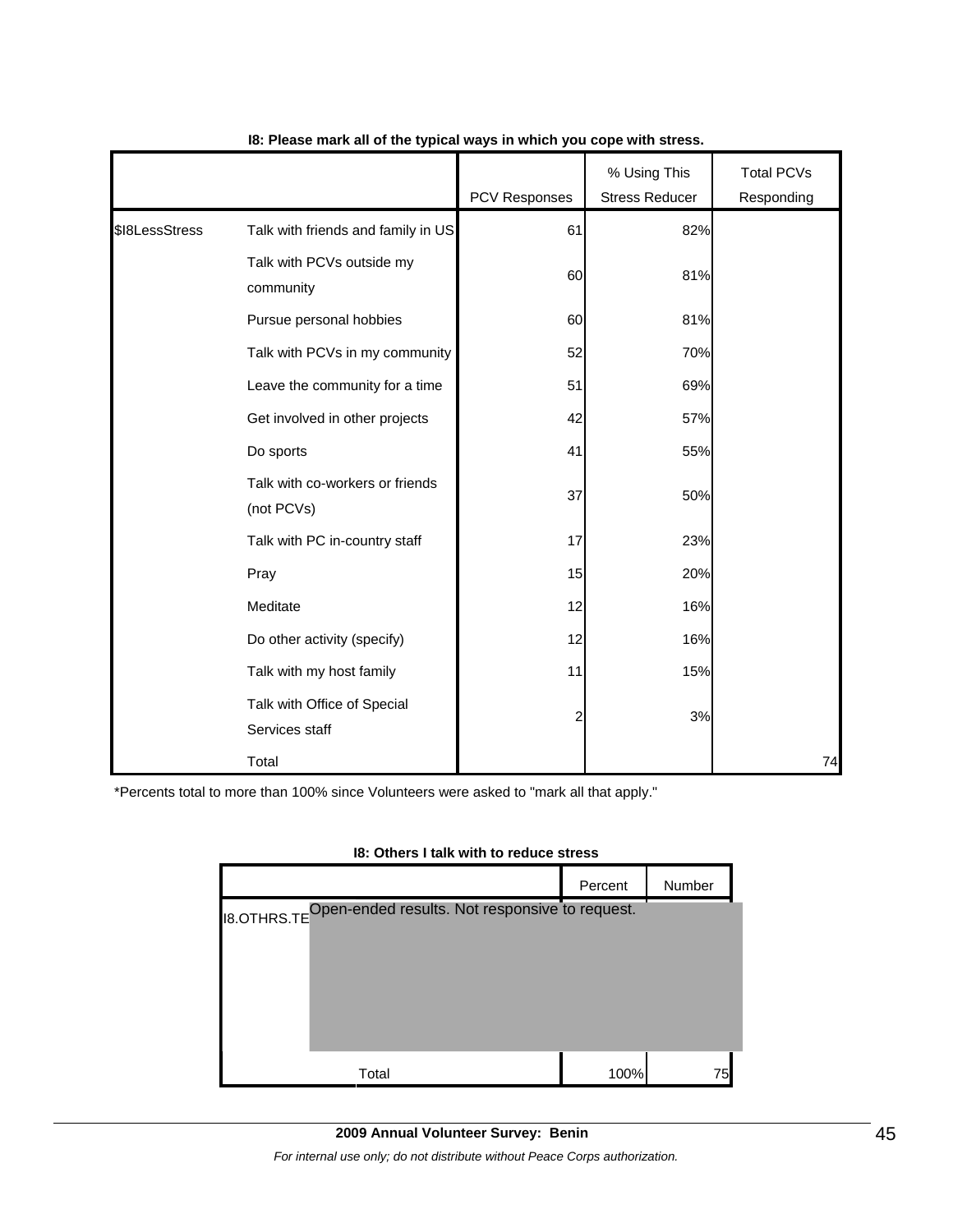|                         |                                                | Percent | Number |
|-------------------------|------------------------------------------------|---------|--------|
| <b>I8.OTHRACT.TEXT2</b> | Open-ended results. Not responsive to request. |         |        |
|                         |                                                |         |        |
|                         |                                                |         |        |
|                         |                                                |         |        |
|                         |                                                |         |        |
|                         |                                                |         |        |
|                         |                                                |         |        |
|                         |                                                |         |        |
|                         |                                                |         |        |
|                         |                                                |         |        |
|                         |                                                |         |        |
|                         |                                                |         |        |
|                         |                                                |         |        |
|                         |                                                |         |        |
|                         |                                                |         |        |
|                         | Total                                          | 100%    | 75     |

#### **I8: Other activities to reduce stress**

# **I8: When asked about ways of coping with stress, Volunteers who answered "No stress"**

|                    |      | Yes, I have no |       |
|--------------------|------|----------------|-------|
|                    | No   | stress         | Total |
| <b>I8.NOSTRESS</b> | 100% |                | 75.   |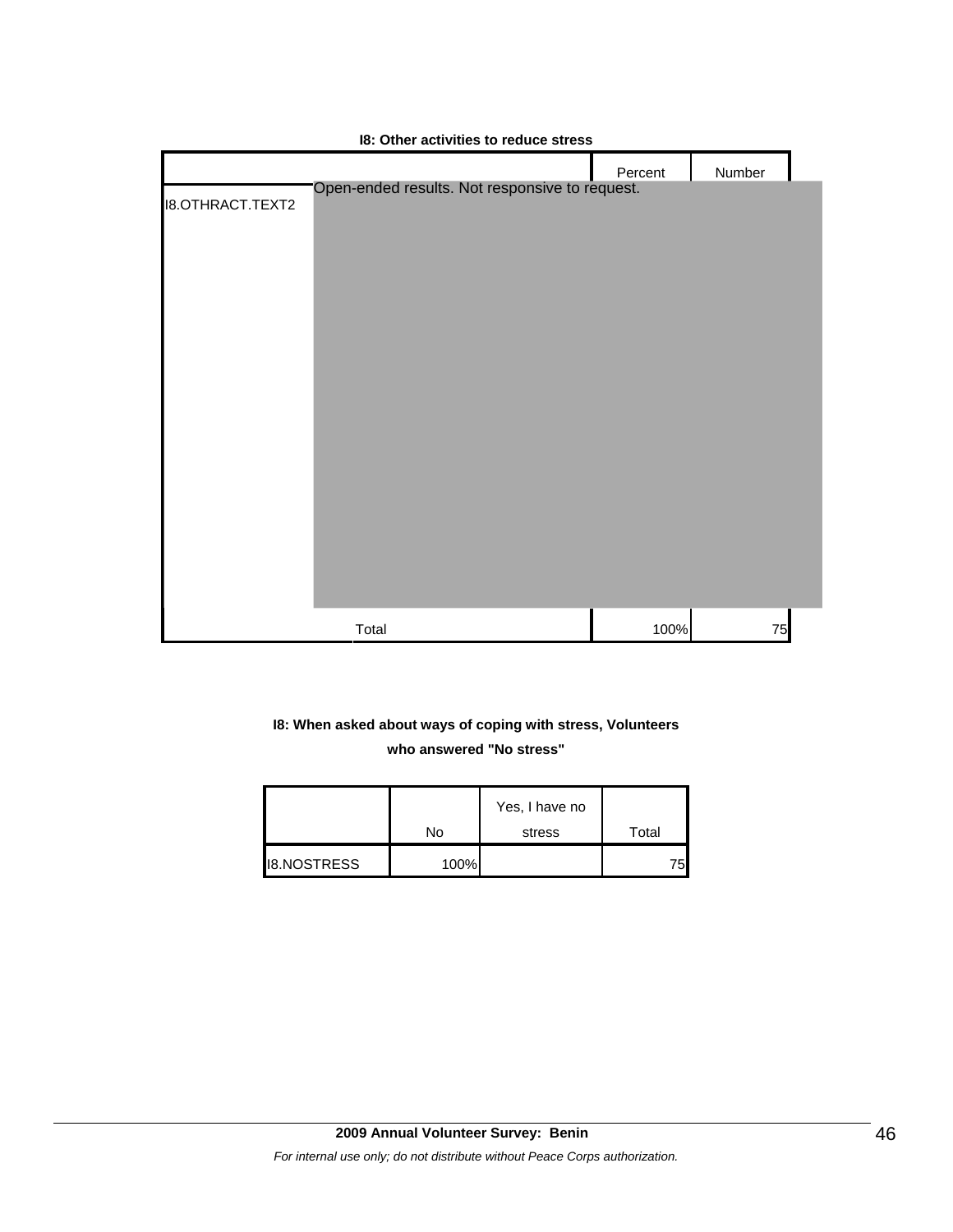# **J. Overall Assessment of Peace Corps Service**

*This section reports Volunteers' level of satisfaction with their Peace Corps service and their expectations about completing their service.*

|     | Not at all | Minimally | Moderately | Considerably | Exceptionally | $\tau$ otal |
|-----|------------|-----------|------------|--------------|---------------|-------------|
| J1A |            |           | 19%        | 52%          | 29%           | 75          |

![](_page_46_Figure_3.jpeg)

**J1a: How personally rewarding do you find your overall Peace Corps service?**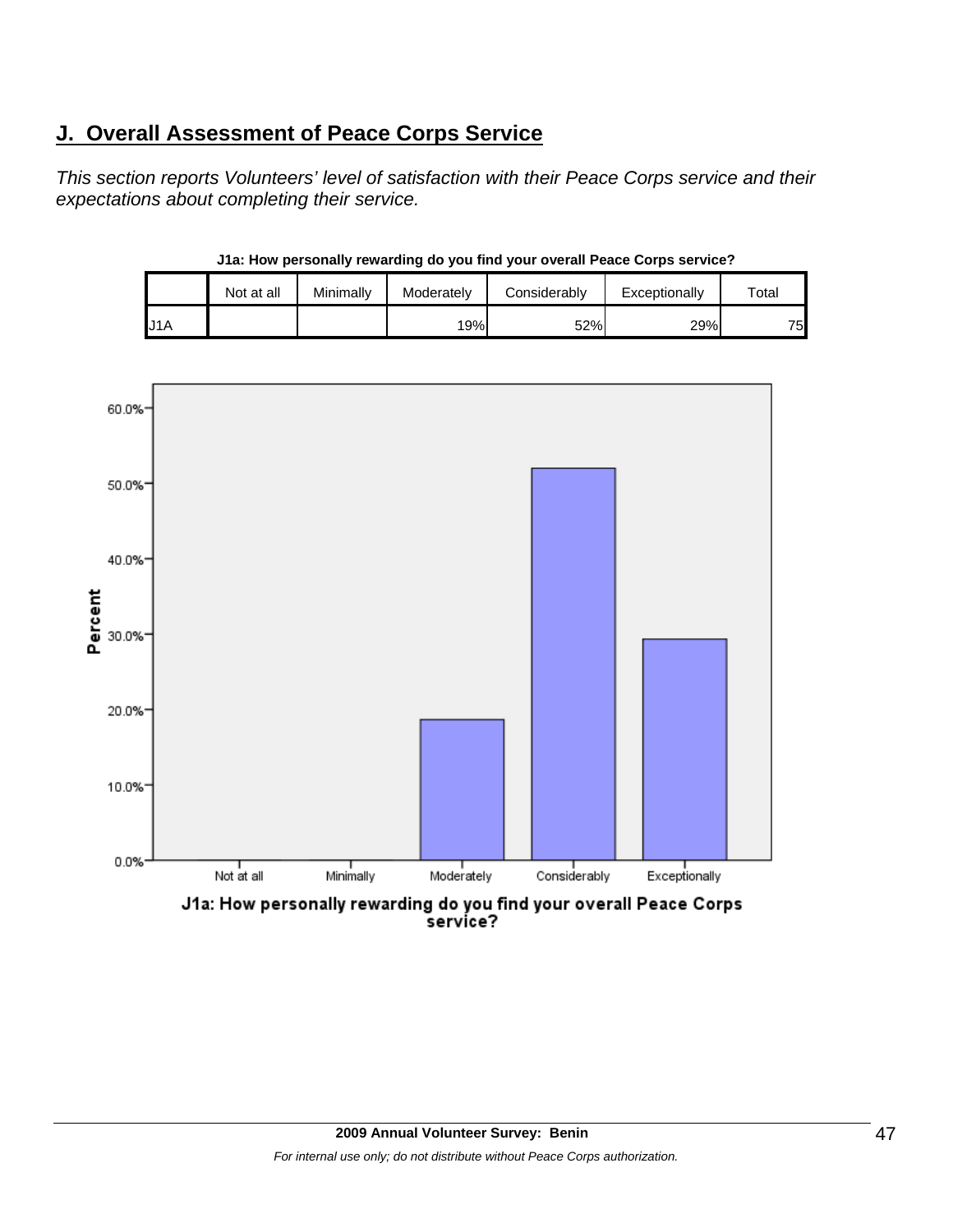|     | Not at all | Minimally | Moderately | Considerably | Exceptionally | $\tau$ otal |  |  |  |  |
|-----|------------|-----------|------------|--------------|---------------|-------------|--|--|--|--|
| J1B |            | 12%       | 23%        | 44%          | 21%           | 75.         |  |  |  |  |

**J1b: How personally rewarding do you find your community involvement?**

![](_page_47_Figure_2.jpeg)

J1b: How personally rewarding do you find your community involvement?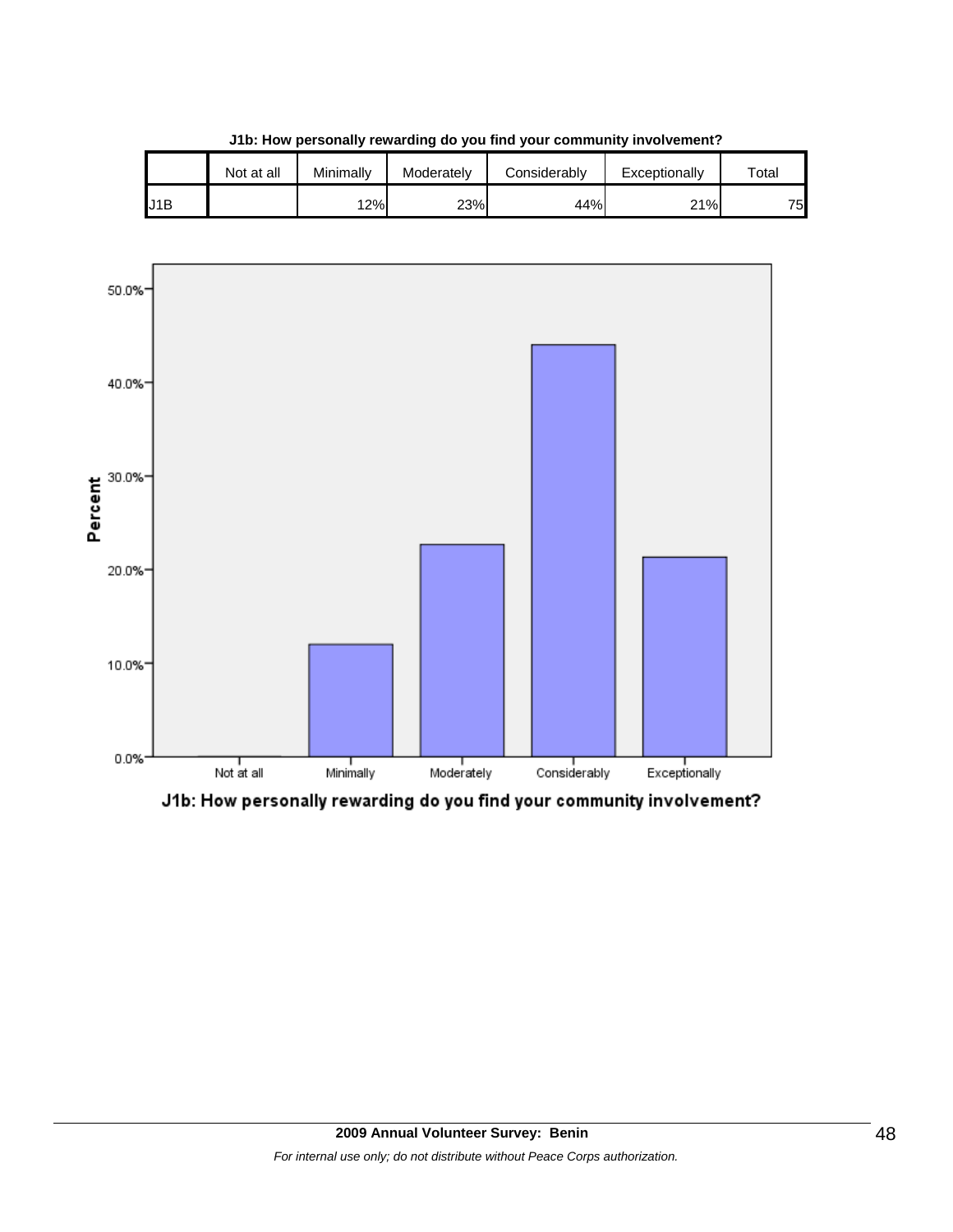![](_page_48_Figure_0.jpeg)

**J1c: How personally rewarding do you find your experience with other Volunteers?**

J1C 1% 32% 45% 21% 75

Not at all | Minimally | Moderately | Considerably | Exceptionally | Total

J1c: How personally rewarding do you find your experience with other<br>Volunteers?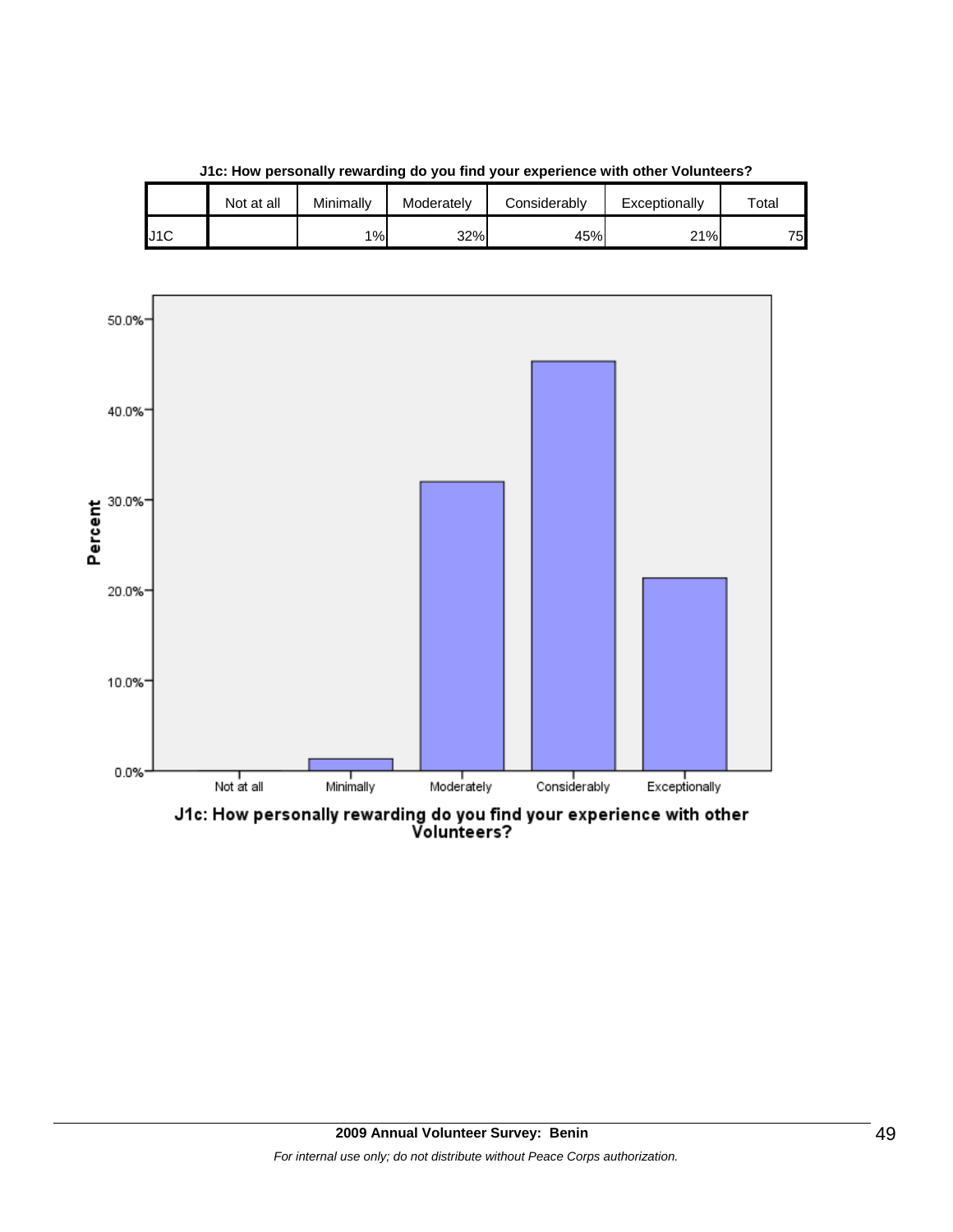|                  | Not at all | Minimallv | Moderately | Considerably | Exceptionally | $\tau$ otal |
|------------------|------------|-----------|------------|--------------|---------------|-------------|
| J <sub>1</sub> D | 7%         | 11%       | 28%        | 45%          | 9%            | 75.         |

**J1d: How personally rewarding do you find your work with counterparts/community partners?**

![](_page_49_Figure_2.jpeg)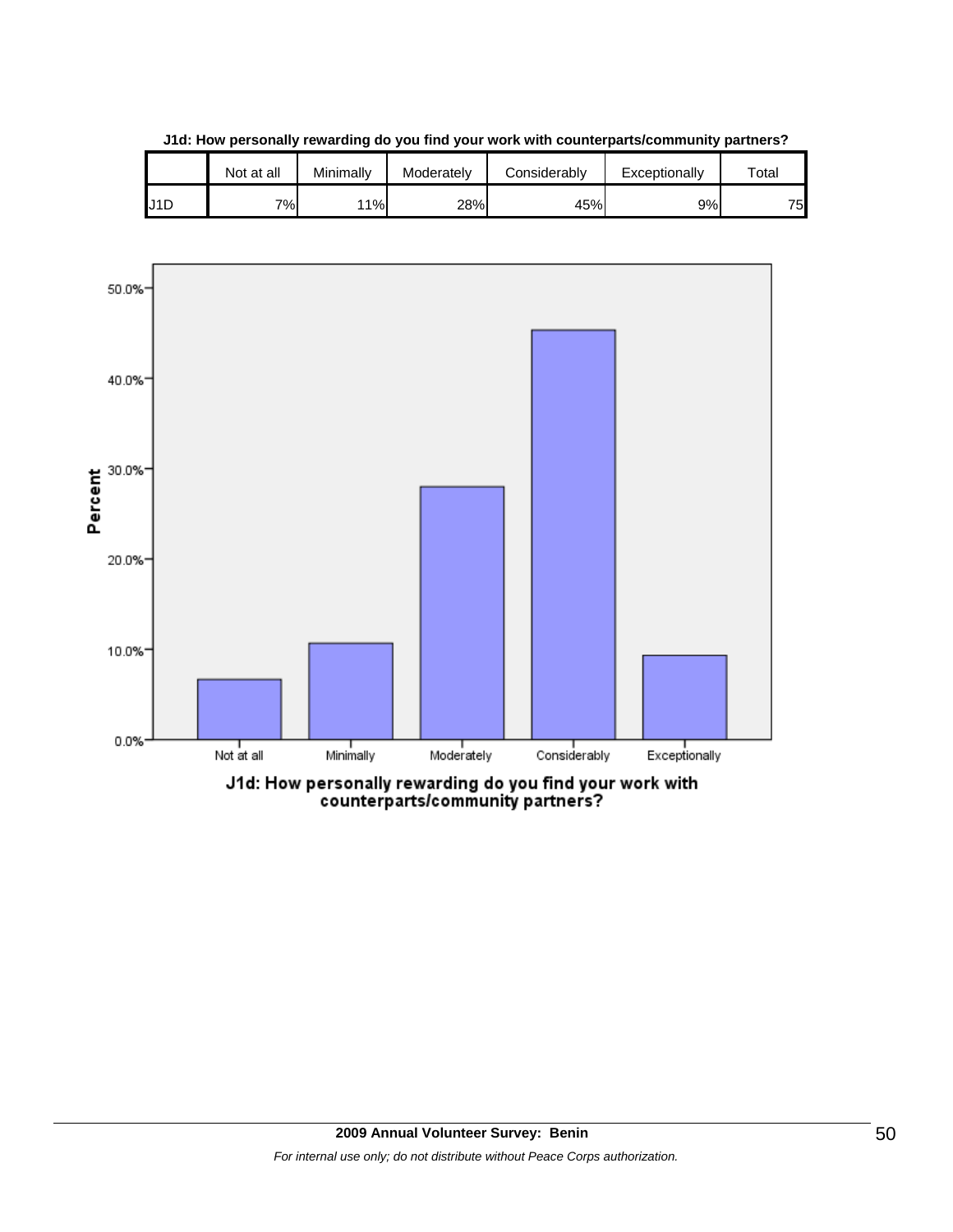![](_page_50_Figure_0.jpeg)

**J1e: How personally rewarding do you find your experience with other HCNs?**

![](_page_50_Figure_2.jpeg)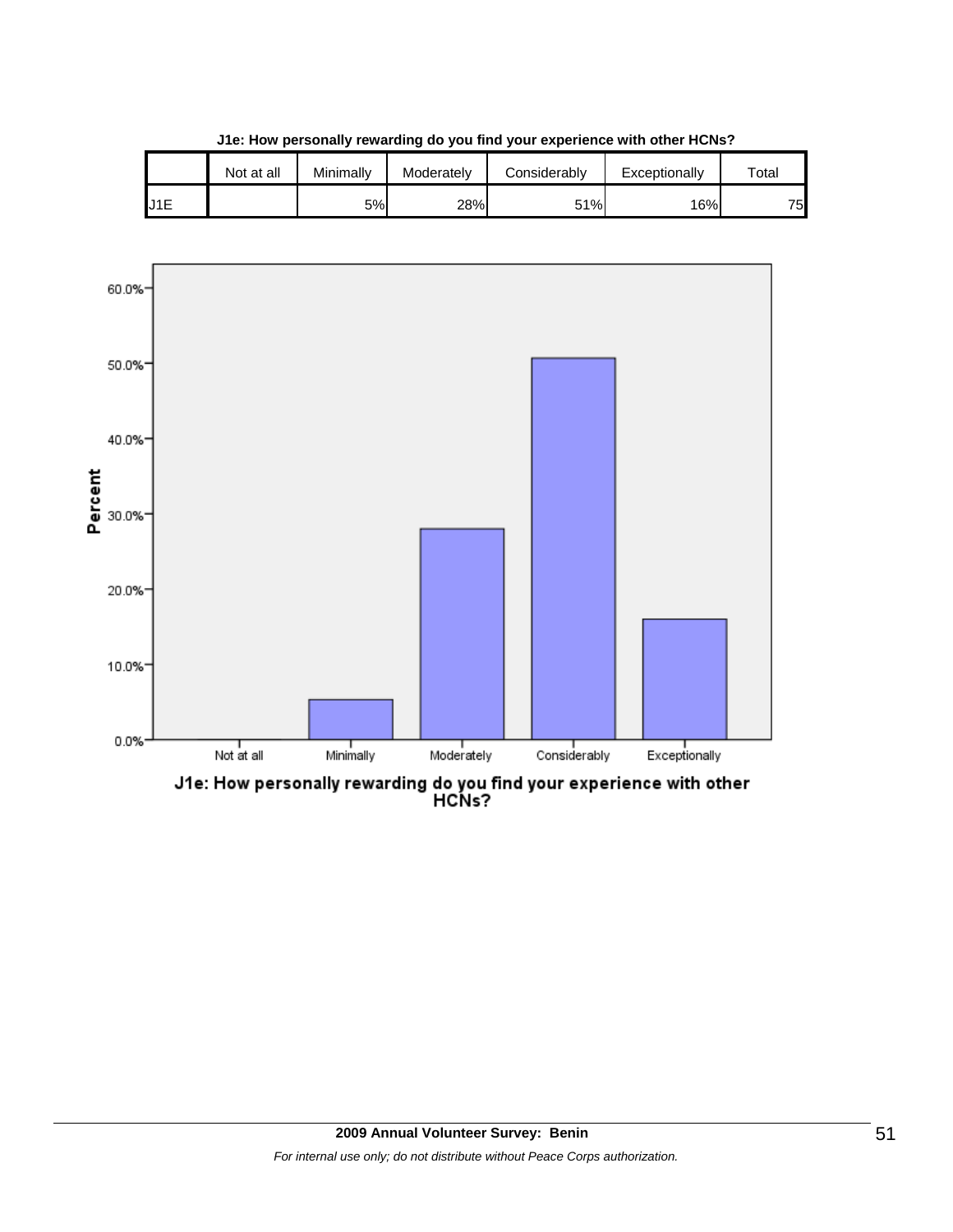|                  | Not at all | Minimally | Moderately | Considerablv | Exceptionally | $\tau$ otal |
|------------------|------------|-----------|------------|--------------|---------------|-------------|
| J <sub>2</sub> A | 5%         | 16%       | 43%        | 28%          | 7%            | 74.         |

**J2a (PCVs at post 9 months+ months): Please rate how well you think you achieved Goal 1.**

![](_page_51_Figure_2.jpeg)

J2a (PCVs at post 9 months+ months): Rate how well you think you<br>achieved Goal 1.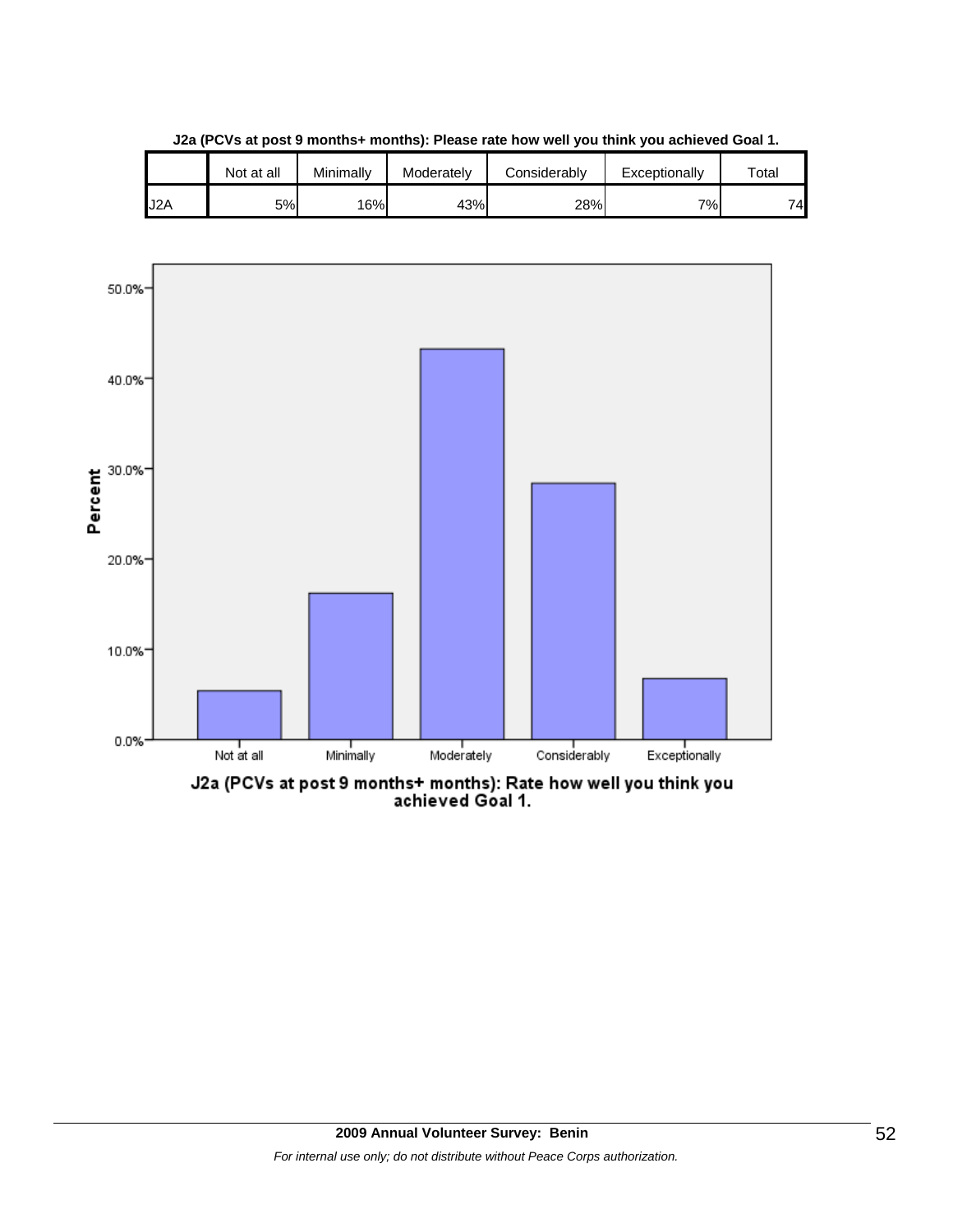![](_page_52_Figure_0.jpeg)

**J2b: (PCVs at post 9 months+ months): Please rate how well you think you achieved Goal 2.**

J2B 7% 18% 54% 22% 74

Not at all | Minimally | Moderately | Considerably | Exceptionally | Total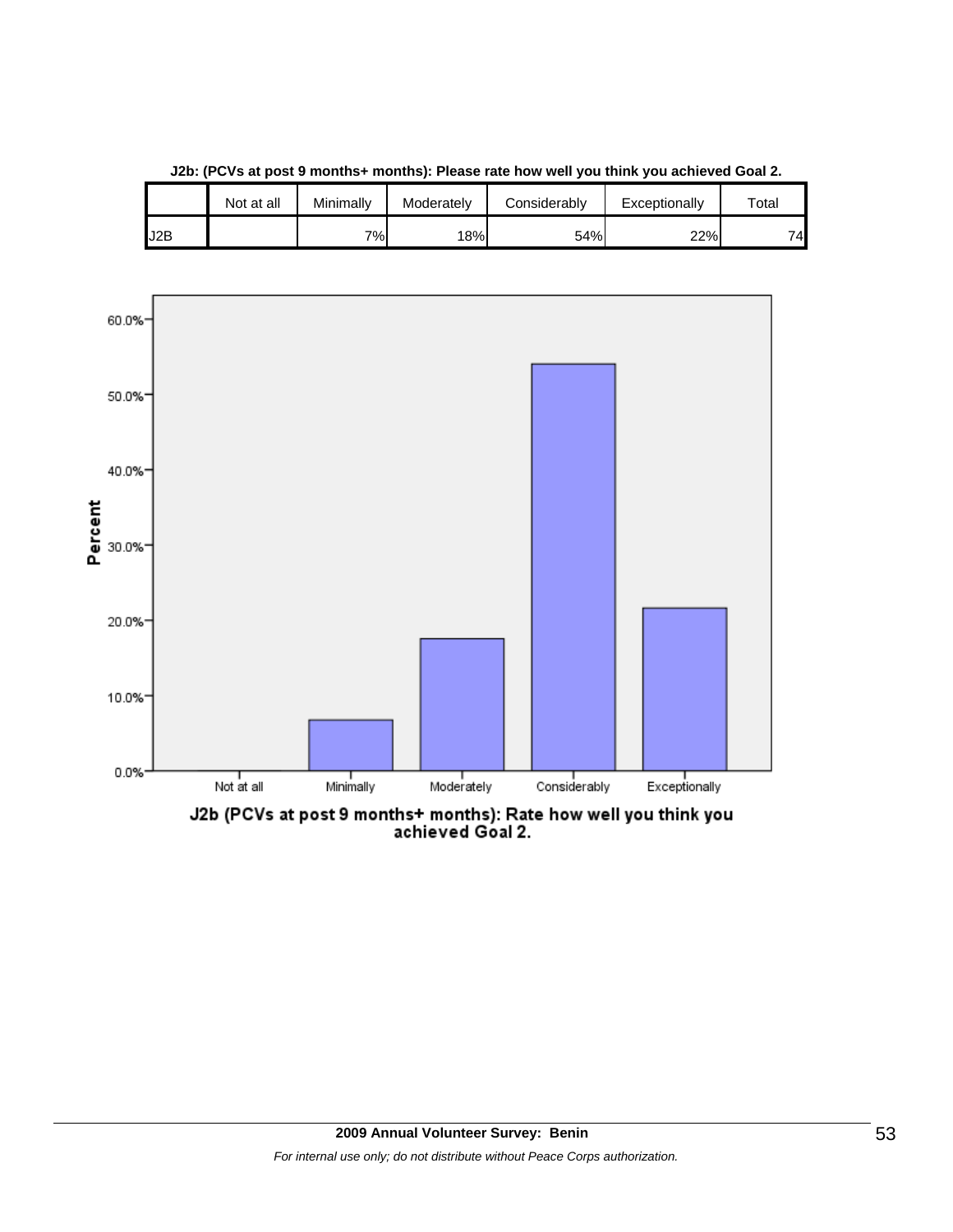![](_page_53_Figure_0.jpeg)

**J2c (PCVs at post 9 months+ months): Please rate how well you think you achieved Goal 3.**

![](_page_53_Figure_2.jpeg)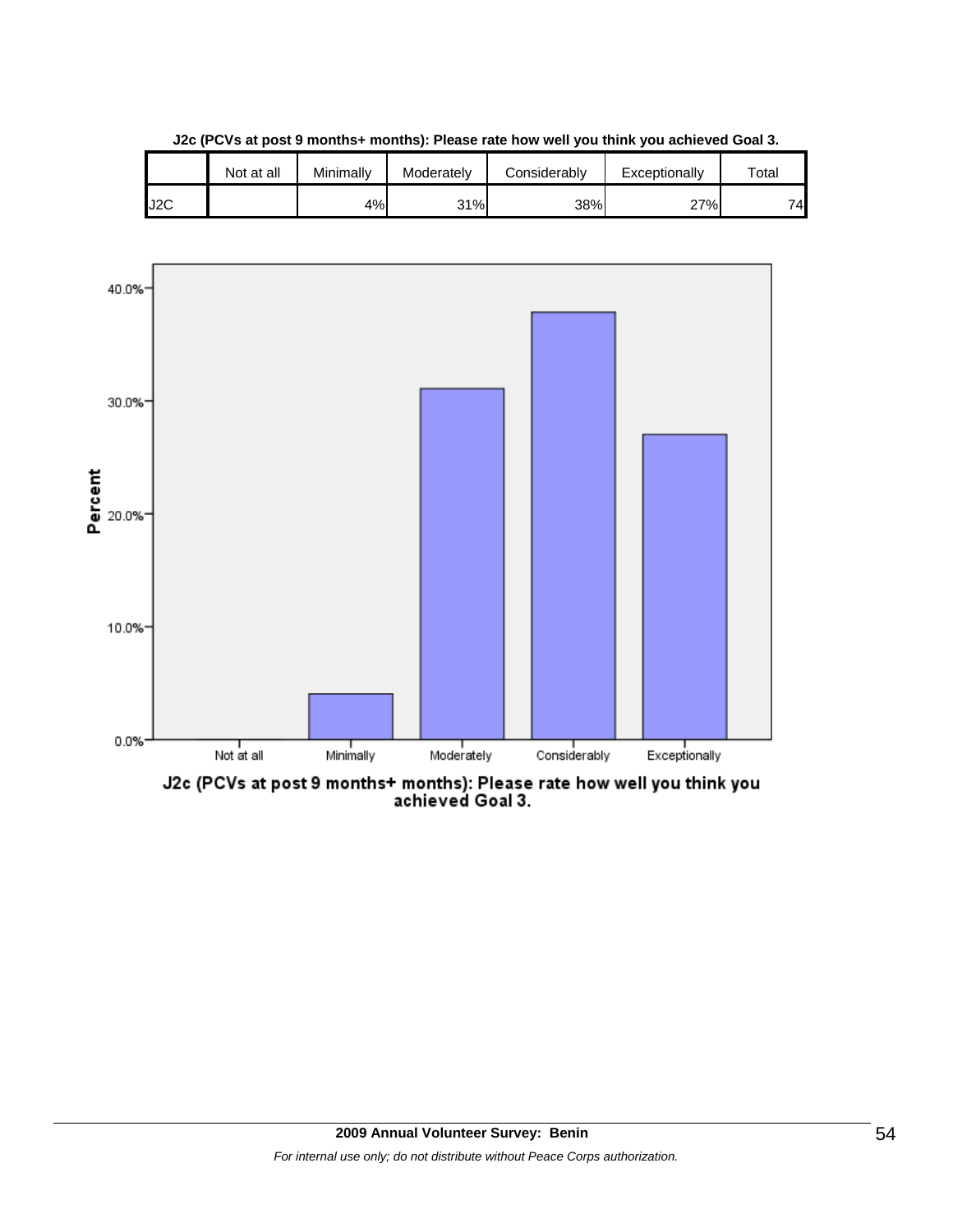|     | No    | Not likely | Possibly | Probably | Definitely | Total |
|-----|-------|------------|----------|----------|------------|-------|
| IJ3 | $1\%$ |            | 5%       | 21%      | 72%        | 75.   |

**J3: Today, would you make the same decision to join the Peace Corps?**

**J4: Would you recommend Peace Corps service to others you think are qualified?**

|    | No | Not likely | Possibly | Probably | Definitely | Total |
|----|----|------------|----------|----------|------------|-------|
| J4 | 1% | 1%         | 15%      | 20%      | 63%        | 75.   |

**J5: Do you intend to complete your Peace Corps service?**

|     | No    | Not sure | Yes | Might extend | Total |
|-----|-------|----------|-----|--------------|-------|
| IJ5 | $1\%$ |          | 74% | 24%          | 74.   |

**J6: Would your host country benefit most if the Peace Corps program was---?**

|     |              |         | Refocused/redes |                  |          |             |
|-----|--------------|---------|-----------------|------------------|----------|-------------|
|     | Discontinued | Reduced | igned           | Maintained as is | Expanded | $\tau$ otal |
| IJ6 | 1%           | 3%      | 70%             | 19%              | 7%       | 74.         |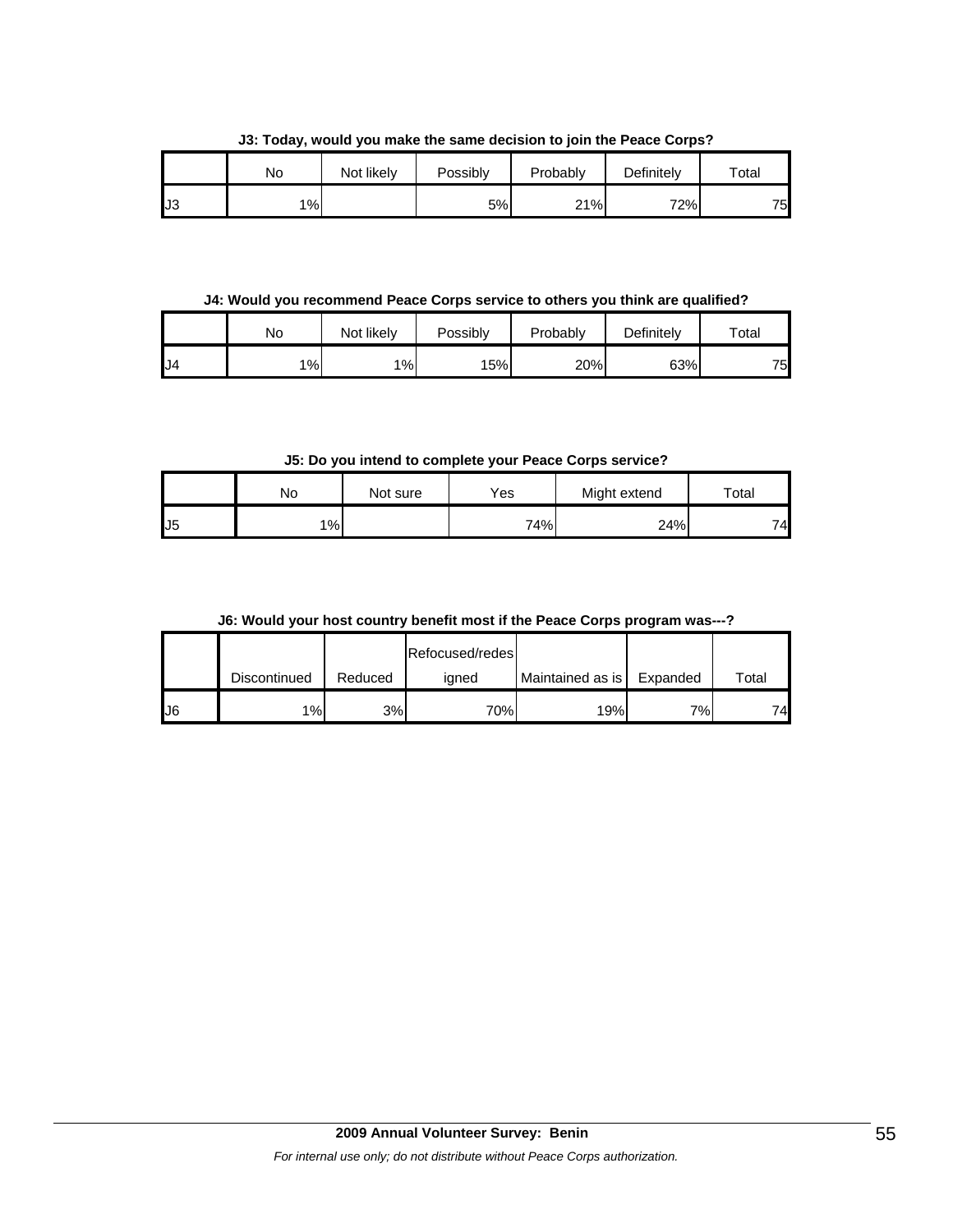# **K. Activities After Peace Corps Service**

*This section reports on Volunteers' plans for after they have completed their Peace Corps Service.* 

| Government  |                         |                    |  |  |  |  |  |  |
|-------------|-------------------------|--------------------|--|--|--|--|--|--|
| In the U.S. | In your host<br>country | In another country |  |  |  |  |  |  |
| 70%         | 0%                      | 30%                |  |  |  |  |  |  |

## **K1a: What are your plans after your Peace Corps service? Work in government.**

\* Percent of cases was used. Percentages will be greater than 100 since

Volunteers were asked to select all that applied.

#### **K1b: What are your plans after your Peace Corps service? Work in the private sector.**

| <b>Private Sector</b> |              |                    |  |  |  |  |  |  |
|-----------------------|--------------|--------------------|--|--|--|--|--|--|
|                       | In your host |                    |  |  |  |  |  |  |
| In the $U.S.$         | country      | In another country |  |  |  |  |  |  |
| 88%                   | 0%           | 25%                |  |  |  |  |  |  |

\* Percent of cases was used. Percentages will be greater than 100 since Volunteers were asked to select all that applied.

#### **K1c: What are your plans after your Peace Corps service? Work for an NGO.**

| <b>NGO</b>  |                         |                    |  |  |  |
|-------------|-------------------------|--------------------|--|--|--|
| In the U.S. | In your host<br>country | In another country |  |  |  |
| 86%         | 0%                      | 14%                |  |  |  |

\* Percent of cases was used. Percentages will be greater than 100 since

Volunteers were asked to select all that applied.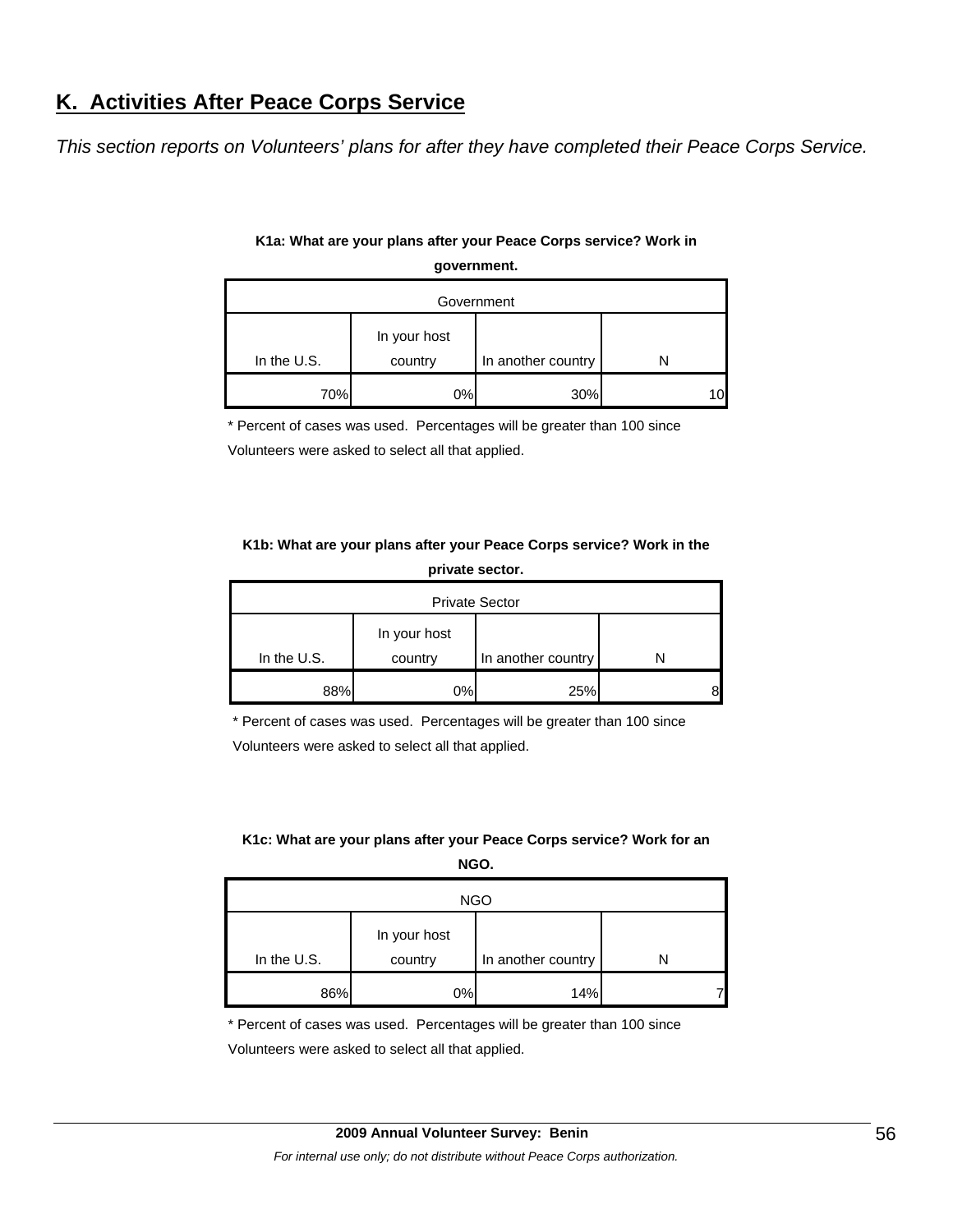# **K1d: What are your plans after your Peace Corps service? Work for PC**

| Response. |
|-----------|
|-----------|

| Peace Corps Response |              |                    |  |  |  |
|----------------------|--------------|--------------------|--|--|--|
|                      | In your host |                    |  |  |  |
| In the $U.S.$        | country      | In another country |  |  |  |
| 25%                  | 0%           | 75%                |  |  |  |

\* Percent of cases was used. Percentages will be greater than 100 since Volunteers were asked to select all that applied.

# **K1e: What are your plans after your Peace Corps service? Continue to participate in volunteer activities.**

| <b>Volunteer Activities</b> |                         |                    |  |  |
|-----------------------------|-------------------------|--------------------|--|--|
| In the $U.S.$               | In your host<br>country | In another country |  |  |
| 90%                         | 0%                      | 30%                |  |  |

\* Percent of cases was used. Percentages will be greater than 100 since

Volunteers were asked to select all that applied.

## **K1f: What are your plans after your Peace Corps service? Graduate school/academic credentialing.**

| Graduate School |                         |                    |   |  |  |
|-----------------|-------------------------|--------------------|---|--|--|
| In the U.S.     | In your host<br>country | In another country |   |  |  |
| 93%             | 0%                      | 7%                 | 5 |  |  |

\* Percent of cases was used. Percentages will be greater than 100 since

Volunteers were asked to select all that applied.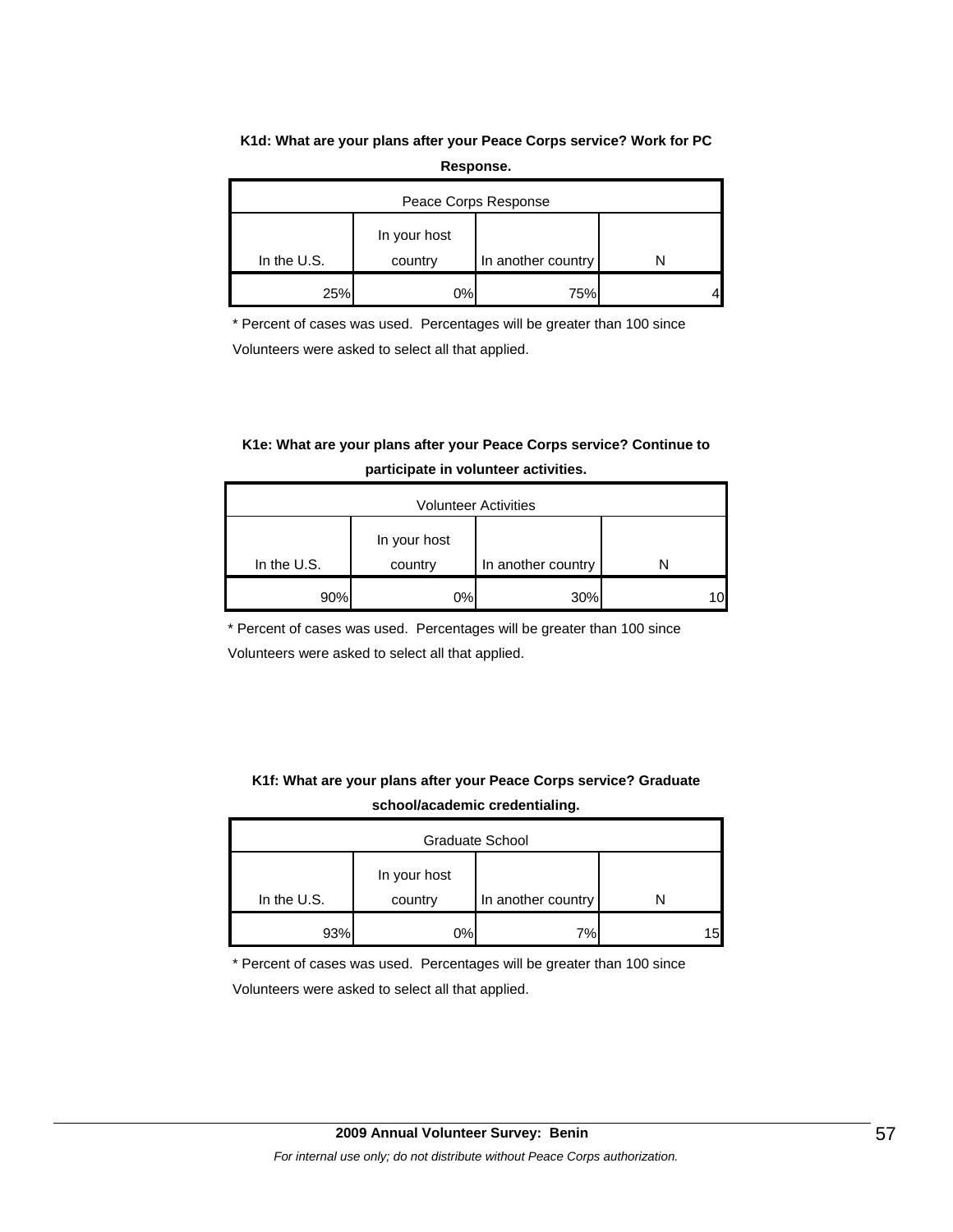|               |                      | Travel             |    |
|---------------|----------------------|--------------------|----|
| In the $U.S.$ | In your host country | In another country |    |
| 32%           | 0%                   | 74%                | 19 |

#### **K1g: What are your plans after your Peace Corps service? Travel.**

\* Percent of cases was used. Percentages will be greater than 100 since Volunteers were asked to select all that applied.

#### **K1h: What are your plans after your Peace Corps service? Other.**

| Other         |                      |                    |   |  |  |
|---------------|----------------------|--------------------|---|--|--|
| In the $U.S.$ | In your host country | In another country | N |  |  |
| 40%           | 0%                   | 60%                | 5 |  |  |

\* Percent of cases was used. Percentages will be greater than 100 since Volunteers were asked to select all that applied.

## **K2:How prepared do you feel to share your Peace Corps experience and knowledge of your host country with others in the United States when you return?**

|                                  | Not at all | Minimally | Moderately | Considerably | Total |
|----------------------------------|------------|-----------|------------|--------------|-------|
| How prepared do you feel to      | 0%         | 0%        | 44%        | 56%          |       |
| share your Peace Corps           |            |           |            |              |       |
| experience and knowledge of your |            |           |            |              |       |
| host country with others in the  |            |           |            |              | 32    |
| United States when you return?   |            |           |            |              |       |

#### **K3: How well do you feel Peace Corps has prepared you for life in the U. S. after you return?**

|                                 | Not at all | Minimally | Moderately | Considerably | Exceptionally | Total |
|---------------------------------|------------|-----------|------------|--------------|---------------|-------|
| How well do you feel Peace      | 0%I        | 16%       | 38%        | 41%          | 6%            |       |
| Corps has prepared you for life |            |           |            |              |               |       |
| in the U. S. after your return? |            |           |            |              |               | 32    |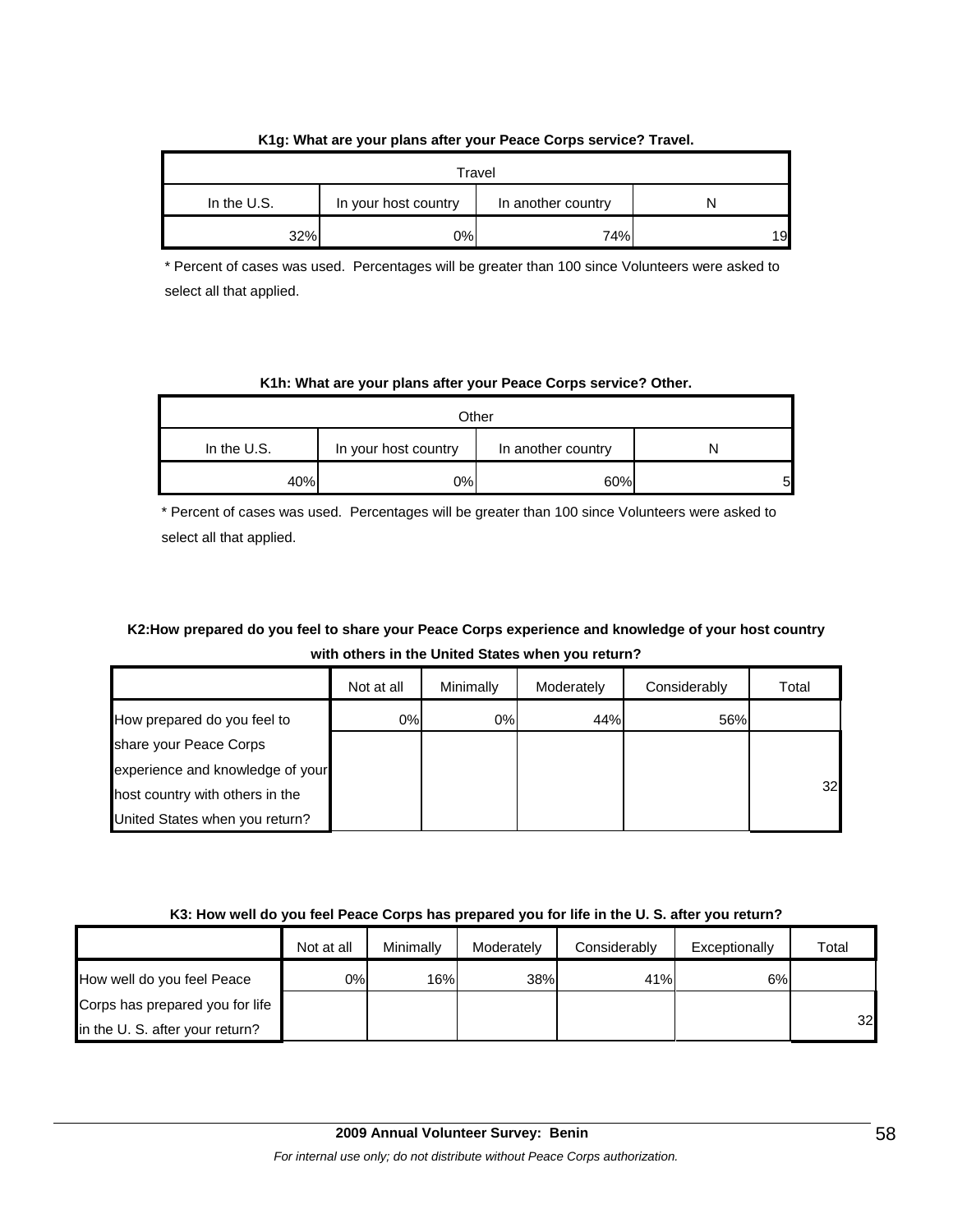| <u>no. Have your illercated yours changed because of your Feace outps service:</u> |     |     |                 |  |  |  |
|------------------------------------------------------------------------------------|-----|-----|-----------------|--|--|--|
|                                                                                    | No  | Yes | Total           |  |  |  |
| Have your life/career goals changed because of your                                | 62% | 38% |                 |  |  |  |
| Peace Corps service?                                                               |     |     | 32 <sup>l</sup> |  |  |  |

## **K6: Have your life/career goals changed because of your Peace Corps service?**

#### **K7: How well informed are you about the following opportunities for returned Volunteers:**

|                                           | Not informed | Somewhat informed | Well informed | N  |
|-------------------------------------------|--------------|-------------------|---------------|----|
| Peace Corps Response                      | 12%          | 66%               | 22%           | 32 |
| Peace Corps' Fellows/USA program          | 0%           | 62%               | 38%           | 32 |
| Noncompetitive eligibility                | 0%           | 34%               | 66%           | 32 |
| RPCV Career Center in Washington,<br>D.C. | 38%          | 41%               | 22%           | 32 |
| <b>Returned Volunteer Services</b>        | 34%          | 50%               | 16%           | 32 |

#### **K8: How did you first learn about the Fellows/USA program?**

| Learn about Fellows/USA program | PC Website                                 | 50%   |    |
|---------------------------------|--------------------------------------------|-------|----|
|                                 | Word of mouth                              | 25%   |    |
|                                 | From a recruiter                           | 16%   |    |
|                                 | At COS Conference                          | 12%   |    |
|                                 | University website                         | 12%   |    |
|                                 | At post's information resource center      | 9%    |    |
|                                 | From staff in the host country's PC office | 6%    |    |
|                                 | Mid-service mailing from PC                | 3%    |    |
|                                 | Other                                      | 3%    |    |
|                                 | Hotline                                    | $0\%$ |    |
|                                 | At PST                                     | $0\%$ |    |
|                                 | At IST                                     | $0\%$ |    |
|                                 | ${\sf N}$                                  |       | 32 |

\* Percent of cases was used. Percentages will be greater than 100 since Volunteers were asked to select all that applied.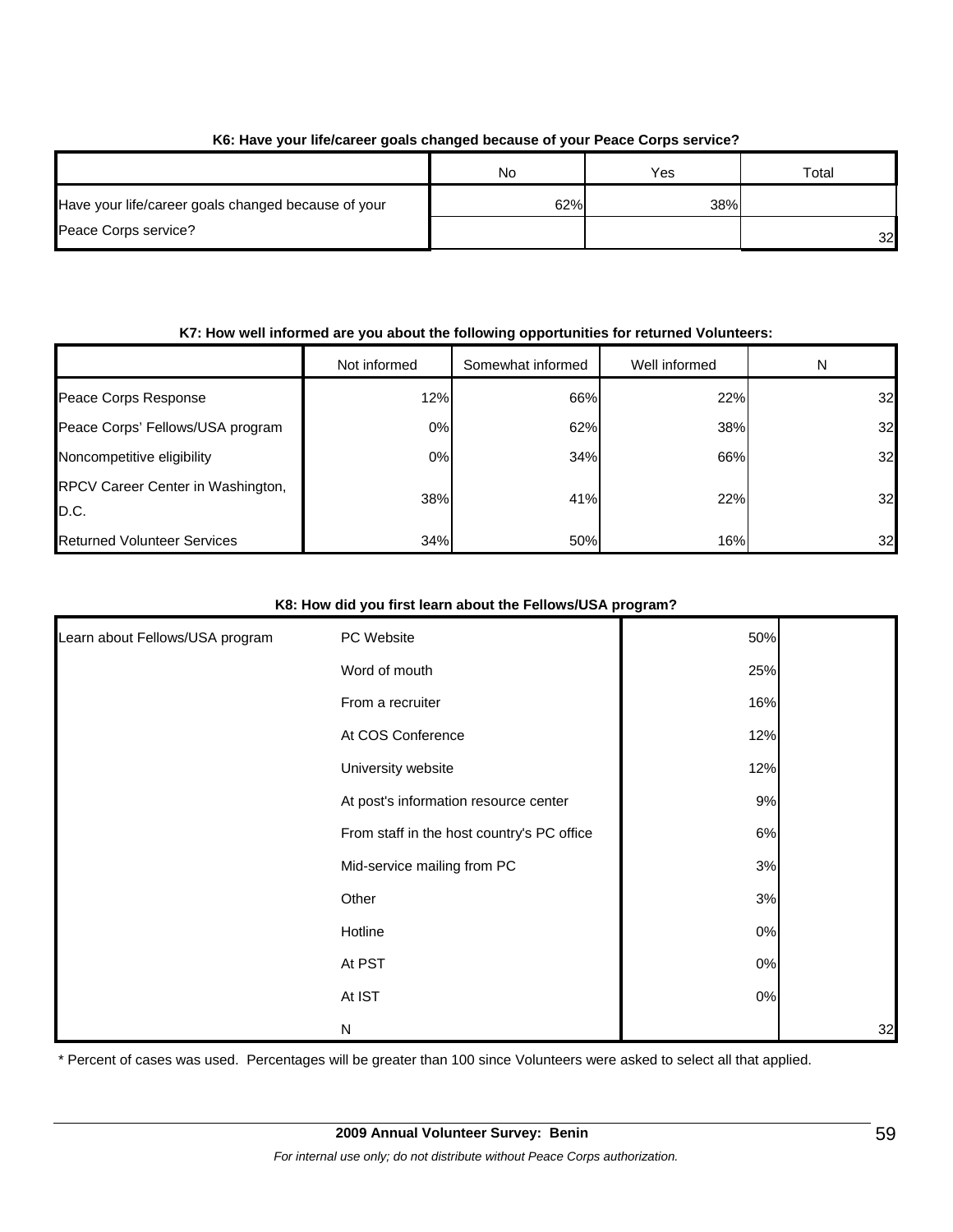| K9 Resources | Applying to federal government with RPCV<br>noncompetitive eligibility | 70% |    |
|--------------|------------------------------------------------------------------------|-----|----|
|              | Electronic newsletter with job postings and<br>career advice           | 60% |    |
|              | List of RPCVs willing to talk to me about<br>their careers             | 50% |    |
|              | <b>RPCV</b> career conferences                                         | 43% |    |
|              | Career Resource Manual                                                 | 40% |    |
|              | RPCV job search webinars                                               | 40% |    |
|              | Access to free job bulletins                                           | 33% |    |
|              | Connection with RPCVs through a<br>mentoring program                   | 23% |    |
|              | <b>RPCV Handbook</b>                                                   | 20% |    |
|              | <b>NOT SURE</b>                                                        | 20% |    |
|              | Guide to speaking about my PC service to<br>others (third goal)        | 17% |    |
|              | Self-assessment software (SIGI 3)                                      | 10% |    |
|              | Other                                                                  | 3%  |    |
|              | N                                                                      |     | 30 |

#### **K9: Which of the following resources do you think will be helpful as you exit Peace Corps service?**

\* Percent of cases was used. Percentages will be greater than 100 since Volunteers were asked to select all that applied.